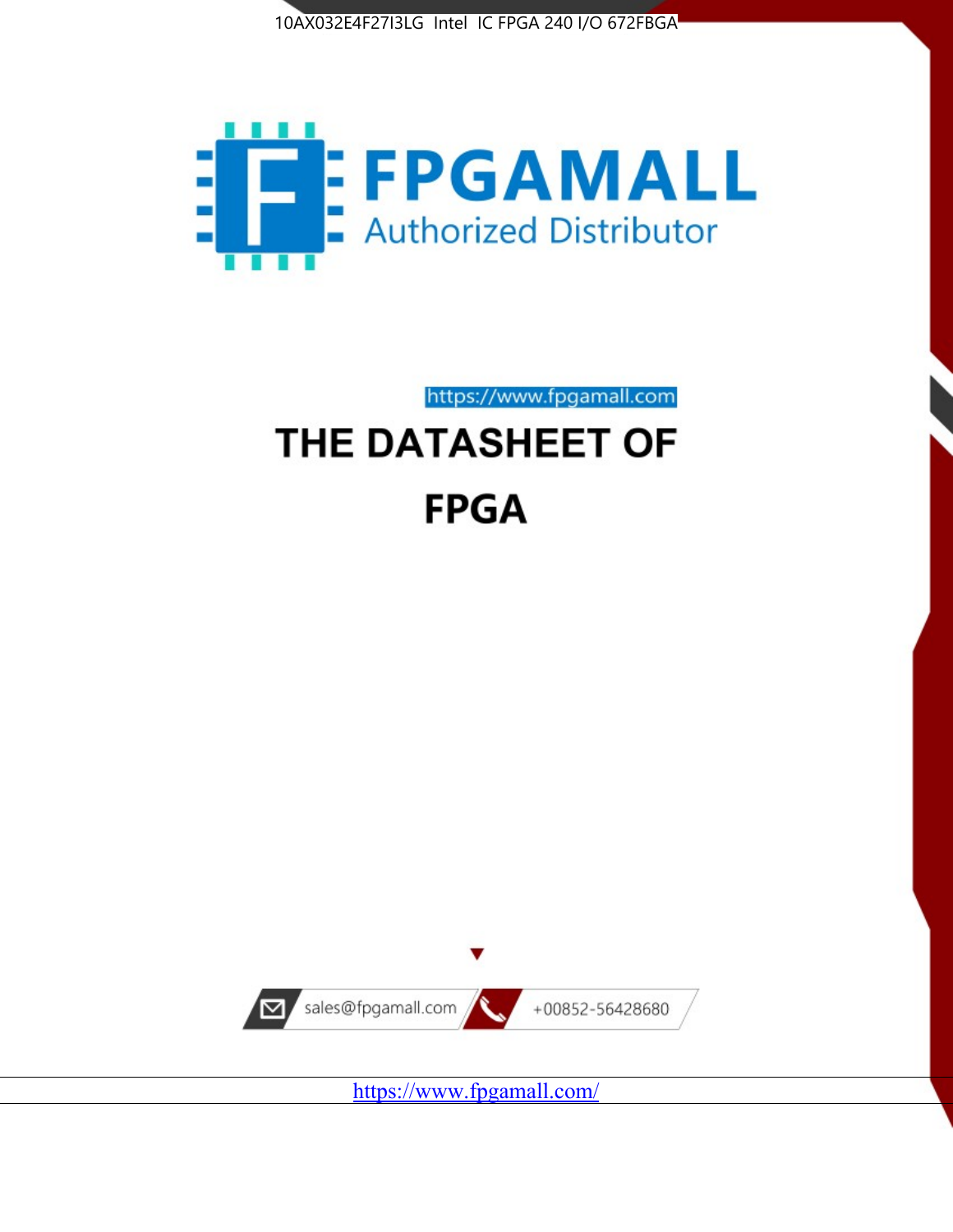10AX032E4F27I3LG Intel IC FPGA 240 I/O 672FBGA



# **Intel® Arria® 10 Device Overview**



**A10-OVERVIEW | 2018.12.06** Latest document on the web: **[PDF](https://www.intel.com/content/dam/www/programmable/us/en/pdfs/literature/hb/arria-10/a10_overview.pdf)** | **[HTML](https://www.intel.com/content/www/us/en/programmable/documentation/sam1403480274650.html)**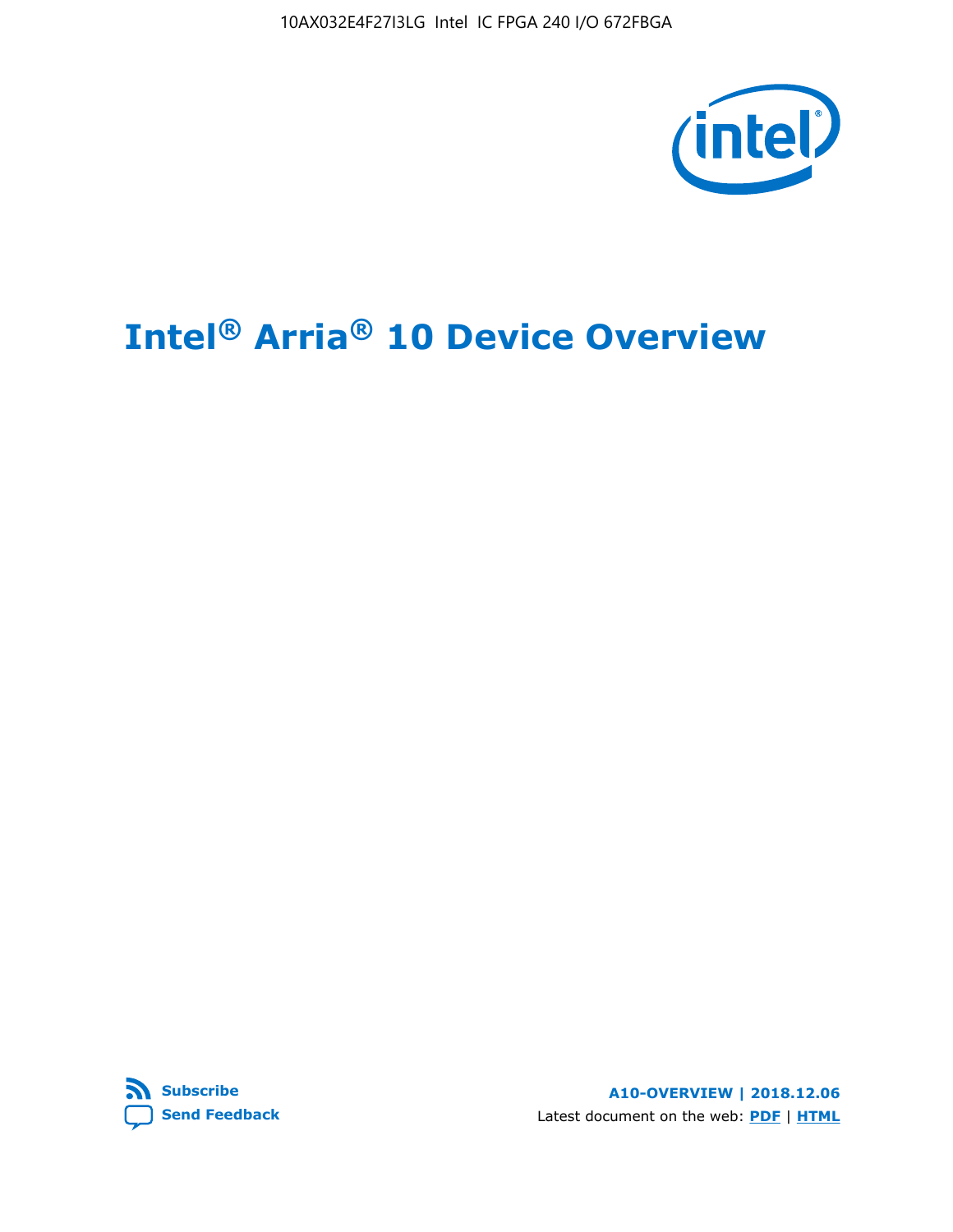

**Contents** 



**Contents**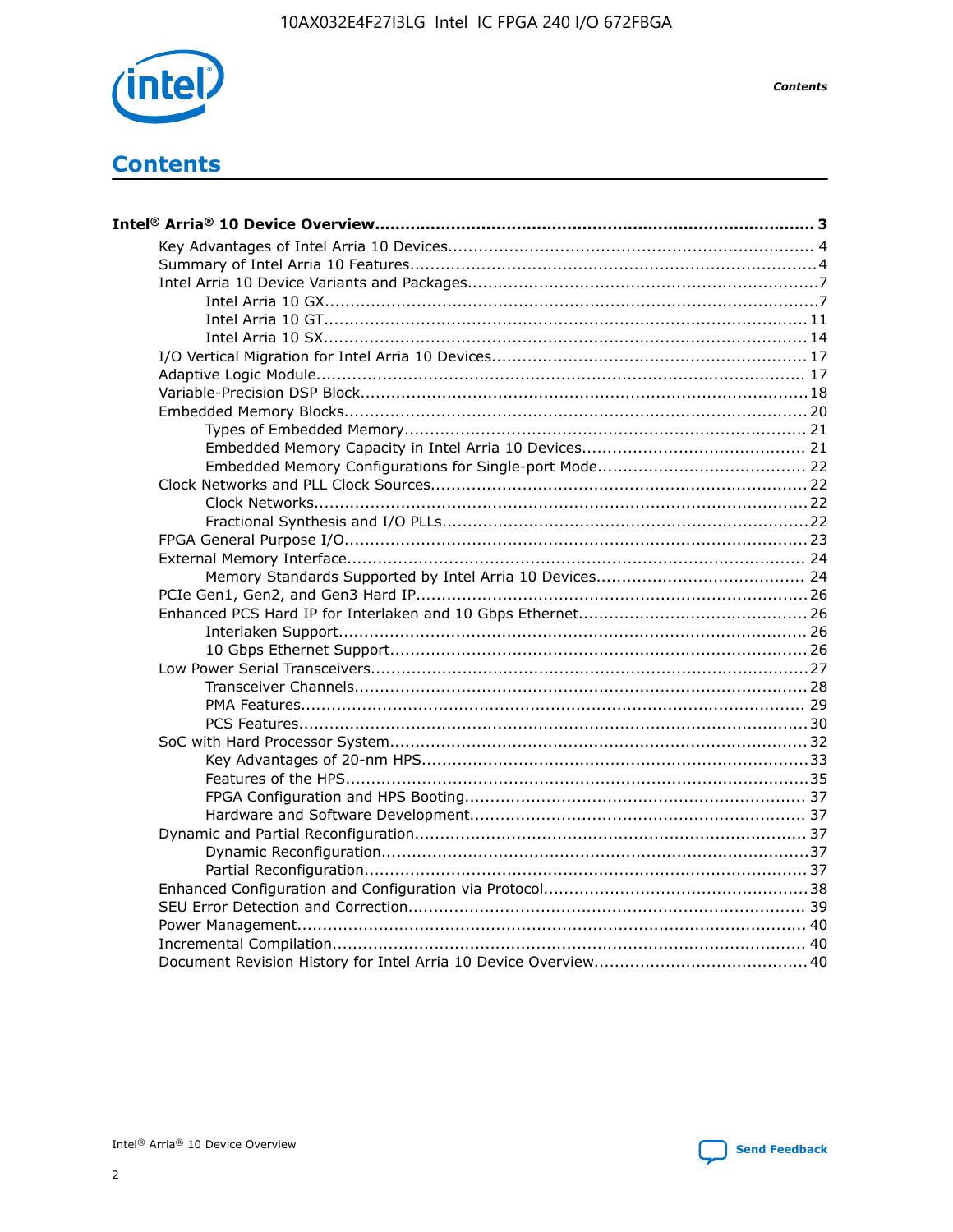**A10-OVERVIEW | 2018.12.06**

**[Send Feedback](mailto:FPGAtechdocfeedback@intel.com?subject=Feedback%20on%20Intel%20Arria%2010%20Device%20Overview%20(A10-OVERVIEW%202018.12.06)&body=We%20appreciate%20your%20feedback.%20In%20your%20comments,%20also%20specify%20the%20page%20number%20or%20paragraph.%20Thank%20you.)**



# **Intel® Arria® 10 Device Overview**

The Intel<sup>®</sup> Arria<sup>®</sup> 10 device family consists of high-performance and power-efficient 20 nm mid-range FPGAs and SoCs.

Intel Arria 10 device family delivers:

- Higher performance than the previous generation of mid-range and high-end FPGAs.
- Power efficiency attained through a comprehensive set of power-saving technologies.

The Intel Arria 10 devices are ideal for high performance, power-sensitive, midrange applications in diverse markets.

| <b>Market</b>         | <b>Applications</b>                                                                                               |
|-----------------------|-------------------------------------------------------------------------------------------------------------------|
| Wireless              | Channel and switch cards in remote radio heads<br>٠<br>Mobile backhaul<br>٠                                       |
| Wireline              | 40G/100G muxponders and transponders<br>٠<br>100G line cards<br>٠<br><b>Bridging</b><br>٠<br>Aggregation<br>٠     |
| <b>Broadcast</b>      | Studio switches<br>٠<br>Servers and transport<br>٠<br>Videoconferencing<br>٠<br>Professional audio and video<br>٠ |
| Computing and Storage | Flash cache<br>٠<br>Cloud computing servers<br>٠<br>Server acceleration<br>٠                                      |
| Medical               | Diagnostic scanners<br>٠<br>Diagnostic imaging<br>٠                                                               |
| Military              | Missile guidance and control<br>٠<br>Radar<br>٠<br>Electronic warfare<br>٠<br>Secure communications<br>٠          |

#### **Table 1. Sample Markets and Ideal Applications for Intel Arria 10 Devices**

#### **Related Information**

- [Intel Arria 10 Device Handbook: Known Issues](http://www.altera.com/support/kdb/solutions/rd07302013_646.html) Lists the planned updates to the *Intel Arria 10 Device Handbook* chapters.
- [Intel Arria 10 GX/GT Device Errata and Design Recommendations](https://www.intel.com/content/www/us/en/programmable/documentation/agz1493851706374.html#yqz1494433888646)
- [Intel Arria 10 SX Device Errata and Design Recommendations](https://www.intel.com/content/www/us/en/programmable/documentation/cru1462832385668.html#cru1462832558642)

Intel Corporation. All rights reserved. Intel, the Intel logo, Altera, Arria, Cyclone, Enpirion, MAX, Nios, Quartus and Stratix words and logos are trademarks of Intel Corporation or its subsidiaries in the U.S. and/or other countries. Intel warrants performance of its FPGA and semiconductor products to current specifications in accordance with Intel's standard warranty, but reserves the right to make changes to any products and services at any time without notice. Intel assumes no responsibility or liability arising out of the application or use of any information, product, or service described herein except as expressly agreed to in writing by Intel. Intel customers are advised to obtain the latest version of device specifications before relying on any published information and before placing orders for products or services. \*Other names and brands may be claimed as the property of others.

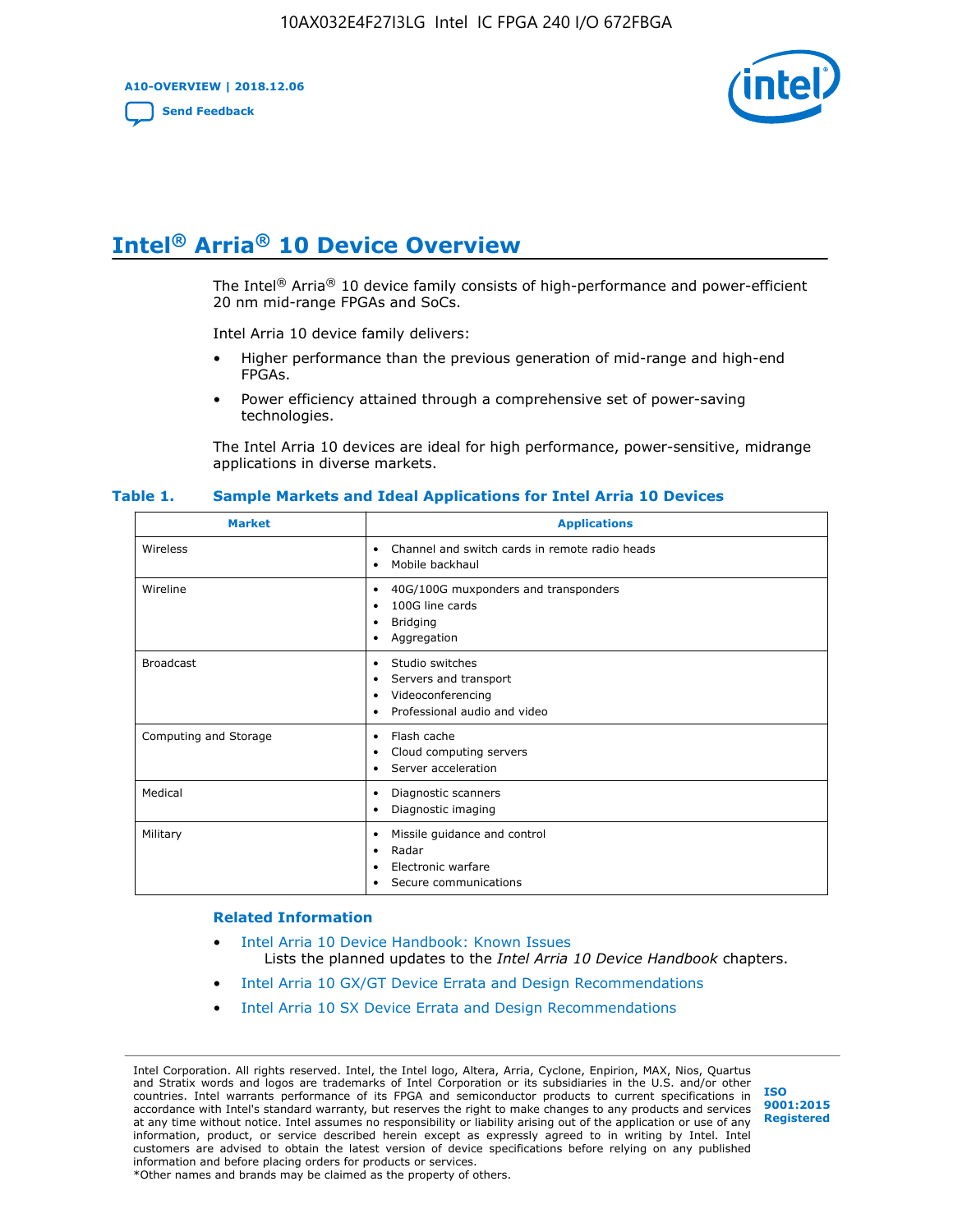

# **Key Advantages of Intel Arria 10 Devices**

## **Table 2. Key Advantages of the Intel Arria 10 Device Family**

| <b>Advantage</b>                                                                                          | <b>Supporting Feature</b>                                                                                                                                                                                                                                                                                                |
|-----------------------------------------------------------------------------------------------------------|--------------------------------------------------------------------------------------------------------------------------------------------------------------------------------------------------------------------------------------------------------------------------------------------------------------------------|
| Enhanced core architecture                                                                                | Built on TSMC's 20 nm process technology<br>٠<br>60% higher performance than the previous generation of mid-range FPGAs<br>٠<br>15% higher performance than the fastest previous-generation FPGA<br>٠                                                                                                                    |
| High-bandwidth integrated<br>transceivers                                                                 | Short-reach rates up to 25.8 Gigabits per second (Gbps)<br>٠<br>Backplane capability up to 12.5 Gbps<br>٠<br>Integrated 10GBASE-KR and 40GBASE-KR4 Forward Error Correction (FEC)<br>٠                                                                                                                                   |
| Improved logic integration and<br>hard IP blocks                                                          | 8-input adaptive logic module (ALM)<br>٠<br>Up to 65.6 megabits (Mb) of embedded memory<br>٠<br>Variable-precision digital signal processing (DSP) blocks<br>Fractional synthesis phase-locked loops (PLLs)<br>Hard PCI Express Gen3 IP blocks<br>Hard memory controllers and PHY up to 2,400 Megabits per second (Mbps) |
| Second generation hard<br>processor system (HPS) with<br>integrated ARM* Cortex*-A9*<br>MPCore* processor | Tight integration of a dual-core ARM Cortex-A9 MPCore processor, hard IP, and an<br>٠<br>FPGA in a single Intel Arria 10 system-on-a-chip (SoC)<br>Supports over 128 Gbps peak bandwidth with integrated data coherency between<br>$\bullet$<br>the processor and the FPGA fabric                                        |
| Advanced power savings                                                                                    | Comprehensive set of advanced power saving features<br>٠<br>Power-optimized MultiTrack routing and core architecture<br>٠<br>Up to 40% lower power compared to previous generation of mid-range FPGAs<br>٠<br>Up to 60% lower power compared to previous generation of high-end FPGAs<br>٠                               |

# **Summary of Intel Arria 10 Features**

## **Table 3. Summary of Features for Intel Arria 10 Devices**

| <b>Feature</b>                  | <b>Description</b>                                                                                                                                                                                                                                                                                                                                                                                 |
|---------------------------------|----------------------------------------------------------------------------------------------------------------------------------------------------------------------------------------------------------------------------------------------------------------------------------------------------------------------------------------------------------------------------------------------------|
| Technology                      | TSMC's 20-nm SoC process technology<br>Allows operation at a lower $V_{\text{CC}}$ level of 0.82 V instead of the 0.9 V standard $V_{\text{CC}}$ core voltage                                                                                                                                                                                                                                      |
| Packaging                       | 1.0 mm ball-pitch Fineline BGA packaging<br>٠<br>0.8 mm ball-pitch Ultra Fineline BGA packaging<br>Multiple devices with identical package footprints for seamless migration between different<br><b>FPGA</b> densities<br>Devices with compatible package footprints allow migration to next generation high-end<br>Stratix $@10$ devices<br>RoHS, leaded $(1)$ , and lead-free (Pb-free) options |
| High-performance<br>FPGA fabric | Enhanced 8-input ALM with four registers<br>Improved multi-track routing architecture to reduce congestion and improve compilation time<br>Hierarchical core clocking architecture<br>Fine-grained partial reconfiguration                                                                                                                                                                         |
| Internal memory<br>blocks       | M20K-20-Kb memory blocks with hard error correction code (ECC)<br>Memory logic array block (MLAB)-640-bit memory                                                                                                                                                                                                                                                                                   |
|                                 | continued                                                                                                                                                                                                                                                                                                                                                                                          |



<sup>(1)</sup> Contact Intel for availability.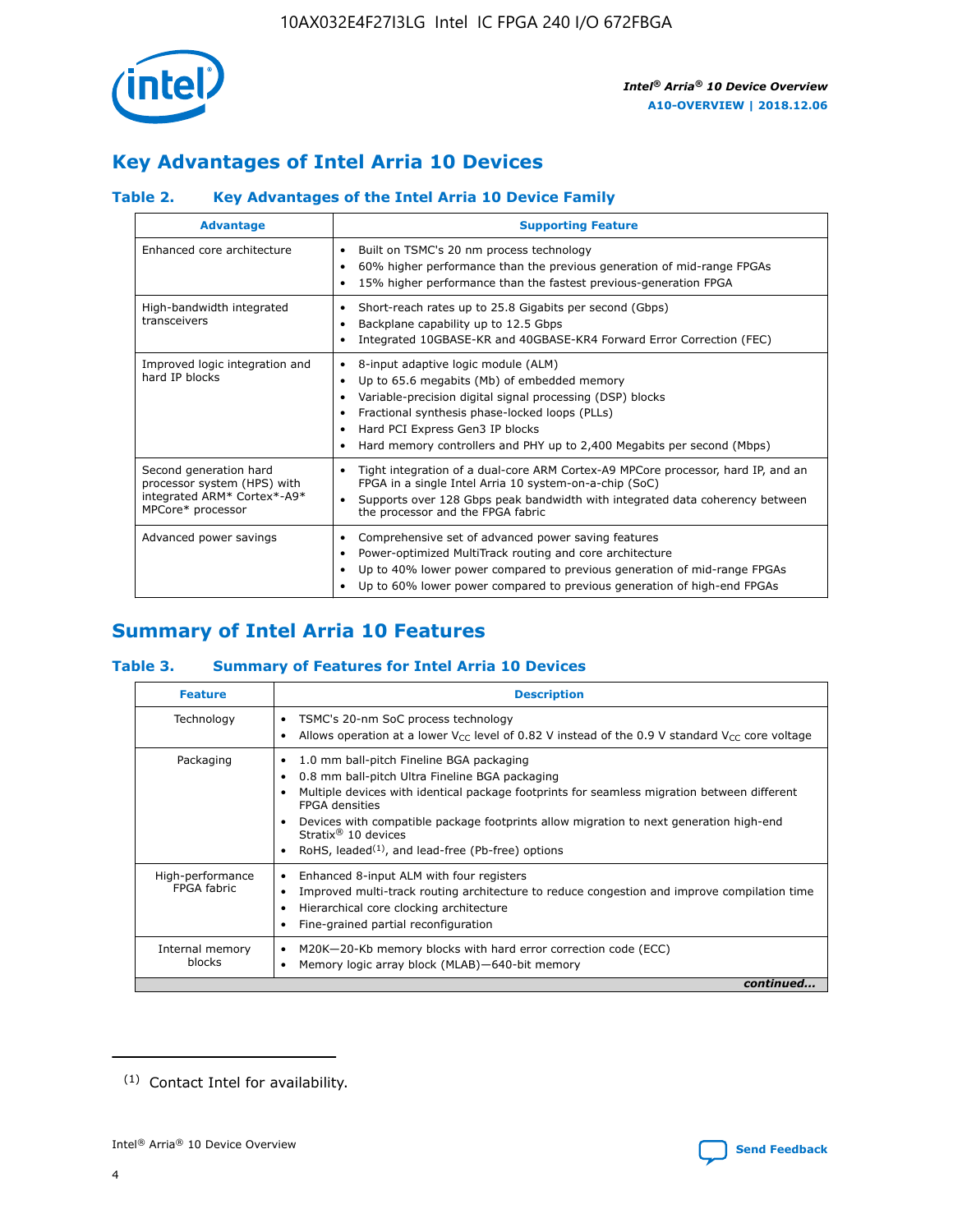$\mathsf{r}$ 



| <b>Feature</b>                         |                                                                                                                | <b>Description</b>                                                                                                                                                                                                                                                                                                                                                                                                                                                                                                                                                                                                                                                                                                                                                                                                                          |
|----------------------------------------|----------------------------------------------------------------------------------------------------------------|---------------------------------------------------------------------------------------------------------------------------------------------------------------------------------------------------------------------------------------------------------------------------------------------------------------------------------------------------------------------------------------------------------------------------------------------------------------------------------------------------------------------------------------------------------------------------------------------------------------------------------------------------------------------------------------------------------------------------------------------------------------------------------------------------------------------------------------------|
| Embedded Hard IP<br>blocks             | Variable-precision DSP                                                                                         | Native support for signal processing precision levels from $18 \times 19$ to<br>$\bullet$<br>54 x 54<br>Native support for 27 x 27 multiplier mode<br>64-bit accumulator and cascade for systolic finite impulse responses<br>(FIRS)<br>Internal coefficient memory banks<br>٠<br>Preadder/subtractor for improved efficiency<br>Additional pipeline register to increase performance and reduce<br>power<br>Supports floating point arithmetic:<br>- Perform multiplication, addition, subtraction, multiply-add,<br>multiply-subtract, and complex multiplication.<br>- Supports multiplication with accumulation capability, cascade<br>summation, and cascade subtraction capability.<br>- Dynamic accumulator reset control.<br>- Support direct vector dot and complex multiplication chaining<br>multiply floating point DSP blocks. |
|                                        | Memory controller                                                                                              | DDR4, DDR3, and DDR3L                                                                                                                                                                                                                                                                                                                                                                                                                                                                                                                                                                                                                                                                                                                                                                                                                       |
|                                        | PCI Express*                                                                                                   | PCI Express (PCIe*) Gen3 (x1, x2, x4, or x8), Gen2 (x1, x2, x4, or x8)<br>and Gen1 (x1, x2, x4, or x8) hard IP with complete protocol stack,<br>endpoint, and root port                                                                                                                                                                                                                                                                                                                                                                                                                                                                                                                                                                                                                                                                     |
|                                        | Transceiver I/O                                                                                                | 10GBASE-KR/40GBASE-KR4 Forward Error Correction (FEC)<br>PCS hard IPs that support:<br>- 10-Gbps Ethernet (10GbE)<br>- PCIe PIPE interface<br>- Interlaken<br>- Gbps Ethernet (GbE)<br>- Common Public Radio Interface (CPRI) with deterministic latency<br>support<br>- Gigabit-capable passive optical network (GPON) with fast lock-<br>time support<br>13.5G JESD204b<br>8B/10B, 64B/66B, 64B/67B encoders and decoders<br>Custom mode support for proprietary protocols                                                                                                                                                                                                                                                                                                                                                                |
| Core clock networks                    | $\bullet$                                                                                                      | Up to 800 MHz fabric clocking, depending on the application:<br>- 667 MHz external memory interface clocking with 2,400 Mbps DDR4 interface<br>- 800 MHz LVDS interface clocking with 1,600 Mbps LVDS interface<br>Global, regional, and peripheral clock networks<br>Clock networks that are not used can be gated to reduce dynamic power                                                                                                                                                                                                                                                                                                                                                                                                                                                                                                 |
| Phase-locked loops<br>(PLLs)           | High-resolution fractional synthesis PLLs:<br>$\bullet$<br>Integer PLLs:<br>- Adjacent to general purpose I/Os | - Precision clock synthesis, clock delay compensation, and zero delay buffering (ZDB)<br>- Support integer mode and fractional mode<br>- Fractional mode support with third-order delta-sigma modulation<br>- Support external memory and LVDS interfaces                                                                                                                                                                                                                                                                                                                                                                                                                                                                                                                                                                                   |
| FPGA General-purpose<br>$I/Os$ (GPIOs) | On-chip termination (OCT)<br>$\bullet$                                                                         | 1.6 Gbps LVDS-every pair can be configured as receiver or transmitter<br>1.2 V to 3.0 V single-ended LVTTL/LVCMOS interfacing                                                                                                                                                                                                                                                                                                                                                                                                                                                                                                                                                                                                                                                                                                               |
| <b>External Memory</b><br>Interface    |                                                                                                                | Hard memory controller- DDR4, DDR3, and DDR3L support<br>$-$ DDR4 $-$ speeds up to 1,200 MHz/2,400 Mbps<br>- DDR3-speeds up to 1,067 MHz/2,133 Mbps<br>Soft memory controller—provides support for RLDRAM $3^{(2)}$ , QDR IV $(2)$ , and QDR II+<br>continued                                                                                                                                                                                                                                                                                                                                                                                                                                                                                                                                                                               |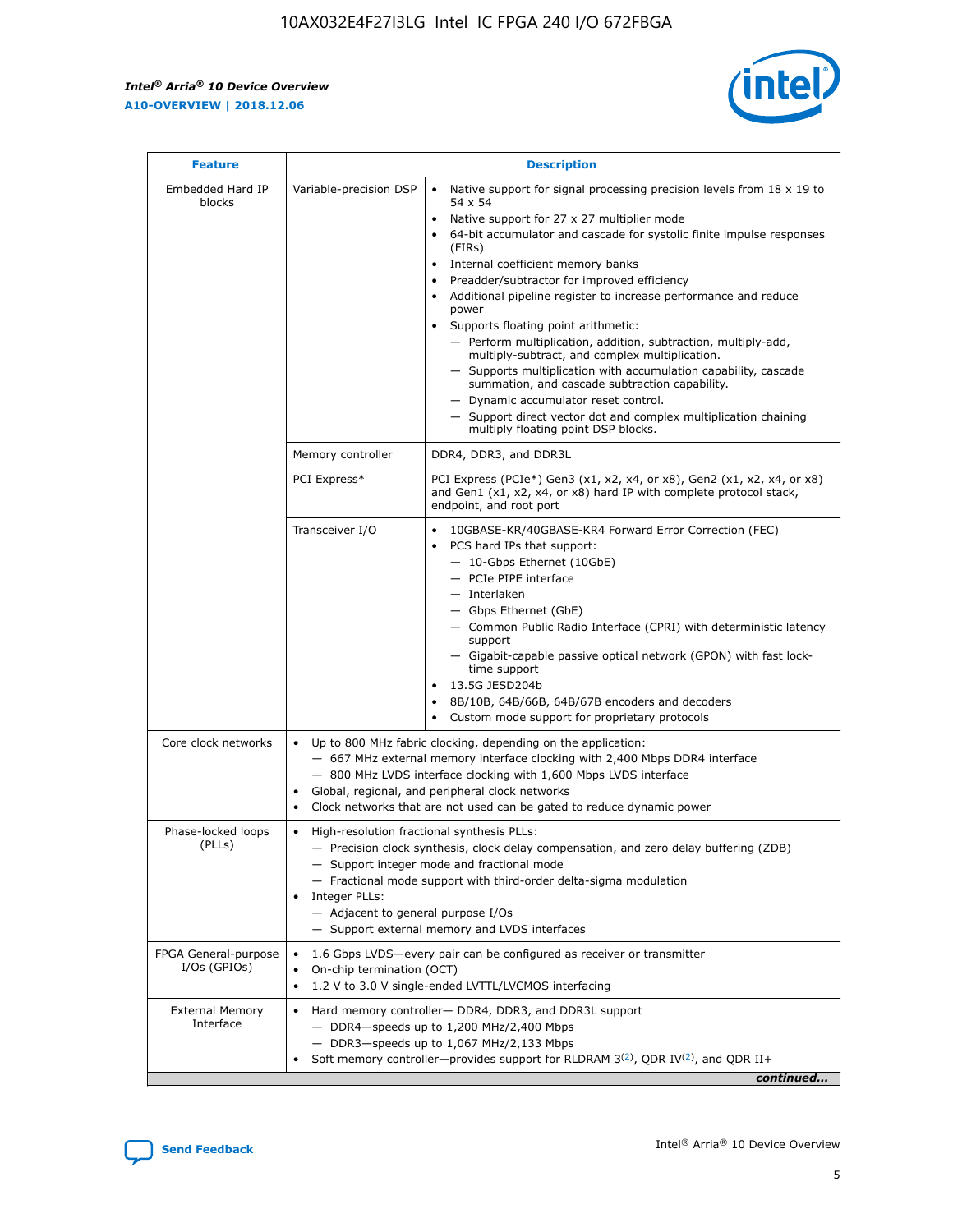

| <b>Feature</b>                                    | <b>Description</b>                                                                                                                                                                                                                                                                                                                                                                                                                                                                                                                                                                                                                                                        |
|---------------------------------------------------|---------------------------------------------------------------------------------------------------------------------------------------------------------------------------------------------------------------------------------------------------------------------------------------------------------------------------------------------------------------------------------------------------------------------------------------------------------------------------------------------------------------------------------------------------------------------------------------------------------------------------------------------------------------------------|
| Low-power serial<br>transceivers                  | • Continuous operating range:<br>- Intel Arria 10 GX-1 Gbps to 17.4 Gbps<br>$-$ Intel Arria 10 GT $-1$ Gbps to 25.8 Gbps<br>Backplane support:<br>$\bullet$<br>$-$ Intel Arria 10 GX-up to 12.5<br>$-$ Intel Arria 10 GT-up to 12.5<br>Extended range down to 125 Mbps with oversampling<br>ATX transmit PLLs with user-configurable fractional synthesis capability<br>Electronic Dispersion Compensation (EDC) support for XFP, SFP+, OSFP, and CFP optical<br>module<br>Adaptive linear and decision feedback equalization<br>$\bullet$<br>Transmitter pre-emphasis and de-emphasis<br>$\bullet$<br>Dynamic partial reconfiguration of individual transceiver channels |
| <b>HPS</b><br>(Intel Arria 10 SX<br>devices only) | Dual-core ARM Cortex-A9 MPCore processor-1.2 GHz CPU with<br>Processor and system<br>$\bullet$<br>1.5 GHz overdrive capability<br>256 KB on-chip RAM and 64 KB on-chip ROM<br>System peripherals-general-purpose timers, watchdog timers, direct<br>memory access (DMA) controller, FPGA configuration manager, and<br>clock and reset managers<br>• Security features—anti-tamper, secure boot, Advanced Encryption<br>Standard (AES) and authentication (SHA)<br>ARM CoreSight* JTAG debug access port, trace port, and on-chip<br>$\bullet$<br>trace storage                                                                                                           |
|                                                   | <b>External interfaces</b><br>Hard memory interface—Hard memory controller (2,400 Mbps DDR4,<br>and 2,133 Mbps DDR3), Quad serial peripheral interface (QSPI) flash<br>controller, NAND flash controller, direct memory access (DMA)<br>controller, Secure Digital/MultiMediaCard (SD/MMC) controller<br>Communication interface-10/100/1000 Ethernet media access<br>$\bullet$<br>control (MAC), USB On-The-GO (OTG) controllers, I <sup>2</sup> C controllers,<br>UART 16550, serial peripheral interface (SPI), and up to 62<br>HPS GPIO interfaces (48 direct-share I/Os)                                                                                             |
|                                                   | Interconnects to core<br>• High-performance ARM AMBA* AXI bus bridges that support<br>simultaneous read and write<br>HPS-FPGA bridges-include the FPGA-to-HPS, HPS-to-FPGA, and<br>$\bullet$<br>lightweight HPS-to-FPGA bridges that allow the FPGA fabric to issue<br>transactions to slaves in the HPS, and vice versa<br>Configuration bridge that allows HPS configuration manager to<br>configure the core logic via dedicated 32-bit configuration port<br>FPGA-to-HPS SDRAM controller bridge-provides configuration<br>interfaces for the multiport front end (MPFE) of the HPS SDRAM<br>controller                                                               |
| Configuration                                     | Tamper protection—comprehensive design protection to protect your valuable IP investments<br>Enhanced 256-bit advanced encryption standard (AES) design security with authentication<br>$\bullet$<br>Configuration via protocol (CvP) using PCIe Gen1, Gen2, or Gen3<br>continued                                                                                                                                                                                                                                                                                                                                                                                         |

<sup>(2)</sup> Intel Arria 10 devices support this external memory interface using hard PHY with soft memory controller.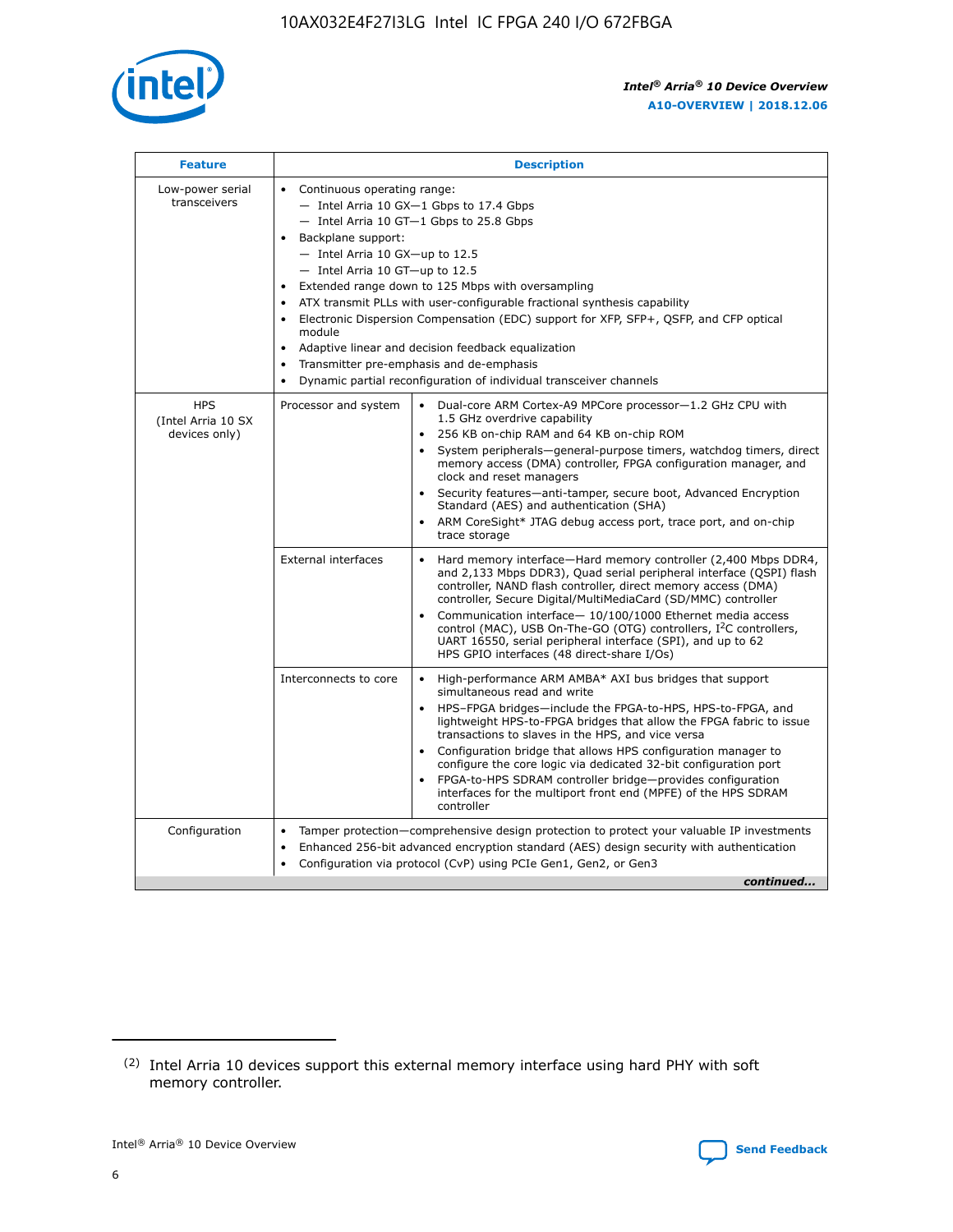

| <b>Feature</b>     | <b>Description</b>                                                                                                                                                                                               |
|--------------------|------------------------------------------------------------------------------------------------------------------------------------------------------------------------------------------------------------------|
|                    | Dynamic reconfiguration of the transceivers and PLLs<br>Fine-grained partial reconfiguration of the core fabric<br>Active Serial x4 Interface<br>$\bullet$                                                       |
| Power management   | SmartVID<br>Low static power device options<br>Programmable Power Technology<br>Intel Quartus <sup>®</sup> Prime integrated power analysis                                                                       |
| Software and tools | Intel Quartus Prime design suite<br>Transceiver toolkit<br>Platform Designer system integration tool<br>DSP Builder for Intel FPGAs<br>OpenCL <sup>™</sup> support<br>Intel SoC FPGA Embedded Design Suite (EDS) |

## **Related Information**

[Intel Arria 10 Transceiver PHY Overview](https://www.intel.com/content/www/us/en/programmable/documentation/nik1398707230472.html#nik1398706768037) Provides details on Intel Arria 10 transceivers.

## **Intel Arria 10 Device Variants and Packages**

#### **Table 4. Device Variants for the Intel Arria 10 Device Family**

| <b>Variant</b>    | <b>Description</b>                                                                                                                                                                                                     |
|-------------------|------------------------------------------------------------------------------------------------------------------------------------------------------------------------------------------------------------------------|
| Intel Arria 10 GX | FPGA featuring 17.4 Gbps transceivers for short reach applications with 12.5 backplane driving<br>capability.                                                                                                          |
| Intel Arria 10 GT | FPGA featuring:<br>17.4 Gbps transceivers for short reach applications with 12.5 backplane driving capability.<br>25.8 Gbps transceivers for supporting CAUI-4 and CEI-25G applications with CFP2 and CFP4<br>modules. |
| Intel Arria 10 SX | SoC integrating ARM-based HPS and FPGA featuring 17.4 Gbps transceivers for short reach<br>applications with 12.5 backplane driving capability.                                                                        |

## **Intel Arria 10 GX**

This section provides the available options, maximum resource counts, and package plan for the Intel Arria 10 GX devices.

The information in this section is correct at the time of publication. For the latest information and to get more details, refer to the Intel FPGA Product Selector.

#### **Related Information**

#### [Intel FPGA Product Selector](http://www.altera.com/products/selector/psg-selector.html) Provides the latest information on Intel products.

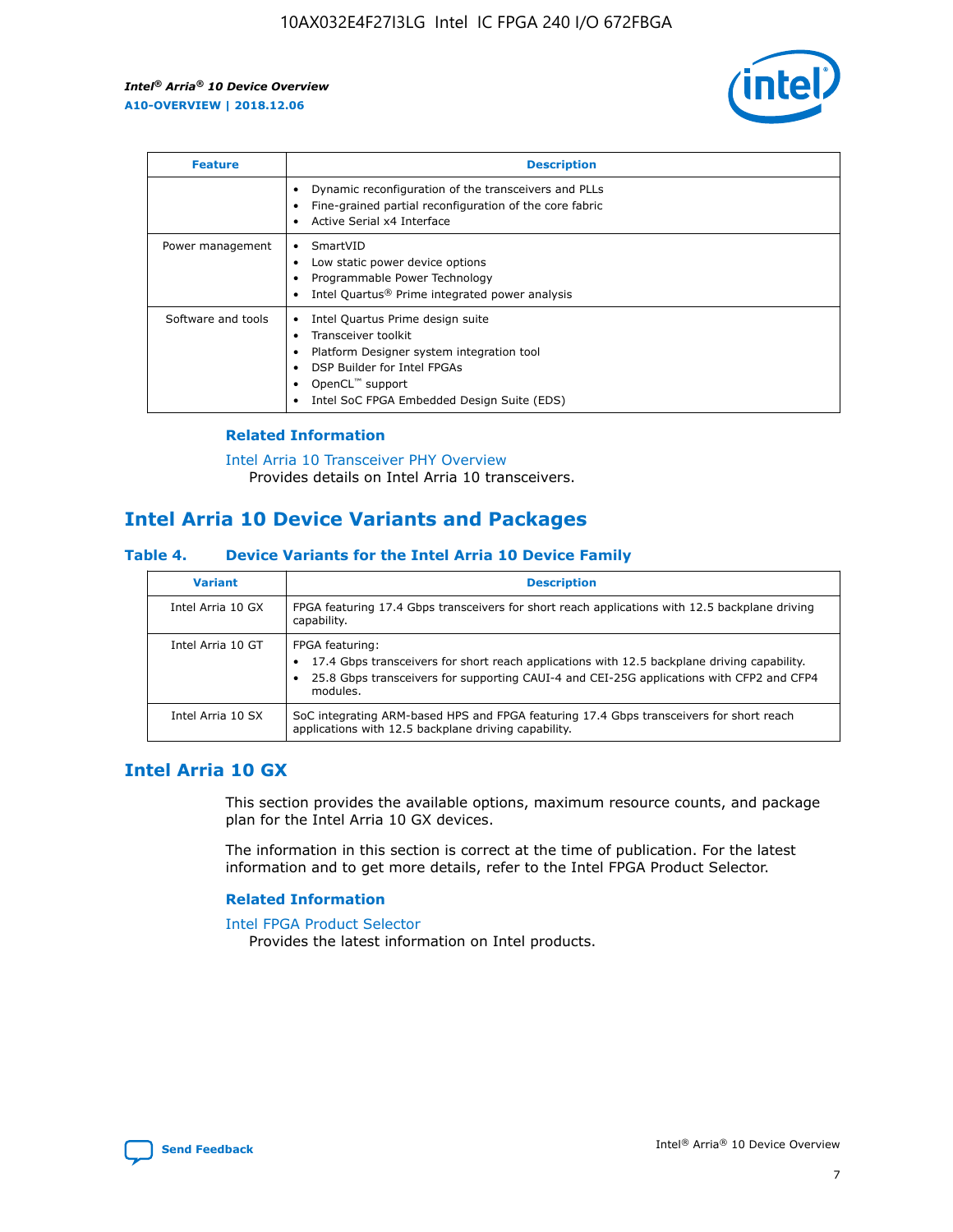

## **Available Options**





#### **Related Information**

#### [Transceiver Performance for Intel Arria 10 GX/SX Devices](https://www.intel.com/content/www/us/en/programmable/documentation/mcn1413182292568.html#mcn1413213965502) Provides more information about the transceiver speed grade.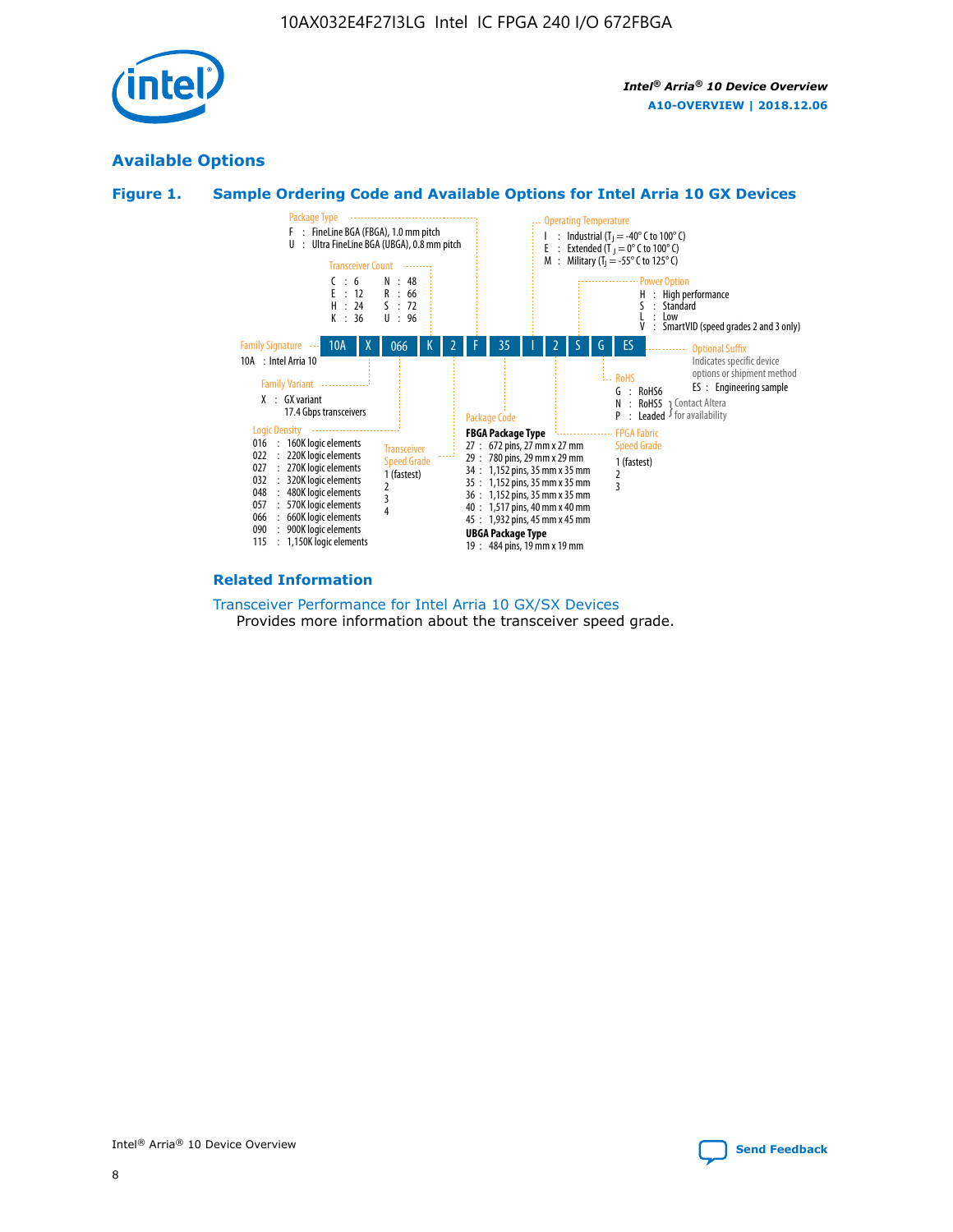

## **Maximum Resources**

#### **Table 5. Maximum Resource Counts for Intel Arria 10 GX Devices (GX 160, GX 220, GX 270, GX 320, and GX 480)**

| <b>Resource</b>              |                         | <b>Product Line</b> |                                                 |                |                |                |  |  |
|------------------------------|-------------------------|---------------------|-------------------------------------------------|----------------|----------------|----------------|--|--|
|                              |                         | <b>GX 160</b>       | <b>GX 220</b><br><b>GX 270</b><br><b>GX 320</b> |                |                | <b>GX 480</b>  |  |  |
| Logic Elements (LE) (K)      |                         | 160                 | 220                                             | 270            | 320            | 480            |  |  |
| <b>ALM</b>                   |                         | 61,510              | 80,330                                          | 101,620        | 119,900        | 183,590        |  |  |
| Register                     |                         | 246,040             | 406,480<br>321,320                              |                | 479,600        | 734,360        |  |  |
| Memory (Kb)                  | M <sub>20</sub> K       | 8,800               | 11,740                                          | 15,000         | 17,820         | 28,620         |  |  |
|                              | <b>MLAB</b>             | 1,050               | 1,690                                           | 2,452          | 2,727          | 4,164          |  |  |
| Variable-precision DSP Block |                         | 156                 | 192                                             | 830<br>985     |                | 1,368          |  |  |
| 18 x 19 Multiplier           |                         | 312                 | 384                                             | 1,970<br>1,660 |                | 2,736          |  |  |
| PLL                          | Fractional<br>Synthesis | 6                   | 6                                               | 8              | 8              | 12             |  |  |
|                              | I/O                     | 6                   | 6                                               | 8              | 8              | 12             |  |  |
| 17.4 Gbps Transceiver        |                         | 12                  | 12                                              | 24             | 24             | 36             |  |  |
| GPIO <sup>(3)</sup>          |                         | 288                 | 288                                             | 384<br>384     |                | 492            |  |  |
| LVDS Pair $(4)$              |                         | 120                 | 120                                             | 168            | 168            | 222            |  |  |
| PCIe Hard IP Block           |                         | 1                   | 1                                               | 2              | $\overline{2}$ | $\overline{2}$ |  |  |
| Hard Memory Controller       |                         | 6                   | 6                                               | 8              | 8              | 12             |  |  |

<sup>(4)</sup> Each LVDS I/O pair can be used as differential input or output.



<sup>(3)</sup> The number of GPIOs does not include transceiver I/Os. In the Intel Quartus Prime software, the number of user I/Os includes transceiver I/Os.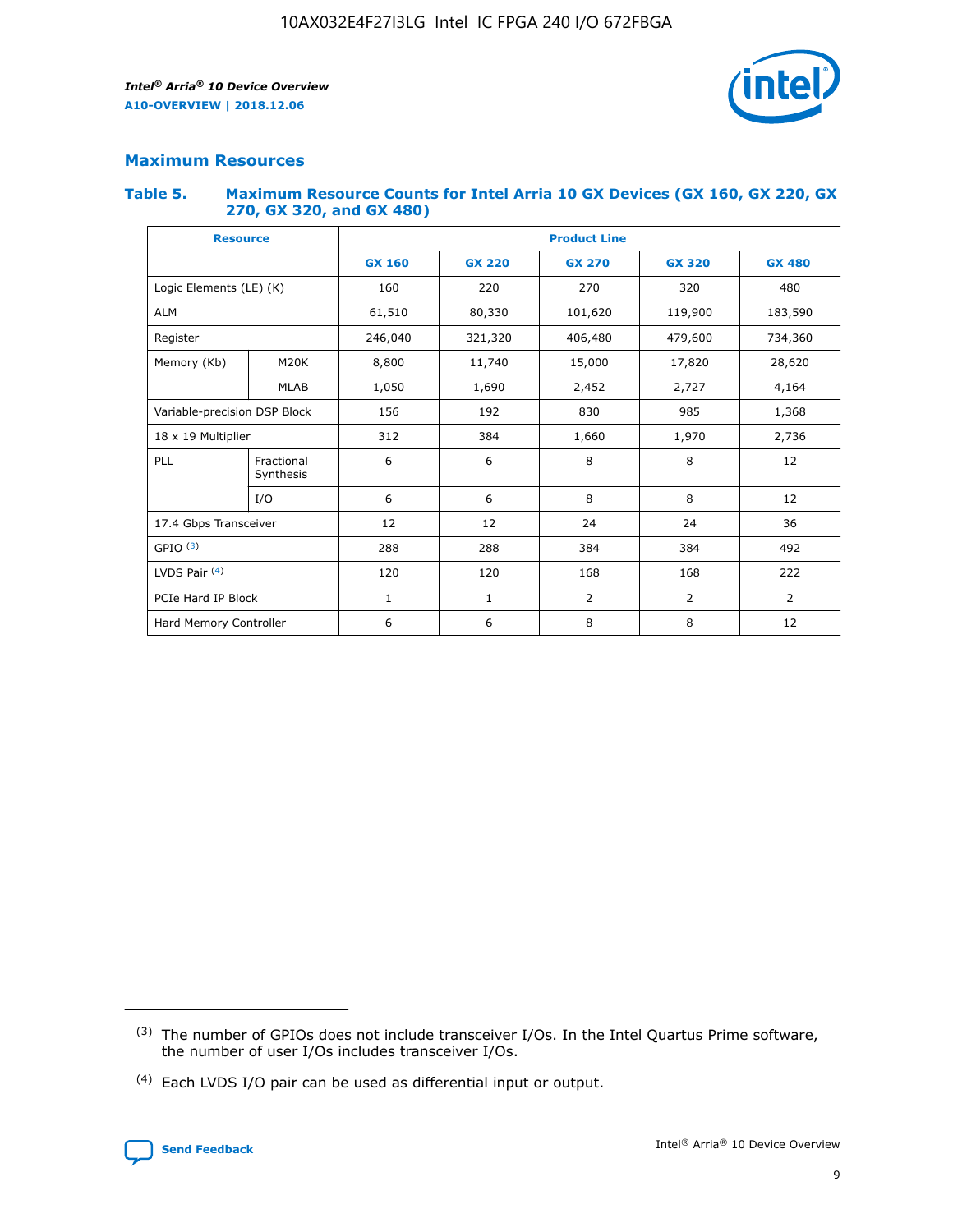

## **Table 6. Maximum Resource Counts for Intel Arria 10 GX Devices (GX 570, GX 660, GX 900, and GX 1150)**

|                              | <b>Resource</b>         | <b>Product Line</b> |                |                |                |  |  |  |
|------------------------------|-------------------------|---------------------|----------------|----------------|----------------|--|--|--|
|                              |                         | <b>GX 570</b>       | <b>GX 660</b>  | <b>GX 900</b>  | <b>GX 1150</b> |  |  |  |
| Logic Elements (LE) (K)      |                         | 570                 | 660            | 900            | 1,150          |  |  |  |
| <b>ALM</b>                   |                         | 217,080             | 251,680        | 339,620        | 427,200        |  |  |  |
| Register                     |                         | 868,320             | 1,006,720      |                | 1,708,800      |  |  |  |
| Memory (Kb)                  | <b>M20K</b>             | 36,000              | 42,620         | 48,460         | 54,260         |  |  |  |
|                              | <b>MLAB</b>             | 5,096               | 5,788          | 9,386          | 12,984         |  |  |  |
| Variable-precision DSP Block |                         | 1,523               | 1,687          | 1,518          | 1,518          |  |  |  |
| $18 \times 19$ Multiplier    |                         | 3,046               | 3,374          | 3,036          | 3,036          |  |  |  |
| PLL                          | Fractional<br>Synthesis | 16                  | 16             | 32             | 32             |  |  |  |
|                              | I/O                     | 16                  | 16             | 16             | 16             |  |  |  |
| 17.4 Gbps Transceiver        |                         | 48                  | 48             | 96             | 96             |  |  |  |
| GPIO <sup>(3)</sup>          |                         | 696                 | 696            | 768            | 768            |  |  |  |
| LVDS Pair $(4)$              |                         | 324                 | 324            | 384            | 384            |  |  |  |
| PCIe Hard IP Block           |                         | 2                   | $\overline{2}$ | $\overline{4}$ | 4              |  |  |  |
| Hard Memory Controller       |                         | 16                  | 16             | 16             | 16             |  |  |  |

## **Package Plan**

## **Table 7. Package Plan for Intel Arria 10 GX Devices (U19, F27, and F29)**

Refer to I/O and High Speed I/O in Intel Arria 10 Devices chapter for the number of 3 V I/O, LVDS I/O, and LVDS channels in each device package.

| <b>Product Line</b> | U <sub>19</sub><br>$(19 \text{ mm} \times 19 \text{ mm})$<br>484-pin UBGA) |          |             | <b>F27</b><br>(27 mm × 27 mm,<br>672-pin FBGA) |          |             | <b>F29</b><br>(29 mm × 29 mm,<br>780-pin FBGA) |          |             |
|---------------------|----------------------------------------------------------------------------|----------|-------------|------------------------------------------------|----------|-------------|------------------------------------------------|----------|-------------|
|                     | 3 V I/O                                                                    | LVDS I/O | <b>XCVR</b> | 3 V I/O                                        | LVDS I/O | <b>XCVR</b> | 3 V I/O                                        | LVDS I/O | <b>XCVR</b> |
| GX 160              | 48                                                                         | 192      | 6           | 48                                             | 192      | 12          | 48                                             | 240      | 12          |
| GX 220              | 48                                                                         | 192      | 6           | 48                                             | 192      | 12          | 48                                             | 240      | 12          |
| GX 270              |                                                                            |          |             | 48                                             | 192      | 12          | 48                                             | 312      | 12          |
| GX 320              |                                                                            |          |             | 48                                             | 192      | 12          | 48                                             | 312      | 12          |
| GX 480              |                                                                            |          |             |                                                |          |             | 48                                             | 312      | 12          |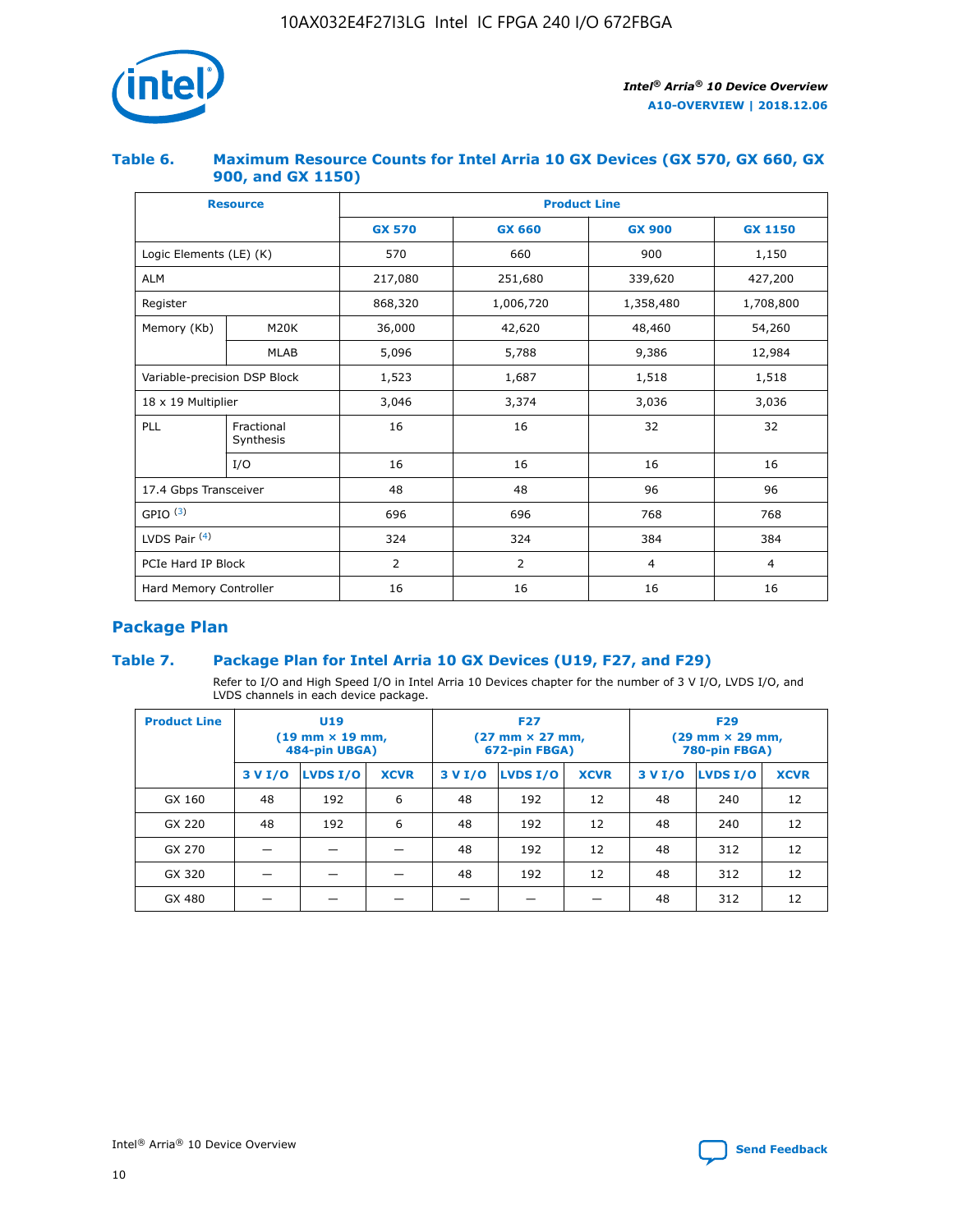

#### **Table 8. Package Plan for Intel Arria 10 GX Devices (F34, F35, NF40, and KF40)**

Refer to I/O and High Speed I/O in Intel Arria 10 Devices chapter for the number of 3 V I/O, LVDS I/O, and LVDS channels in each device package.

| <b>Product Line</b> | <b>F34</b><br>$(35 \text{ mm} \times 35 \text{ mm})$<br>1152-pin FBGA) |                    | <b>F35</b><br>$(35 \text{ mm} \times 35 \text{ mm})$<br><b>1152-pin FBGA)</b> |           | <b>KF40</b><br>$(40$ mm $\times$ 40 mm,<br>1517-pin FBGA) |             |           | <b>NF40</b><br>$(40$ mm $\times$ 40 mm,<br><b>1517-pin FBGA)</b> |             |            |                    |             |
|---------------------|------------------------------------------------------------------------|--------------------|-------------------------------------------------------------------------------|-----------|-----------------------------------------------------------|-------------|-----------|------------------------------------------------------------------|-------------|------------|--------------------|-------------|
|                     | 3V<br>I/O                                                              | <b>LVDS</b><br>I/O | <b>XCVR</b>                                                                   | 3V<br>I/O | <b>LVDS</b><br>I/O                                        | <b>XCVR</b> | 3V<br>I/O | <b>LVDS</b><br>I/O                                               | <b>XCVR</b> | 3 V<br>I/O | <b>LVDS</b><br>I/O | <b>XCVR</b> |
| GX 270              | 48                                                                     | 336                | 24                                                                            | 48        | 336                                                       | 24          |           |                                                                  |             |            |                    |             |
| GX 320              | 48                                                                     | 336                | 24                                                                            | 48        | 336                                                       | 24          |           |                                                                  |             |            |                    |             |
| GX 480              | 48                                                                     | 444                | 24                                                                            | 48        | 348                                                       | 36          |           |                                                                  |             |            |                    |             |
| GX 570              | 48                                                                     | 444                | 24                                                                            | 48        | 348                                                       | 36          | 96        | 600                                                              | 36          | 48         | 540                | 48          |
| GX 660              | 48                                                                     | 444                | 24                                                                            | 48        | 348                                                       | 36          | 96        | 600                                                              | 36          | 48         | 540                | 48          |
| GX 900              |                                                                        | 504                | 24                                                                            | -         |                                                           |             |           |                                                                  |             |            | 600                | 48          |
| GX 1150             |                                                                        | 504                | 24                                                                            |           |                                                           |             |           |                                                                  |             |            | 600                | 48          |

#### **Table 9. Package Plan for Intel Arria 10 GX Devices (RF40, NF45, SF45, and UF45)**

Refer to I/O and High Speed I/O in Intel Arria 10 Devices chapter for the number of 3 V I/O, LVDS I/O, and LVDS channels in each device package.

| <b>Product Line</b> | <b>RF40</b><br>$(40$ mm $\times$ 40 mm,<br>1517-pin FBGA) |                    | <b>NF45</b><br>$(45 \text{ mm} \times 45 \text{ mm})$<br><b>1932-pin FBGA)</b> |            |                    | <b>SF45</b><br>$(45 \text{ mm} \times 45 \text{ mm})$<br><b>1932-pin FBGA)</b> |            |                    | <b>UF45</b><br>$(45 \text{ mm} \times 45 \text{ mm})$<br><b>1932-pin FBGA)</b> |           |                    |             |
|---------------------|-----------------------------------------------------------|--------------------|--------------------------------------------------------------------------------|------------|--------------------|--------------------------------------------------------------------------------|------------|--------------------|--------------------------------------------------------------------------------|-----------|--------------------|-------------|
|                     | 3V<br>I/O                                                 | <b>LVDS</b><br>I/O | <b>XCVR</b>                                                                    | 3 V<br>I/O | <b>LVDS</b><br>I/O | <b>XCVR</b>                                                                    | 3 V<br>I/O | <b>LVDS</b><br>I/O | <b>XCVR</b>                                                                    | 3V<br>I/O | <b>LVDS</b><br>I/O | <b>XCVR</b> |
| GX 900              |                                                           | 342                | 66                                                                             | _          | 768                | 48                                                                             |            | 624                | 72                                                                             |           | 480                | 96          |
| GX 1150             |                                                           | 342                | 66                                                                             | _          | 768                | 48                                                                             |            | 624                | 72                                                                             |           | 480                | 96          |

## **Related Information**

[I/O and High-Speed Differential I/O Interfaces in Intel Arria 10 Devices chapter, Intel](https://www.intel.com/content/www/us/en/programmable/documentation/sam1403482614086.html#sam1403482030321) [Arria 10 Device Handbook](https://www.intel.com/content/www/us/en/programmable/documentation/sam1403482614086.html#sam1403482030321)

Provides the number of 3 V and LVDS I/Os, and LVDS channels for each Intel Arria 10 device package.

## **Intel Arria 10 GT**

This section provides the available options, maximum resource counts, and package plan for the Intel Arria 10 GT devices.

The information in this section is correct at the time of publication. For the latest information and to get more details, refer to the Intel FPGA Product Selector.

#### **Related Information**

#### [Intel FPGA Product Selector](http://www.altera.com/products/selector/psg-selector.html)

Provides the latest information on Intel products.

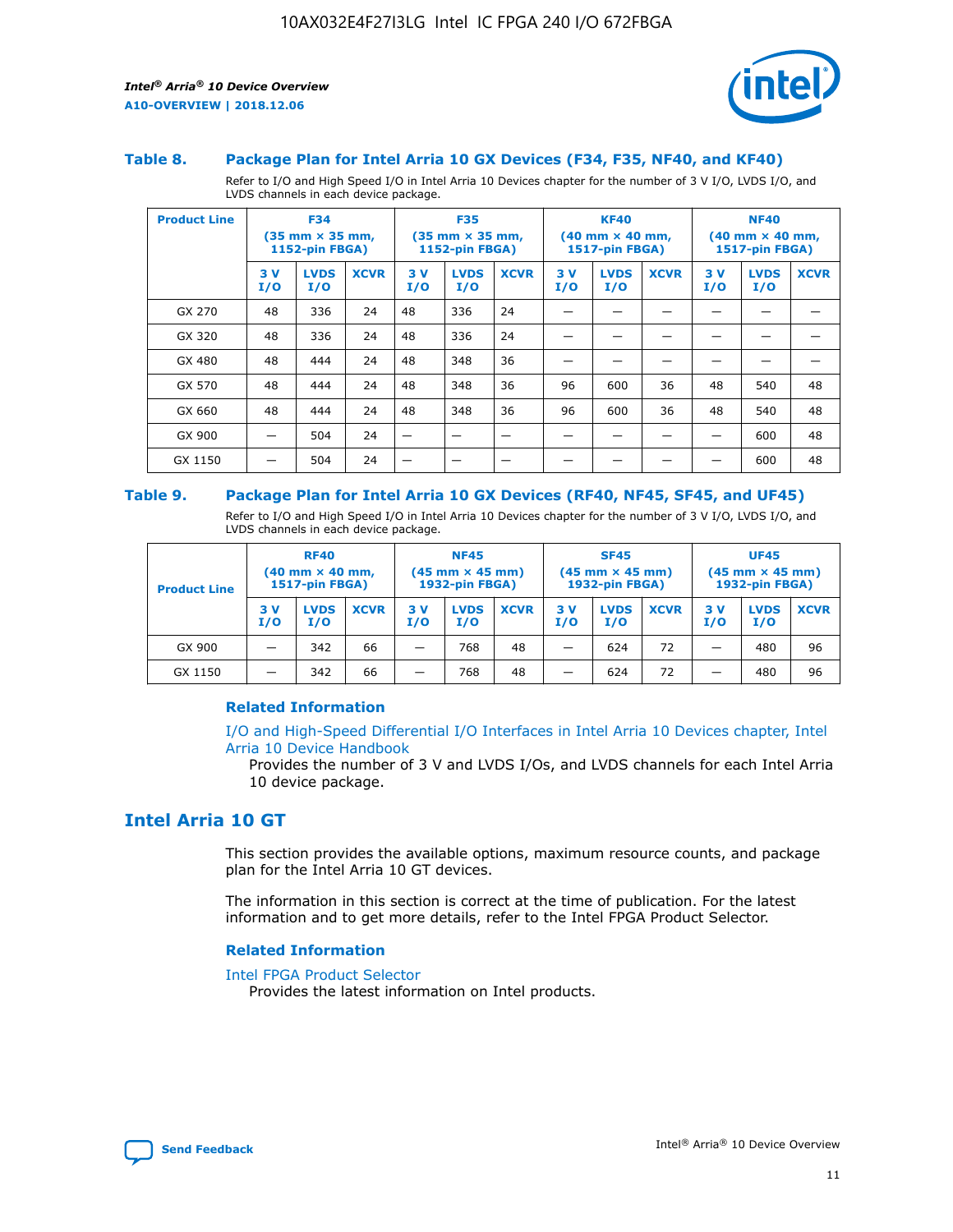

## **Available Options**

## **Figure 2. Sample Ordering Code and Available Options for Intel Arria 10 GT Devices**

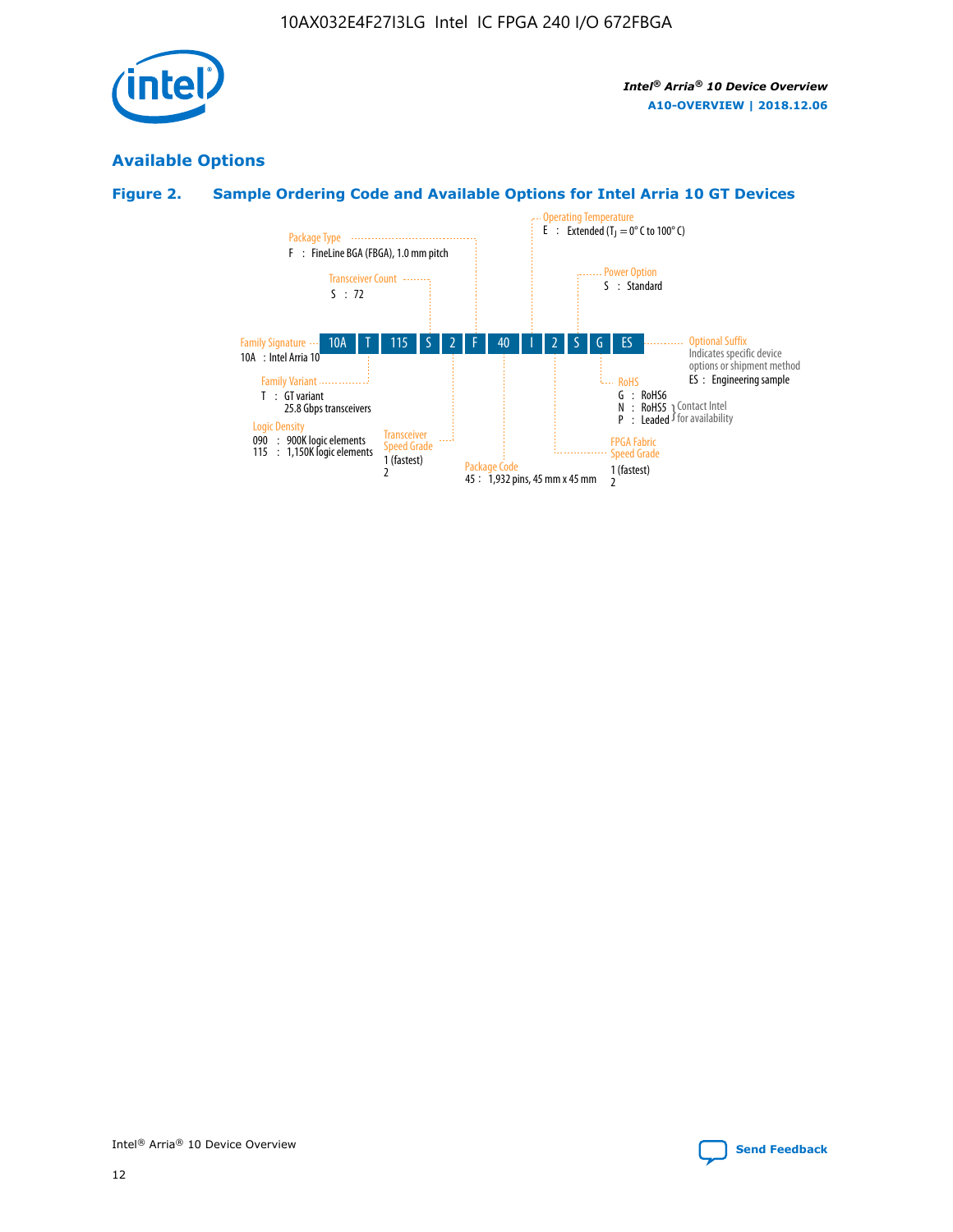

## **Maximum Resources**

#### **Table 10. Maximum Resource Counts for Intel Arria 10 GT Devices**

| <b>Resource</b>              |                      | <b>Product Line</b> |                |  |
|------------------------------|----------------------|---------------------|----------------|--|
|                              |                      | <b>GT 900</b>       | <b>GT 1150</b> |  |
| Logic Elements (LE) (K)      |                      | 900                 | 1,150          |  |
| <b>ALM</b>                   |                      | 339,620             | 427,200        |  |
| Register                     |                      | 1,358,480           | 1,708,800      |  |
| Memory (Kb)                  | M20K                 | 48,460              | 54,260         |  |
|                              | <b>MLAB</b>          | 9,386               | 12,984         |  |
| Variable-precision DSP Block |                      | 1,518               | 1,518          |  |
| 18 x 19 Multiplier           |                      | 3,036               | 3,036          |  |
| PLL                          | Fractional Synthesis | 32                  | 32             |  |
|                              | I/O                  | 16                  | 16             |  |
| Transceiver                  | 17.4 Gbps            | 72(5)               | 72(5)          |  |
|                              | 25.8 Gbps            | 6                   | 6              |  |
| GPIO <sup>(6)</sup>          |                      | 624                 | 624            |  |
| LVDS Pair $(7)$              |                      | 312                 | 312            |  |
| PCIe Hard IP Block           |                      | $\overline{4}$      | $\overline{4}$ |  |
| Hard Memory Controller       |                      | 16                  | 16             |  |

## **Related Information**

#### [Intel Arria 10 GT Channel Usage](https://www.intel.com/content/www/us/en/programmable/documentation/nik1398707230472.html#nik1398707008178)

Configuring GT/GX channels in Intel Arria 10 GT devices.

## **Package Plan**

## **Table 11. Package Plan for Intel Arria 10 GT Devices**

Refer to I/O and High Speed I/O in Intel Arria 10 Devices chapter for the number of 3 V I/O, LVDS I/O, and LVDS channels in each device package.

| <b>Product Line</b> | <b>SF45</b><br>(45 mm × 45 mm, 1932-pin FBGA) |                 |             |  |  |  |
|---------------------|-----------------------------------------------|-----------------|-------------|--|--|--|
|                     | 3 V I/O                                       | <b>LVDS I/O</b> | <b>XCVR</b> |  |  |  |
| GT 900              |                                               | 624             | 72          |  |  |  |
| GT 1150             |                                               | 624             | 72          |  |  |  |

<sup>(7)</sup> Each LVDS I/O pair can be used as differential input or output.



 $(5)$  If all 6 GT channels are in use, 12 of the GX channels are not usable.

<sup>(6)</sup> The number of GPIOs does not include transceiver I/Os. In the Intel Quartus Prime software, the number of user I/Os includes transceiver I/Os.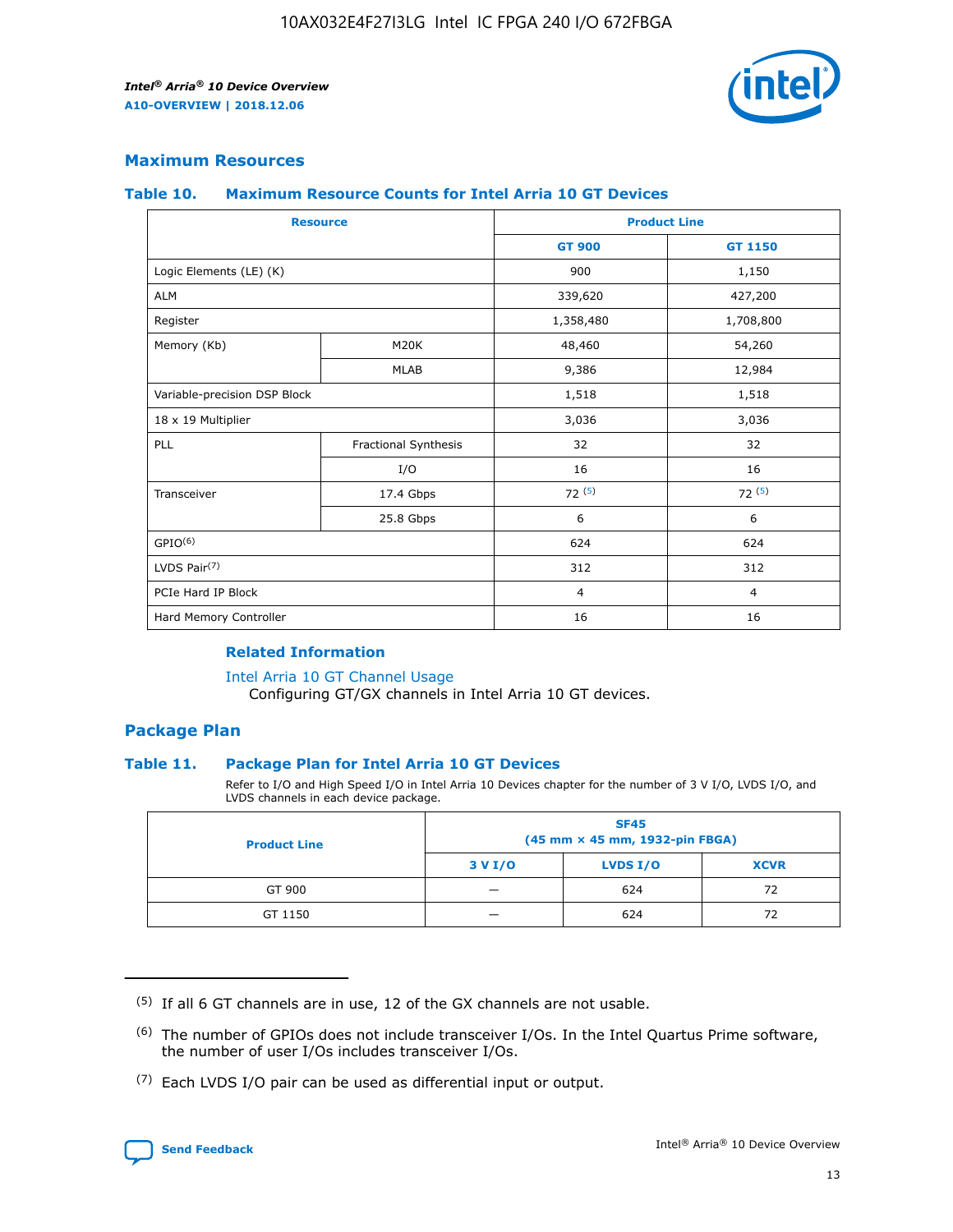

#### **Related Information**

[I/O and High-Speed Differential I/O Interfaces in Intel Arria 10 Devices chapter, Intel](https://www.intel.com/content/www/us/en/programmable/documentation/sam1403482614086.html#sam1403482030321) [Arria 10 Device Handbook](https://www.intel.com/content/www/us/en/programmable/documentation/sam1403482614086.html#sam1403482030321)

Provides the number of 3 V and LVDS I/Os, and LVDS channels for each Intel Arria 10 device package.

## **Intel Arria 10 SX**

This section provides the available options, maximum resource counts, and package plan for the Intel Arria 10 SX devices.

The information in this section is correct at the time of publication. For the latest information and to get more details, refer to the Intel FPGA Product Selector.

#### **Related Information**

[Intel FPGA Product Selector](http://www.altera.com/products/selector/psg-selector.html) Provides the latest information on Intel products.

## **Available Options**

#### **Figure 3. Sample Ordering Code and Available Options for Intel Arria 10 SX Devices**



#### **Related Information**

[Transceiver Performance for Intel Arria 10 GX/SX Devices](https://www.intel.com/content/www/us/en/programmable/documentation/mcn1413182292568.html#mcn1413213965502) Provides more information about the transceiver speed grade.

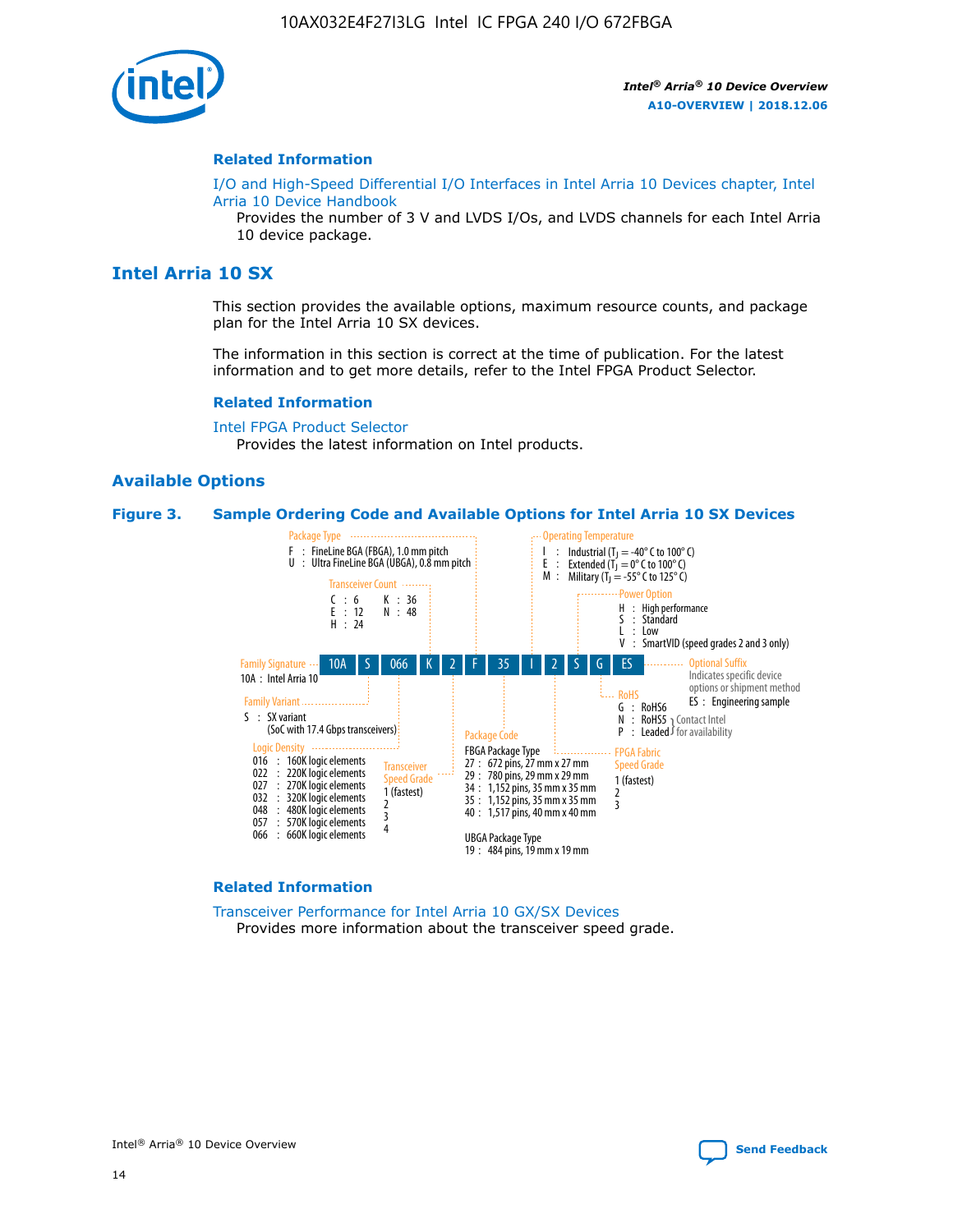

## **Maximum Resources**

#### **Table 12. Maximum Resource Counts for Intel Arria 10 SX Devices**

| <b>Resource</b>                   |                         | <b>Product Line</b> |               |                |                |                |                |                |  |  |  |
|-----------------------------------|-------------------------|---------------------|---------------|----------------|----------------|----------------|----------------|----------------|--|--|--|
|                                   |                         | <b>SX 160</b>       | <b>SX 220</b> | <b>SX 270</b>  | <b>SX 320</b>  | <b>SX 480</b>  | <b>SX 570</b>  | <b>SX 660</b>  |  |  |  |
| Logic Elements (LE) (K)           |                         | 160                 | 220           | 270            | 320            | 480            | 570            | 660            |  |  |  |
| <b>ALM</b>                        |                         | 61,510              | 80,330        | 101,620        | 119,900        | 183,590        | 217,080        | 251,680        |  |  |  |
| Register                          |                         | 246,040             | 321,320       | 406,480        | 479,600        | 734,360        | 868,320        | 1,006,720      |  |  |  |
| Memory (Kb)                       | <b>M20K</b>             | 8,800               | 11,740        | 15,000         | 17,820         | 28,620         | 36,000         | 42,620         |  |  |  |
|                                   | <b>MLAB</b>             | 1,050               | 1,690         | 2,452          | 2,727          | 4,164          | 5,096          | 5,788          |  |  |  |
| Variable-precision DSP Block      |                         | 156                 | 192           | 830            | 985            | 1,368          | 1,523          | 1,687          |  |  |  |
| 18 x 19 Multiplier                |                         | 312                 | 384           | 1,660          | 1,970          | 2,736          | 3,046          | 3,374          |  |  |  |
| PLL                               | Fractional<br>Synthesis | 6                   | 6             | 8              | 8              | 12             | 16             | 16             |  |  |  |
|                                   | I/O                     | 6                   | 6             | 8              | 8              | 12             | 16             | 16             |  |  |  |
| 17.4 Gbps Transceiver             |                         | 12                  | 12            | 24             | 24             | 36             | 48             | 48             |  |  |  |
| GPIO <sup>(8)</sup>               |                         | 288                 | 288           | 384            | 384            | 492            | 696            | 696            |  |  |  |
| LVDS Pair $(9)$                   |                         | 120                 | 120           | 168            | 168            | 174            | 324            | 324            |  |  |  |
| PCIe Hard IP Block                |                         | $\mathbf{1}$        | $\mathbf{1}$  | $\overline{2}$ | $\overline{2}$ | $\overline{2}$ | $\overline{2}$ | $\overline{2}$ |  |  |  |
| Hard Memory Controller            |                         | 6                   | 6             | 8              | 8              | 12             | 16             | 16             |  |  |  |
| ARM Cortex-A9 MPCore<br>Processor |                         | Yes                 | Yes           | Yes            | Yes            | Yes            | Yes            | <b>Yes</b>     |  |  |  |

## **Package Plan**

## **Table 13. Package Plan for Intel Arria 10 SX Devices (U19, F27, F29, and F34)**

Refer to I/O and High Speed I/O in Intel Arria 10 Devices chapter for the number of 3 V I/O, LVDS I/O, and LVDS channels in each device package.

| <b>Product Line</b> | U <sub>19</sub><br>$(19 \text{ mm} \times 19 \text{ mm})$<br>484-pin UBGA) |                    |             | <b>F27</b><br>$(27 \text{ mm} \times 27 \text{ mm})$<br>672-pin FBGA) |                    | <b>F29</b><br>$(29 \text{ mm} \times 29 \text{ mm})$<br>780-pin FBGA) |           |                    | <b>F34</b><br>$(35 \text{ mm} \times 35 \text{ mm})$<br><b>1152-pin FBGA)</b> |           |                    |             |
|---------------------|----------------------------------------------------------------------------|--------------------|-------------|-----------------------------------------------------------------------|--------------------|-----------------------------------------------------------------------|-----------|--------------------|-------------------------------------------------------------------------------|-----------|--------------------|-------------|
|                     | 3V<br>I/O                                                                  | <b>LVDS</b><br>I/O | <b>XCVR</b> | 3V<br>I/O                                                             | <b>LVDS</b><br>I/O | <b>XCVR</b>                                                           | 3V<br>I/O | <b>LVDS</b><br>I/O | <b>XCVR</b>                                                                   | 3V<br>I/O | <b>LVDS</b><br>I/O | <b>XCVR</b> |
| SX 160              | 48                                                                         | 144                | 6           | 48                                                                    | 192                | 12                                                                    | 48        | 240                | 12                                                                            |           |                    |             |
| SX 220              | 48                                                                         | 144                | 6           | 48                                                                    | 192                | 12                                                                    | 48        | 240                | 12                                                                            |           |                    |             |
| SX 270              |                                                                            |                    |             | 48                                                                    | 192                | 12                                                                    | 48        | 312                | 12                                                                            | 48        | 336                | 24          |
| SX 320              |                                                                            |                    |             | 48                                                                    | 192                | 12                                                                    | 48        | 312                | 12                                                                            | 48        | 336                | 24          |
|                     | continued                                                                  |                    |             |                                                                       |                    |                                                                       |           |                    |                                                                               |           |                    |             |

 $(8)$  The number of GPIOs does not include transceiver I/Os. In the Intel Quartus Prime software, the number of user I/Os includes transceiver I/Os.

 $(9)$  Each LVDS I/O pair can be used as differential input or output.

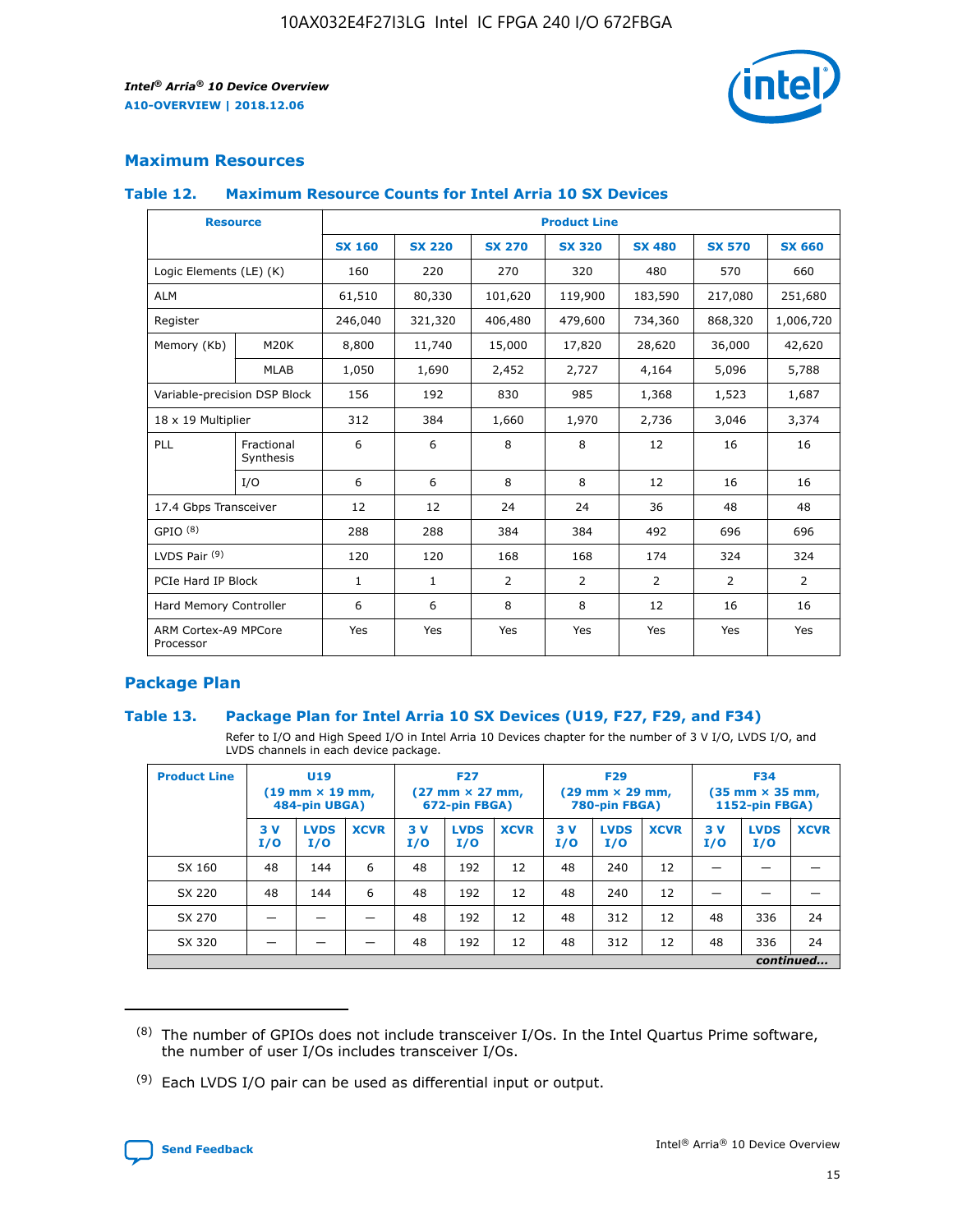

| <b>Product Line</b> | U <sub>19</sub><br>$(19 \text{ mm} \times 19 \text{ mm})$<br>484-pin UBGA) |                    | <b>F27</b><br>$(27 \text{ mm} \times 27 \text{ mm})$<br>672-pin FBGA) |           |                    | <b>F29</b><br>$(29 \text{ mm} \times 29 \text{ mm})$<br>780-pin FBGA) |           |                    | <b>F34</b><br>$(35$ mm $\times$ 35 mm,<br><b>1152-pin FBGA)</b> |           |                    |             |
|---------------------|----------------------------------------------------------------------------|--------------------|-----------------------------------------------------------------------|-----------|--------------------|-----------------------------------------------------------------------|-----------|--------------------|-----------------------------------------------------------------|-----------|--------------------|-------------|
|                     | 3V<br>I/O                                                                  | <b>LVDS</b><br>I/O | <b>XCVR</b>                                                           | 3V<br>I/O | <b>LVDS</b><br>I/O | <b>XCVR</b>                                                           | 3V<br>I/O | <b>LVDS</b><br>I/O | <b>XCVR</b>                                                     | 3V<br>I/O | <b>LVDS</b><br>I/O | <b>XCVR</b> |
| SX 480              |                                                                            |                    |                                                                       |           |                    |                                                                       | 48        | 312                | 12                                                              | 48        | 444                | 24          |
| SX 570              |                                                                            |                    |                                                                       |           |                    |                                                                       |           |                    |                                                                 | 48        | 444                | 24          |
| SX 660              |                                                                            |                    |                                                                       |           |                    |                                                                       |           |                    |                                                                 | 48        | 444                | 24          |

## **Table 14. Package Plan for Intel Arria 10 SX Devices (F35, KF40, and NF40)**

Refer to I/O and High Speed I/O in Intel Arria 10 Devices chapter for the number of 3 V I/O, LVDS I/O, and LVDS channels in each device package.

| <b>Product Line</b> | <b>F35</b><br>$(35 \text{ mm} \times 35 \text{ mm})$<br><b>1152-pin FBGA)</b> |          |             |                                           | <b>KF40</b><br>(40 mm × 40 mm,<br>1517-pin FBGA) |    | <b>NF40</b><br>$(40 \text{ mm} \times 40 \text{ mm})$<br>1517-pin FBGA) |          |             |  |
|---------------------|-------------------------------------------------------------------------------|----------|-------------|-------------------------------------------|--------------------------------------------------|----|-------------------------------------------------------------------------|----------|-------------|--|
|                     | 3 V I/O                                                                       | LVDS I/O | <b>XCVR</b> | <b>LVDS I/O</b><br><b>XCVR</b><br>3 V I/O |                                                  |    | 3 V I/O                                                                 | LVDS I/O | <b>XCVR</b> |  |
| SX 270              | 48                                                                            | 336      | 24          |                                           |                                                  |    |                                                                         |          |             |  |
| SX 320              | 48                                                                            | 336      | 24          |                                           |                                                  |    |                                                                         |          |             |  |
| SX 480              | 48                                                                            | 348      | 36          |                                           |                                                  |    |                                                                         |          |             |  |
| SX 570              | 48                                                                            | 348      | 36          | 96<br>36<br>600                           |                                                  |    | 48                                                                      | 540      | 48          |  |
| SX 660              | 48                                                                            | 348      | 36          | 96                                        | 600                                              | 36 | 48                                                                      | 540      | 48          |  |

## **Related Information**

[I/O and High-Speed Differential I/O Interfaces in Intel Arria 10 Devices chapter, Intel](https://www.intel.com/content/www/us/en/programmable/documentation/sam1403482614086.html#sam1403482030321) [Arria 10 Device Handbook](https://www.intel.com/content/www/us/en/programmable/documentation/sam1403482614086.html#sam1403482030321)

Provides the number of 3 V and LVDS I/Os, and LVDS channels for each Intel Arria 10 device package.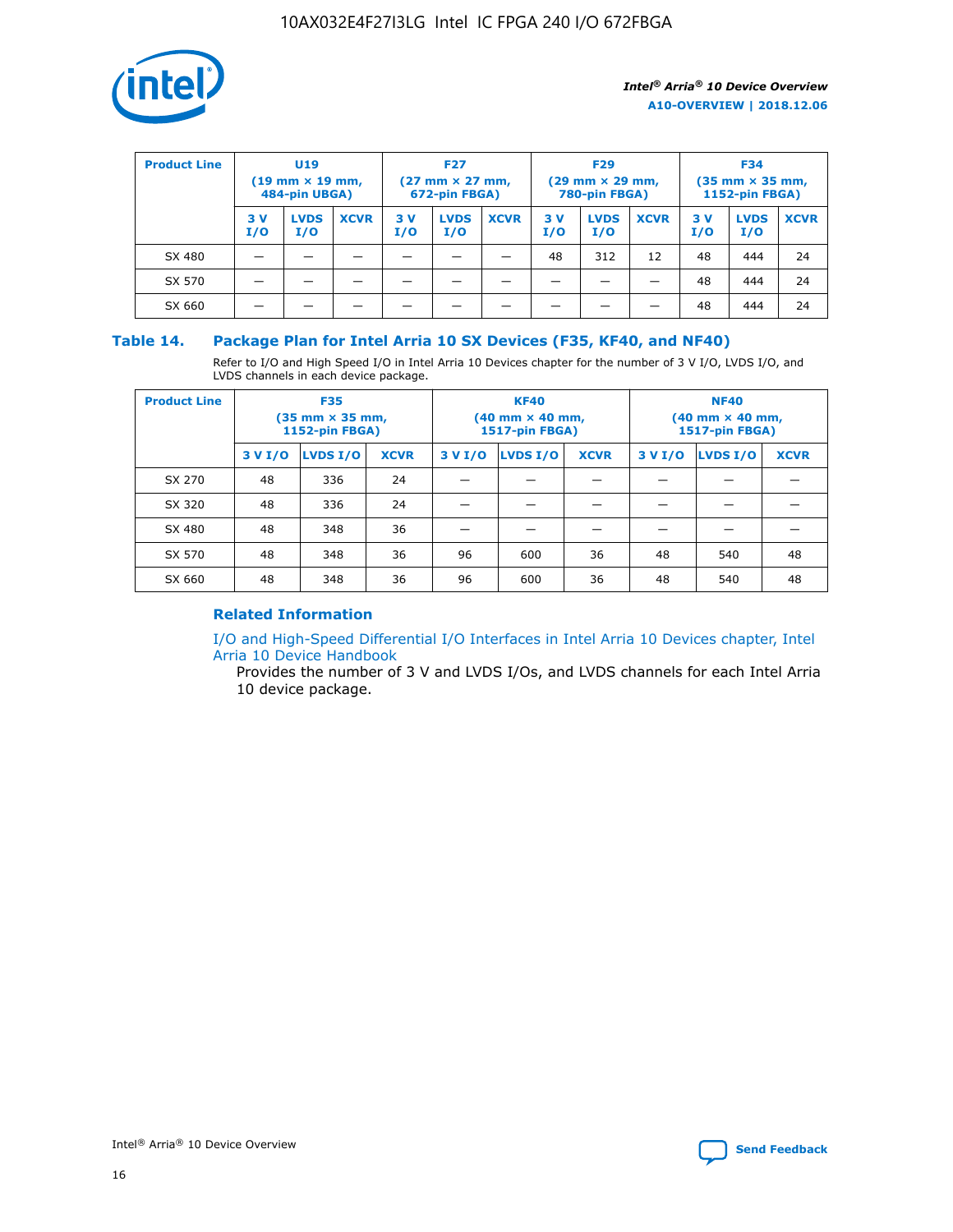

# **I/O Vertical Migration for Intel Arria 10 Devices**

#### **Figure 4. Migration Capability Across Intel Arria 10 Product Lines**

- The arrows indicate the migration paths. The devices included in each vertical migration path are shaded. Devices with fewer resources in the same path have lighter shades.
- To achieve the full I/O migration across product lines in the same migration path, restrict I/Os and transceivers usage to match the product line with the lowest I/O and transceiver counts.
- An LVDS I/O bank in the source device may be mapped to a 3 V I/O bank in the target device. To use memory interface clock frequency higher than 533 MHz, assign external memory interface pins only to banks that are LVDS I/O in both devices.
- There may be nominal 0.15 mm package height difference between some product lines in the same package type.
	- **Variant Product Line Package U19 F27 F29 F34 F35 KF40 NF40 RF40 NF45 SF45 UF45** Intel® Arria® 10 GX GX 160 GX 220 GX 270 GX 320 GX 480 GX 570 GX 660 GX 900 GX 1150 Intel Arria 10 GT GT 900 GT 1150 Intel Arria 10 SX SX 160 SX 220 SX 270 SX 320 SX 480 SX 570 SX 660
- Some migration paths are not shown in the Intel Quartus Prime software **Pin Migration View**.

*Note:* To verify the pin migration compatibility, use the **Pin Migration View** window in the Intel Quartus Prime software Pin Planner.

## **Adaptive Logic Module**

Intel Arria 10 devices use a 20 nm ALM as the basic building block of the logic fabric.

The ALM architecture is the same as the previous generation FPGAs, allowing for efficient implementation of logic functions and easy conversion of IP between the device generations.

The ALM, as shown in following figure, uses an 8-input fracturable look-up table (LUT) with four dedicated registers to help improve timing closure in register-rich designs and achieve an even higher design packing capability than the traditional two-register per LUT architecture.

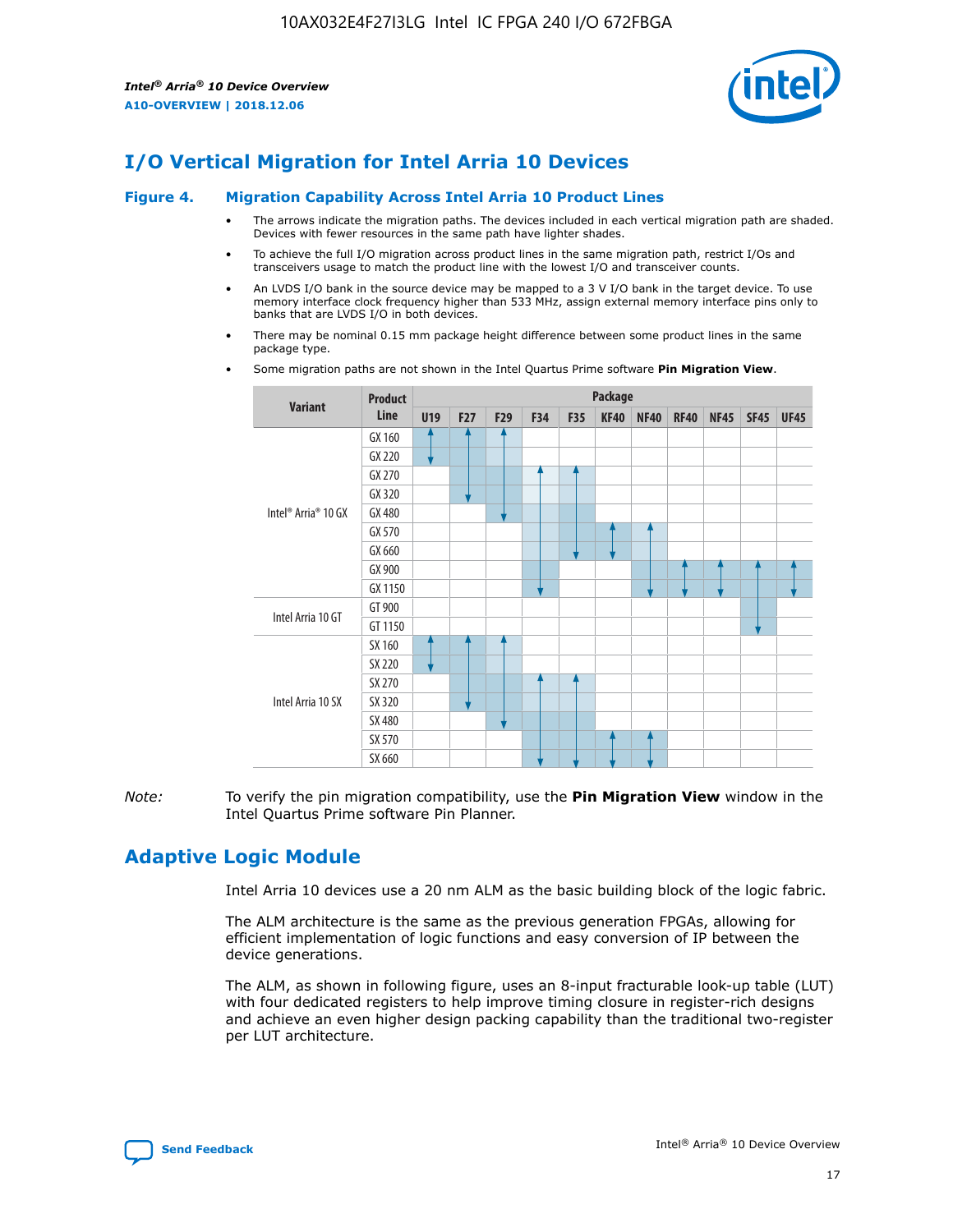

**Figure 5. ALM for Intel Arria 10 Devices**



The Intel Quartus Prime software optimizes your design according to the ALM logic structure and automatically maps legacy designs into the Intel Arria 10 ALM architecture.

## **Variable-Precision DSP Block**

The Intel Arria 10 variable precision DSP blocks support fixed-point arithmetic and floating-point arithmetic.

Features for fixed-point arithmetic:

- High-performance, power-optimized, and fully registered multiplication operations
- 18-bit and 27-bit word lengths
- Two 18 x 19 multipliers or one 27 x 27 multiplier per DSP block
- Built-in addition, subtraction, and 64-bit double accumulation register to combine multiplication results
- Cascading 19-bit or 27-bit when pre-adder is disabled and cascading 18-bit when pre-adder is used to form the tap-delay line for filtering applications
- Cascading 64-bit output bus to propagate output results from one block to the next block without external logic support
- Hard pre-adder supported in 19-bit and 27-bit modes for symmetric filters
- Internal coefficient register bank in both 18-bit and 27-bit modes for filter implementation
- 18-bit and 27-bit systolic finite impulse response (FIR) filters with distributed output adder
- Biased rounding support

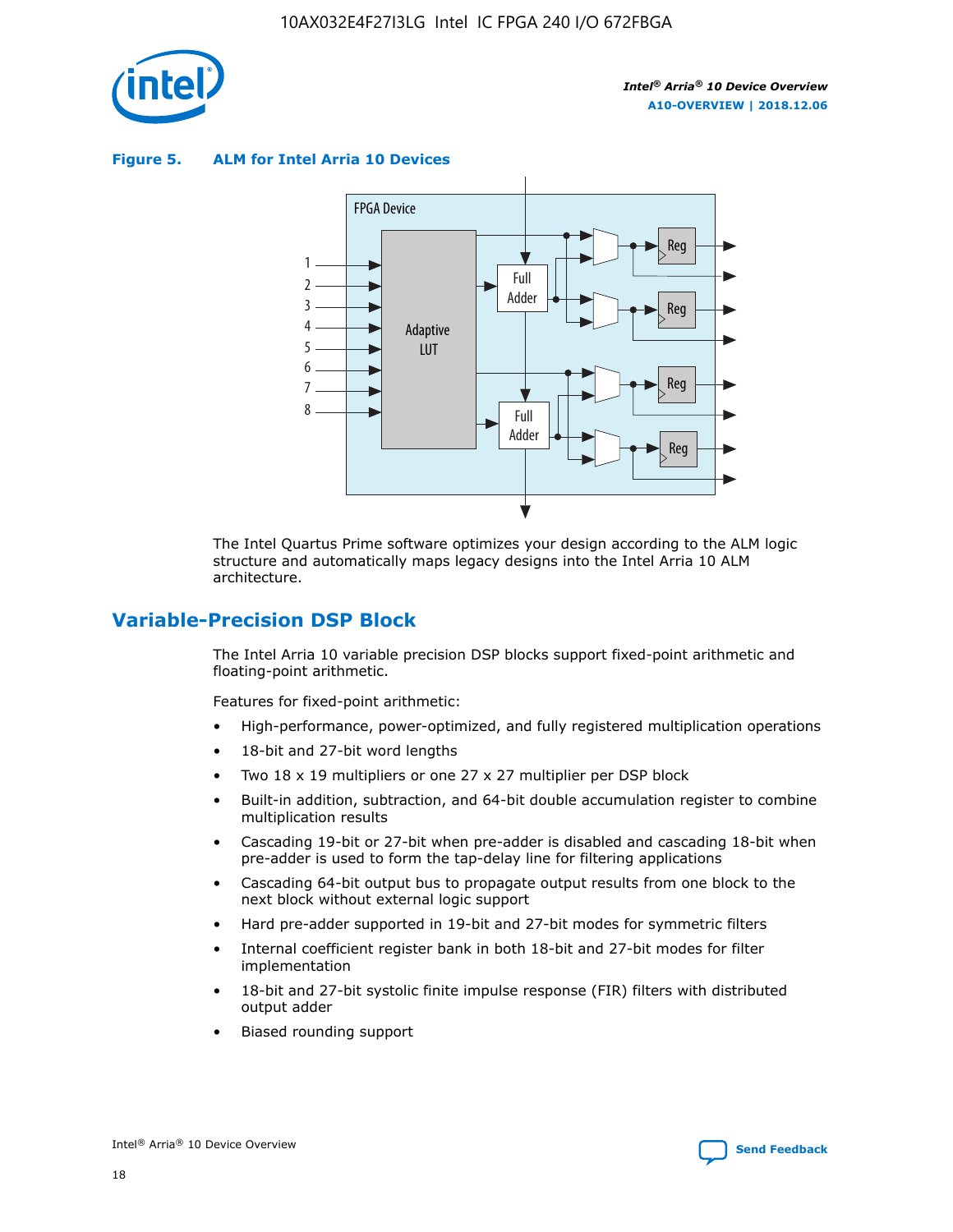

Features for floating-point arithmetic:

- A completely hardened architecture that supports multiplication, addition, subtraction, multiply-add, and multiply-subtract
- Multiplication with accumulation capability and a dynamic accumulator reset control
- Multiplication with cascade summation capability
- Multiplication with cascade subtraction capability
- Complex multiplication
- Direct vector dot product
- Systolic FIR filter

## **Table 15. Variable-Precision DSP Block Configurations for Intel Arria 10 Devices**

| <b>Usage Example</b>                                       | <b>Multiplier Size (Bit)</b>    | <b>DSP Block Resources</b> |
|------------------------------------------------------------|---------------------------------|----------------------------|
| Medium precision fixed point                               | Two 18 x 19                     |                            |
| High precision fixed or Single precision<br>floating point | One 27 x 27                     |                            |
| Fixed point FFTs                                           | One 19 x 36 with external adder |                            |
| Very high precision fixed point                            | One 36 x 36 with external adder |                            |
| Double precision floating point                            | One 54 x 54 with external adder | 4                          |

#### **Table 16. Resources for Fixed-Point Arithmetic in Intel Arria 10 Devices**

The table lists the variable-precision DSP resources by bit precision for each Intel Arria 10 device.

| <b>Variant</b>               | <b>Product Line</b> | <b>Variable-</b><br>precision | <b>Independent Input and Output</b><br><b>Multiplications Operator</b> |                                     | 18 x 19<br><b>Multiplier</b>    | $18 \times 18$<br><b>Multiplier</b>                |
|------------------------------|---------------------|-------------------------------|------------------------------------------------------------------------|-------------------------------------|---------------------------------|----------------------------------------------------|
|                              |                     | <b>DSP Block</b>              | 18 x 19<br><b>Multiplier</b>                                           | $27 \times 27$<br><b>Multiplier</b> | <b>Adder Sum</b><br><b>Mode</b> | <b>Adder</b><br><b>Summed with</b><br>36 bit Input |
| AIntel Arria 10<br><b>GX</b> | GX 160              | 156                           | 312                                                                    | 156                                 | 156                             | 156                                                |
|                              | GX 220              | 192                           | 384                                                                    | 192                                 | 192                             | 192                                                |
|                              | GX 270              | 830                           | 1,660                                                                  | 830                                 | 830                             | 830                                                |
|                              | GX 320              | 984                           | 1,968                                                                  | 984                                 | 984                             | 984                                                |
|                              | GX 480              | 1,368                         | 2,736                                                                  | 1,368                               | 1,368                           | 1,368                                              |
|                              | GX 570              | 1,523                         | 3,046                                                                  | 1,523                               | 1,523                           | 1,523                                              |
|                              | GX 660              | 1,687                         | 3,374                                                                  | 1,687                               | 1,687                           | 1,687                                              |
|                              | GX 900              | 1,518                         | 3,036                                                                  | 1,518                               | 1,518                           | 1,518                                              |
|                              | GX 1150             | 1,518                         | 3,036                                                                  | 1,518                               | 1,518                           | 1,518                                              |
| Intel Arria 10               | GT 900              | 1,518                         | 3,036                                                                  | 1,518                               | 1,518                           | 1,518                                              |
| GT                           | GT 1150             | 1,518                         | 3,036                                                                  | 1,518                               | 1,518                           | 1,518                                              |
| Intel Arria 10               | SX 160              | 156                           | 312                                                                    | 156                                 | 156                             | 156                                                |
| <b>SX</b>                    | SX 220              | 192                           | 384                                                                    | 192                                 | 192                             | 192                                                |
|                              | SX 270              | 830                           | 1,660                                                                  | 830                                 | 830                             | 830                                                |
|                              |                     |                               |                                                                        |                                     |                                 | continued                                          |

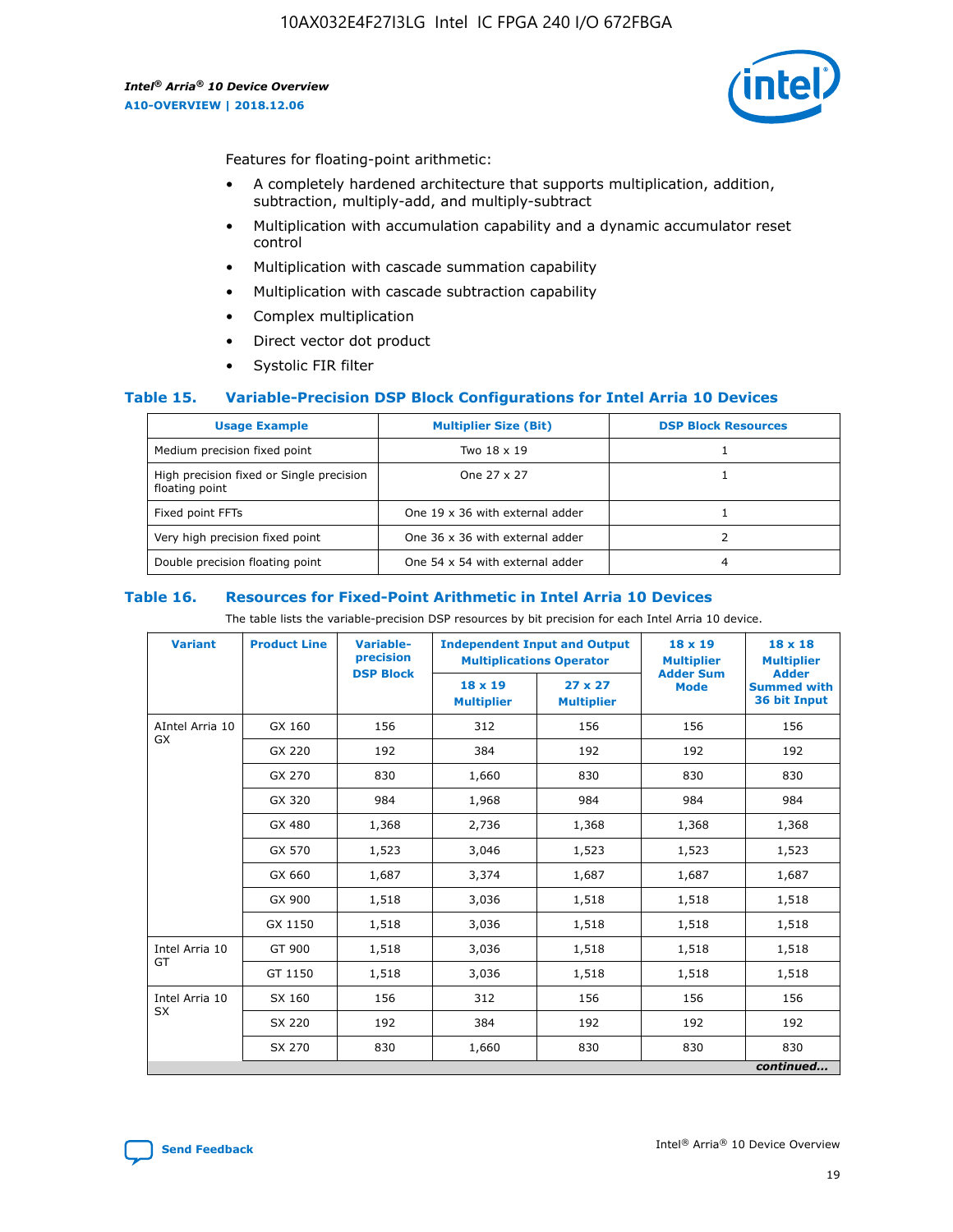

| <b>Variant</b> | <b>Product Line</b> | Variable-<br>precision | <b>Independent Input and Output</b><br><b>Multiplications Operator</b> |                                     | $18 \times 19$<br><b>Multiplier</b> | $18 \times 18$<br><b>Multiplier</b><br><b>Adder</b> |  |
|----------------|---------------------|------------------------|------------------------------------------------------------------------|-------------------------------------|-------------------------------------|-----------------------------------------------------|--|
|                |                     | <b>DSP Block</b>       | $18 \times 19$<br><b>Multiplier</b>                                    | $27 \times 27$<br><b>Multiplier</b> | <b>Adder Sum</b><br><b>Mode</b>     | <b>Summed with</b><br>36 bit Input                  |  |
|                | SX 320              | 984                    | 1,968                                                                  | 984                                 | 984                                 | 984                                                 |  |
|                | SX 480              | 1,368                  | 2,736                                                                  | 1,368                               | 1,368                               | 1,368                                               |  |
|                | SX 570              | 1,523                  | 3,046                                                                  | 1,523                               | 1,523                               | 1,523                                               |  |
|                | SX 660              | 1,687                  | 3,374                                                                  | 1,687                               | 1,687                               | 1,687                                               |  |

## **Table 17. Resources for Floating-Point Arithmetic in Intel Arria 10 Devices**

The table lists the variable-precision DSP resources by bit precision for each Intel Arria 10 device.

| <b>Variant</b> | <b>Product Line</b> | <b>Variable-</b><br>precision<br><b>DSP Block</b> | <b>Single</b><br><b>Precision</b><br><b>Floating-Point</b><br><b>Multiplication</b><br><b>Mode</b> | <b>Single-Precision</b><br><b>Floating-Point</b><br><b>Adder Mode</b> | Single-<br><b>Precision</b><br><b>Floating-Point</b><br><b>Multiply</b><br><b>Accumulate</b><br><b>Mode</b> | <b>Peak</b><br><b>Giga Floating-</b><br><b>Point</b><br><b>Operations</b><br>per Second<br>(GFLOPs) |
|----------------|---------------------|---------------------------------------------------|----------------------------------------------------------------------------------------------------|-----------------------------------------------------------------------|-------------------------------------------------------------------------------------------------------------|-----------------------------------------------------------------------------------------------------|
| Intel Arria 10 | GX 160              | 156                                               | 156                                                                                                | 156                                                                   | 156                                                                                                         | 140                                                                                                 |
| GX             | GX 220              | 192                                               | 192                                                                                                | 192                                                                   | 192                                                                                                         | 173                                                                                                 |
|                | GX 270              | 830                                               | 830                                                                                                | 830                                                                   | 830                                                                                                         | 747                                                                                                 |
|                | GX 320              | 984                                               | 984                                                                                                | 984                                                                   | 984                                                                                                         | 886                                                                                                 |
|                | GX 480              | 1,369                                             | 1,368                                                                                              | 1,368                                                                 | 1,368                                                                                                       | 1,231                                                                                               |
|                | GX 570              | 1,523                                             | 1,523                                                                                              | 1,523                                                                 | 1,523                                                                                                       | 1,371                                                                                               |
|                | GX 660              | 1,687                                             | 1,687                                                                                              | 1,687                                                                 | 1,687                                                                                                       | 1,518                                                                                               |
|                | GX 900              | 1,518                                             | 1,518                                                                                              | 1,518                                                                 | 1,518                                                                                                       | 1,366                                                                                               |
|                | GX 1150             | 1,518                                             | 1,518                                                                                              | 1,518                                                                 | 1,518                                                                                                       | 1,366                                                                                               |
| Intel Arria 10 | GT 900              | 1,518                                             | 1,518                                                                                              | 1,518                                                                 | 1,518                                                                                                       | 1,366                                                                                               |
| GT             | GT 1150             | 1,518                                             | 1,518                                                                                              | 1,518                                                                 | 1,518                                                                                                       | 1,366                                                                                               |
| Intel Arria 10 | SX 160              | 156                                               | 156                                                                                                | 156                                                                   | 156                                                                                                         | 140                                                                                                 |
| <b>SX</b>      | SX 220              | 192                                               | 192                                                                                                | 192                                                                   | 192                                                                                                         | 173                                                                                                 |
|                | SX 270              | 830                                               | 830                                                                                                | 830                                                                   | 830                                                                                                         | 747                                                                                                 |
|                | SX 320              | 984                                               | 984                                                                                                | 984                                                                   | 984                                                                                                         | 886                                                                                                 |
|                | SX 480              | 1,369                                             | 1,368                                                                                              | 1,368                                                                 | 1,368                                                                                                       | 1,231                                                                                               |
|                | SX 570              | 1,523                                             | 1,523                                                                                              | 1,523                                                                 | 1,523                                                                                                       | 1,371                                                                                               |
|                | SX 660              | 1,687                                             | 1,687                                                                                              | 1,687                                                                 | 1,687                                                                                                       | 1,518                                                                                               |

# **Embedded Memory Blocks**

The embedded memory blocks in the devices are flexible and designed to provide an optimal amount of small- and large-sized memory arrays to fit your design requirements.

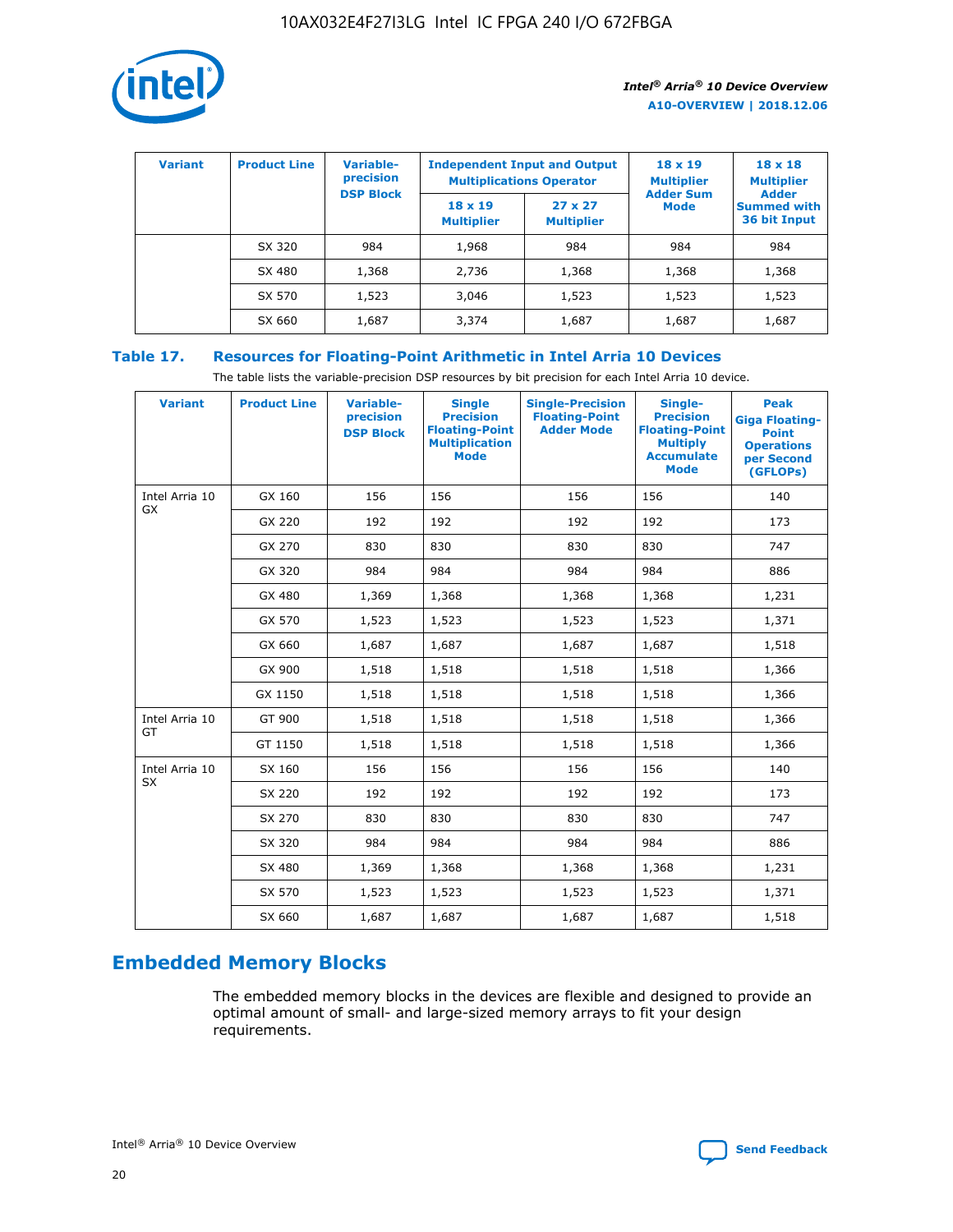

## **Types of Embedded Memory**

The Intel Arria 10 devices contain two types of memory blocks:

- 20 Kb M20K blocks—blocks of dedicated memory resources. The M20K blocks are ideal for larger memory arrays while still providing a large number of independent ports.
- 640 bit memory logic array blocks (MLABs)—enhanced memory blocks that are configured from dual-purpose logic array blocks (LABs). The MLABs are ideal for wide and shallow memory arrays. The MLABs are optimized for implementation of shift registers for digital signal processing (DSP) applications, wide and shallow FIFO buffers, and filter delay lines. Each MLAB is made up of ten adaptive logic modules (ALMs). In the Intel Arria 10 devices, you can configure these ALMs as ten 32 x 2 blocks, giving you one 32 x 20 simple dual-port SRAM block per MLAB.

## **Embedded Memory Capacity in Intel Arria 10 Devices**

|                   | <b>Product</b> |              | <b>M20K</b>         | <b>MLAB</b>  |                     | <b>Total RAM Bit</b> |
|-------------------|----------------|--------------|---------------------|--------------|---------------------|----------------------|
| <b>Variant</b>    | <b>Line</b>    | <b>Block</b> | <b>RAM Bit (Kb)</b> | <b>Block</b> | <b>RAM Bit (Kb)</b> | (Kb)                 |
| Intel Arria 10 GX | GX 160         | 440          | 8,800               | 1,680        | 1,050               | 9,850                |
|                   | GX 220         | 587          | 11,740              | 2,703        | 1,690               | 13,430               |
|                   | GX 270         | 750          | 15,000              | 3,922        | 2,452               | 17,452               |
|                   | GX 320         | 891          | 17,820              | 4,363        | 2,727               | 20,547               |
|                   | GX 480         | 1,431        | 28,620              | 6,662        | 4,164               | 32,784               |
|                   | GX 570         | 1,800        | 36,000              | 8,153        | 5,096               | 41,096               |
|                   | GX 660         | 2,131        | 42,620              | 9,260        | 5,788               | 48,408               |
|                   | GX 900         | 2,423        | 48,460              | 15,017       | 9,386               | 57,846               |
|                   | GX 1150        | 2,713        | 54,260              | 20,774       | 12,984              | 67,244               |
| Intel Arria 10 GT | GT 900         | 2,423        | 48,460              | 15,017       | 9,386               | 57,846               |
|                   | GT 1150        | 2,713        | 54,260              | 20,774       | 12,984              | 67,244               |
| Intel Arria 10 SX | SX 160         | 440          | 8,800               | 1,680        | 1,050               | 9,850                |
|                   | SX 220         | 587          | 11,740              | 2,703        | 1,690               | 13,430               |
|                   | SX 270         | 750          | 15,000              | 3,922        | 2,452               | 17,452               |
|                   | SX 320         | 891          | 17,820              | 4,363        | 2,727               | 20,547               |
|                   | SX 480         | 1,431        | 28,620              | 6,662        | 4,164               | 32,784               |
|                   | SX 570         | 1,800        | 36,000              | 8,153        | 5,096               | 41,096               |
|                   | SX 660         | 2,131        | 42,620              | 9,260        | 5,788               | 48,408               |

#### **Table 18. Embedded Memory Capacity and Distribution in Intel Arria 10 Devices**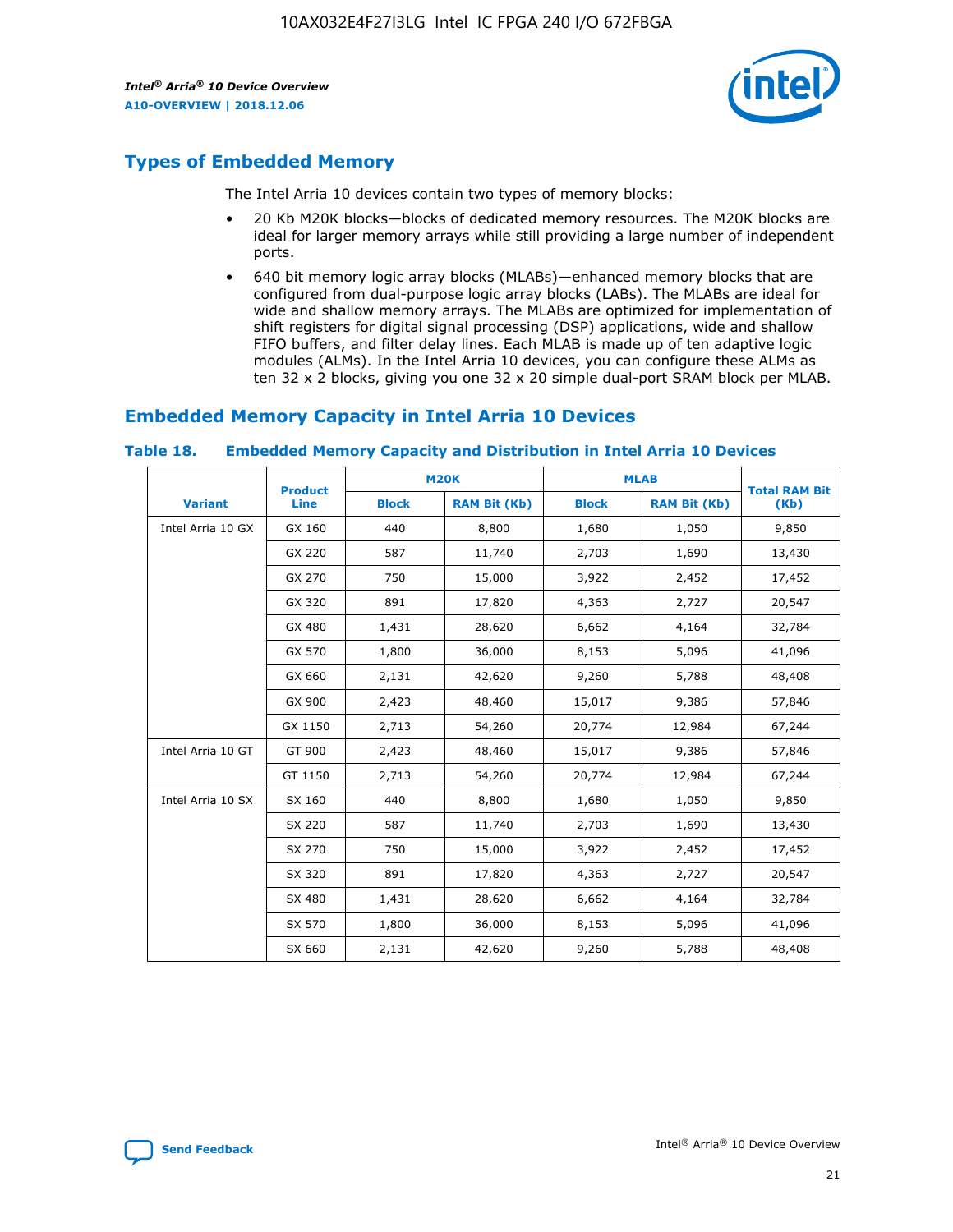

## **Embedded Memory Configurations for Single-port Mode**

#### **Table 19. Single-port Embedded Memory Configurations for Intel Arria 10 Devices**

This table lists the maximum configurations supported for single-port RAM and ROM modes.

| <b>Memory Block</b> | Depth (bits) | <b>Programmable Width</b> |
|---------------------|--------------|---------------------------|
| MLAB                | 32           | x16, x18, or x20          |
|                     | 64(10)       | x8, x9, x10               |
| M20K                | 512          | x40, x32                  |
|                     | 1K           | x20, x16                  |
|                     | 2K           | x10, x8                   |
|                     | 4K           | x5, x4                    |
|                     | 8K           | x2                        |
|                     | 16K          | x1                        |

## **Clock Networks and PLL Clock Sources**

The clock network architecture is based on Intel's global, regional, and peripheral clock structure. This clock structure is supported by dedicated clock input pins, fractional clock synthesis PLLs, and integer I/O PLLs.

## **Clock Networks**

The Intel Arria 10 core clock networks are capable of up to 800 MHz fabric operation across the full industrial temperature range. For the external memory interface, the clock network supports the hard memory controller with speeds up to 2,400 Mbps in a quarter-rate transfer.

To reduce power consumption, the Intel Quartus Prime software identifies all unused sections of the clock network and powers them down.

## **Fractional Synthesis and I/O PLLs**

Intel Arria 10 devices contain up to 32 fractional synthesis PLLs and up to 16 I/O PLLs that are available for both specific and general purpose uses in the core:

- Fractional synthesis PLLs—located in the column adjacent to the transceiver blocks
- I/O PLLs—located in each bank of the 48 I/Os

## **Fractional Synthesis PLLs**

You can use the fractional synthesis PLLs to:

- Reduce the number of oscillators that are required on your board
- Reduce the number of clock pins that are used in the device by synthesizing multiple clock frequencies from a single reference clock source

<sup>(10)</sup> Supported through software emulation and consumes additional MLAB blocks.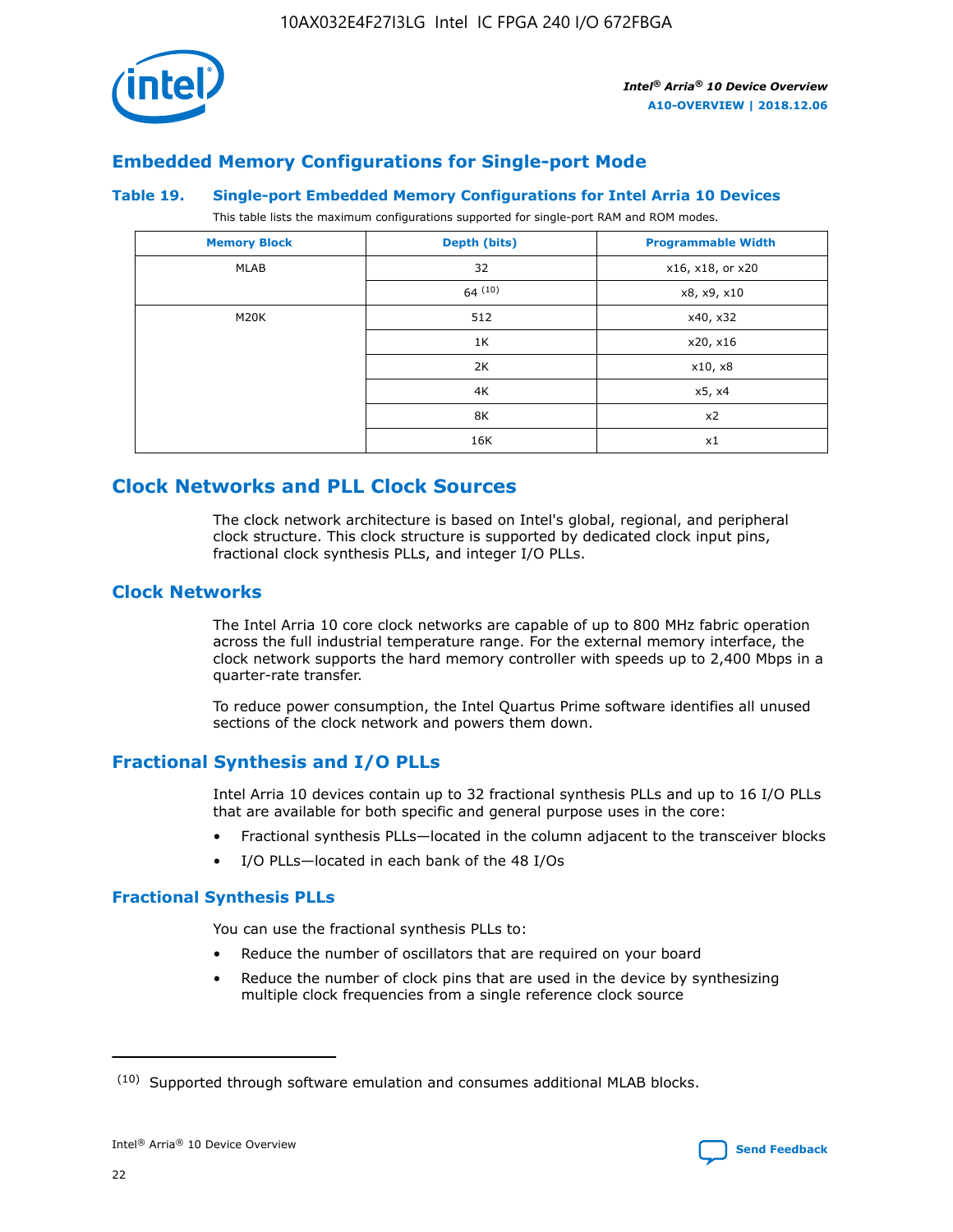

The fractional synthesis PLLs support the following features:

- Reference clock frequency synthesis for transceiver CMU and Advanced Transmit (ATX) PLLs
- Clock network delay compensation
- Zero-delay buffering
- Direct transmit clocking for transceivers
- Independently configurable into two modes:
	- Conventional integer mode equivalent to the general purpose PLL
	- Enhanced fractional mode with third order delta-sigma modulation
- PLL cascading

## **I/O PLLs**

The integer mode I/O PLLs are located in each bank of 48 I/Os. You can use the I/O PLLs to simplify the design of external memory and high-speed LVDS interfaces.

In each I/O bank, the I/O PLLs are adjacent to the hard memory controllers and LVDS SERDES. Because these PLLs are tightly coupled with the I/Os that need to use them, it makes it easier to close timing.

You can use the I/O PLLs for general purpose applications in the core such as clock network delay compensation and zero-delay buffering.

Intel Arria 10 devices support PLL-to-PLL cascading.

## **FPGA General Purpose I/O**

Intel Arria 10 devices offer highly configurable GPIOs. Each I/O bank contains 48 general purpose I/Os and a high-efficiency hard memory controller.

The following list describes the features of the GPIOs:

- Consist of 3 V I/Os for high-voltage application and LVDS I/Os for differential signaling
	- Up to two 3 V I/O banks, available in some devices, that support up to 3 V I/O standards
	- LVDS I/O banks that support up to 1.8 V I/O standards
- Support a wide range of single-ended and differential I/O interfaces
- LVDS speeds up to 1.6 Gbps
- Each LVDS pair of pins has differential input and output buffers, allowing you to configure the LVDS direction for each pair.
- Programmable bus hold and weak pull-up
- Programmable differential output voltage  $(V_{OD})$  and programmable pre-emphasis

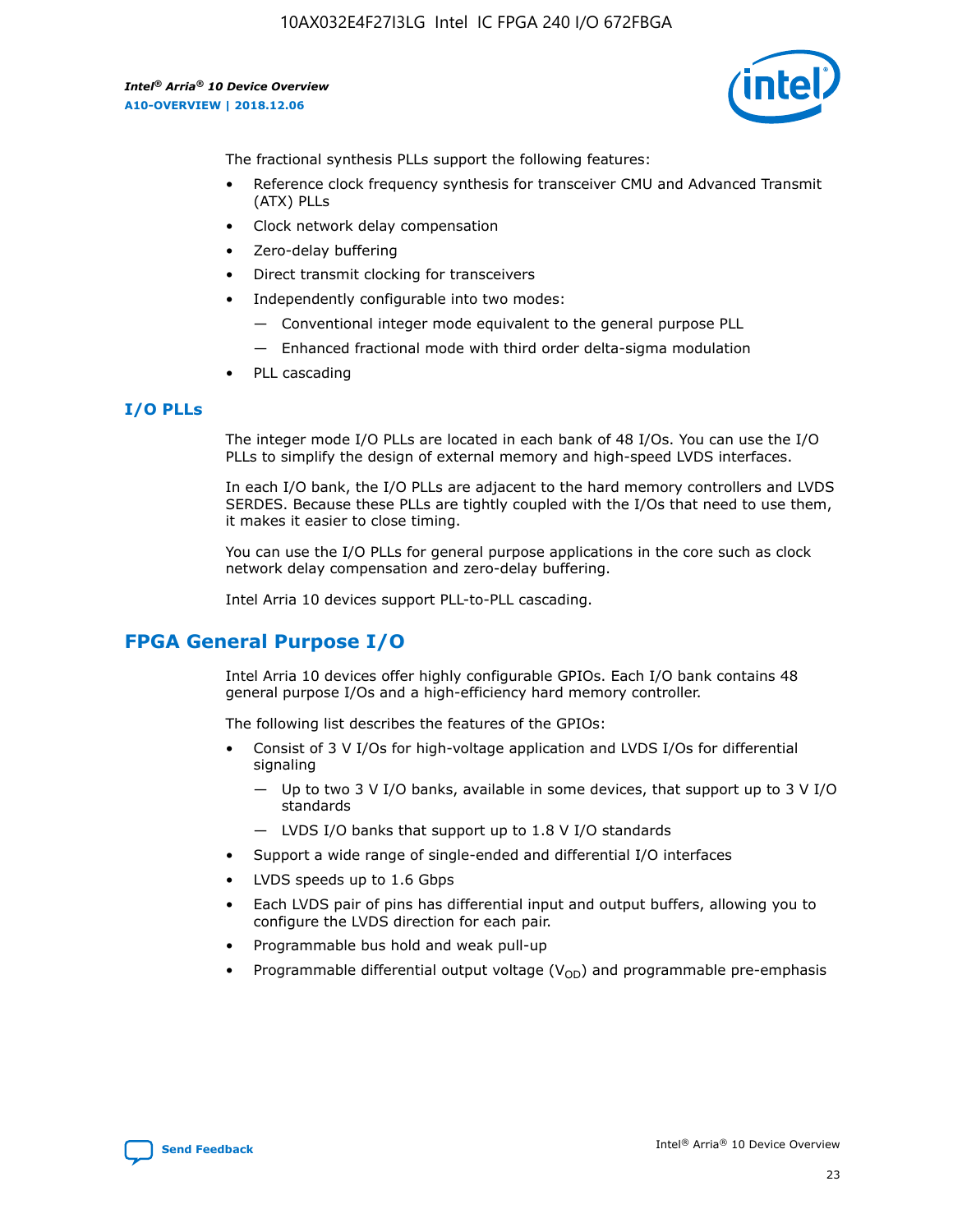

- Series (R<sub>S</sub>) and parallel (R<sub>T</sub>) on-chip termination (OCT) for all I/O banks with OCT calibration to limit the termination impedance variation
- On-chip dynamic termination that has the ability to swap between series and parallel termination, depending on whether there is read or write on a common bus for signal integrity
- Easy timing closure support using the hard read FIFO in the input register path, and delay-locked loop (DLL) delay chain with fine and coarse architecture

## **External Memory Interface**

Intel Arria 10 devices offer massive external memory bandwidth, with up to seven 32 bit DDR4 memory interfaces running at up to 2,400 Mbps. This bandwidth provides additional ease of design, lower power, and resource efficiencies of hardened highperformance memory controllers.

The memory interface within Intel Arria 10 FPGAs and SoCs delivers the highest performance and ease of use. You can configure up to a maximum width of 144 bits when using the hard or soft memory controllers. If required, you can bypass the hard memory controller and use a soft controller implemented in the user logic.

Each I/O contains a hardened DDR read/write path (PHY) capable of performing key memory interface functionality such as read/write leveling, FIFO buffering to lower latency and improve margin, timing calibration, and on-chip termination.

The timing calibration is aided by the inclusion of hard microcontrollers based on Intel's Nios® II technology, specifically tailored to control the calibration of multiple memory interfaces. This calibration allows the Intel Arria 10 device to compensate for any changes in process, voltage, or temperature either within the Intel Arria 10 device itself, or within the external memory device. The advanced calibration algorithms ensure maximum bandwidth and robust timing margin across all operating conditions.

In addition to parallel memory interfaces, Intel Arria 10 devices support serial memory technologies such as the Hybrid Memory Cube (HMC). The HMC is supported by the Intel Arria 10 high-speed serial transceivers which connect up to four HMC links, with each link running at data rates up to 15 Gbps.

## **Related Information**

#### [External Memory Interface Spec Estimator](http://www.altera.com/technology/memory/estimator/mem-emif-index.html)

Provides a parametric tool that allows you to find and compare the performance of the supported external memory interfaces in IntelFPGAs.

## **Memory Standards Supported by Intel Arria 10 Devices**

The I/Os are designed to provide high performance support for existing and emerging external memory standards.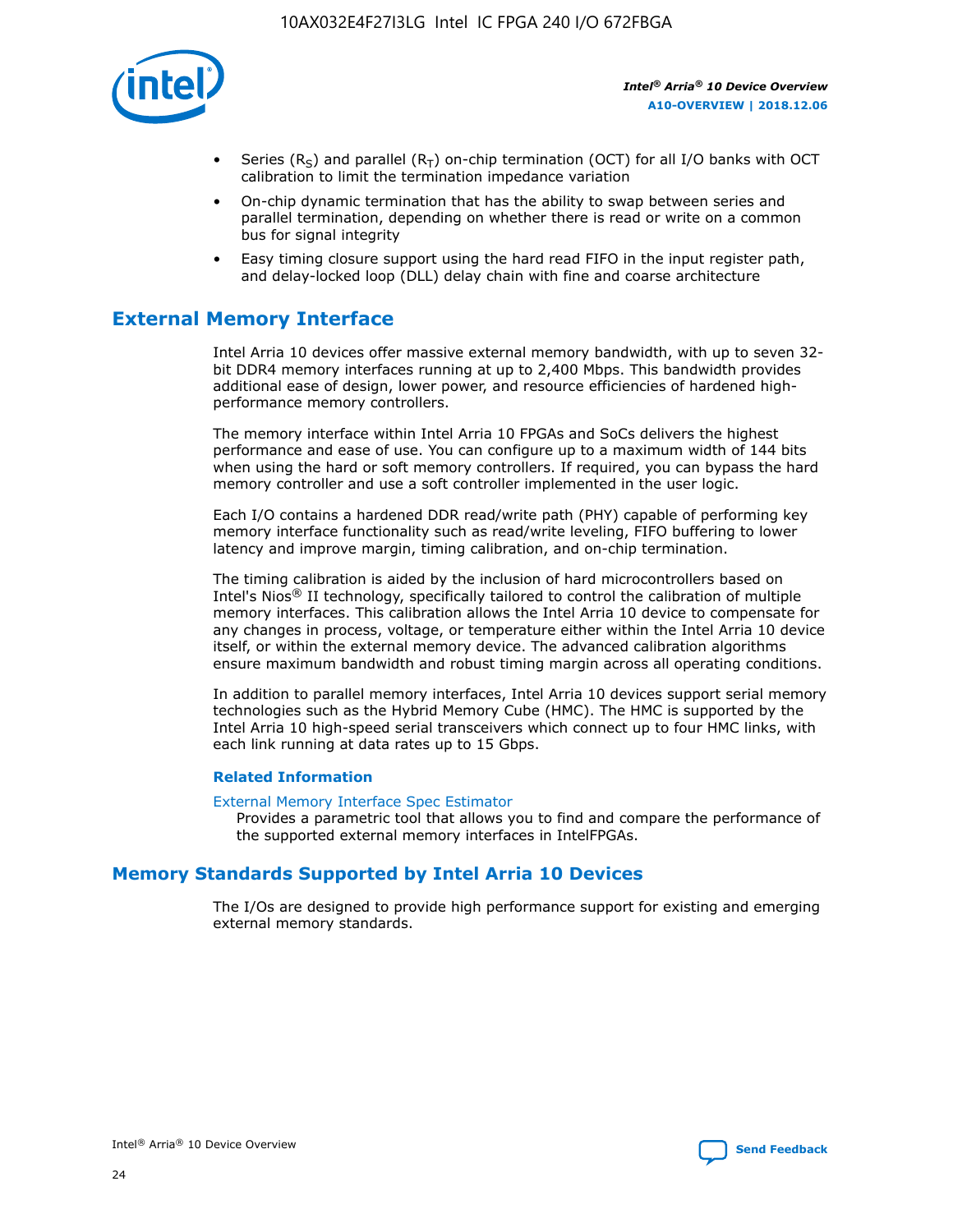

#### **Table 20. Memory Standards Supported by the Hard Memory Controller**

This table lists the overall capability of the hard memory controller. For specific details, refer to the External Memory Interface Spec Estimator and Intel Arria 10 Device Datasheet.

| <b>Memory Standard</b> | <b>Rate Support</b> | <b>Ping Pong PHY Support</b> | <b>Maximum Frequency</b><br>(MHz) |
|------------------------|---------------------|------------------------------|-----------------------------------|
| <b>DDR4 SDRAM</b>      | Quarter rate        | Yes                          | 1,067                             |
|                        |                     |                              | 1,200                             |
| DDR3 SDRAM             | Half rate           | Yes                          | 533                               |
|                        |                     |                              | 667                               |
|                        | Quarter rate        | Yes                          | 1,067                             |
|                        |                     |                              | 1,067                             |
| <b>DDR3L SDRAM</b>     | Half rate           | Yes                          | 533                               |
|                        |                     |                              | 667                               |
|                        | Quarter rate        | Yes                          | 933                               |
|                        |                     |                              | 933                               |
| LPDDR3 SDRAM           | Half rate           |                              | 533                               |
|                        | Quarter rate        |                              | 800                               |

#### **Table 21. Memory Standards Supported by the Soft Memory Controller**

| <b>Memory Standard</b>      | <b>Rate Support</b> | <b>Maximum Frequency</b><br>(MHz) |
|-----------------------------|---------------------|-----------------------------------|
| <b>RLDRAM 3 (11)</b>        | Quarter rate        | 1,200                             |
| ODR IV SRAM <sup>(11)</sup> | Quarter rate        | 1,067                             |
| <b>ODR II SRAM</b>          | Full rate           | 333                               |
|                             | Half rate           | 633                               |
| <b>ODR II+ SRAM</b>         | Full rate           | 333                               |
|                             | Half rate           | 633                               |
| <b>ODR II+ Xtreme SRAM</b>  | Full rate           | 333                               |
|                             | Half rate           | 633                               |

#### **Table 22. Memory Standards Supported by the HPS Hard Memory Controller**

The hard processor system (HPS) is available in Intel Arria 10 SoC devices only.

| <b>Memory Standard</b> | <b>Rate Support</b> | <b>Maximum Frequency</b><br>(MHz) |
|------------------------|---------------------|-----------------------------------|
| <b>DDR4 SDRAM</b>      | Half rate           | 1,200                             |
| <b>DDR3 SDRAM</b>      | Half rate           | 1,067                             |
| <b>DDR3L SDRAM</b>     | Half rate           | 933                               |

<sup>(11)</sup> Intel Arria 10 devices support this external memory interface using hard PHY with soft memory controller.

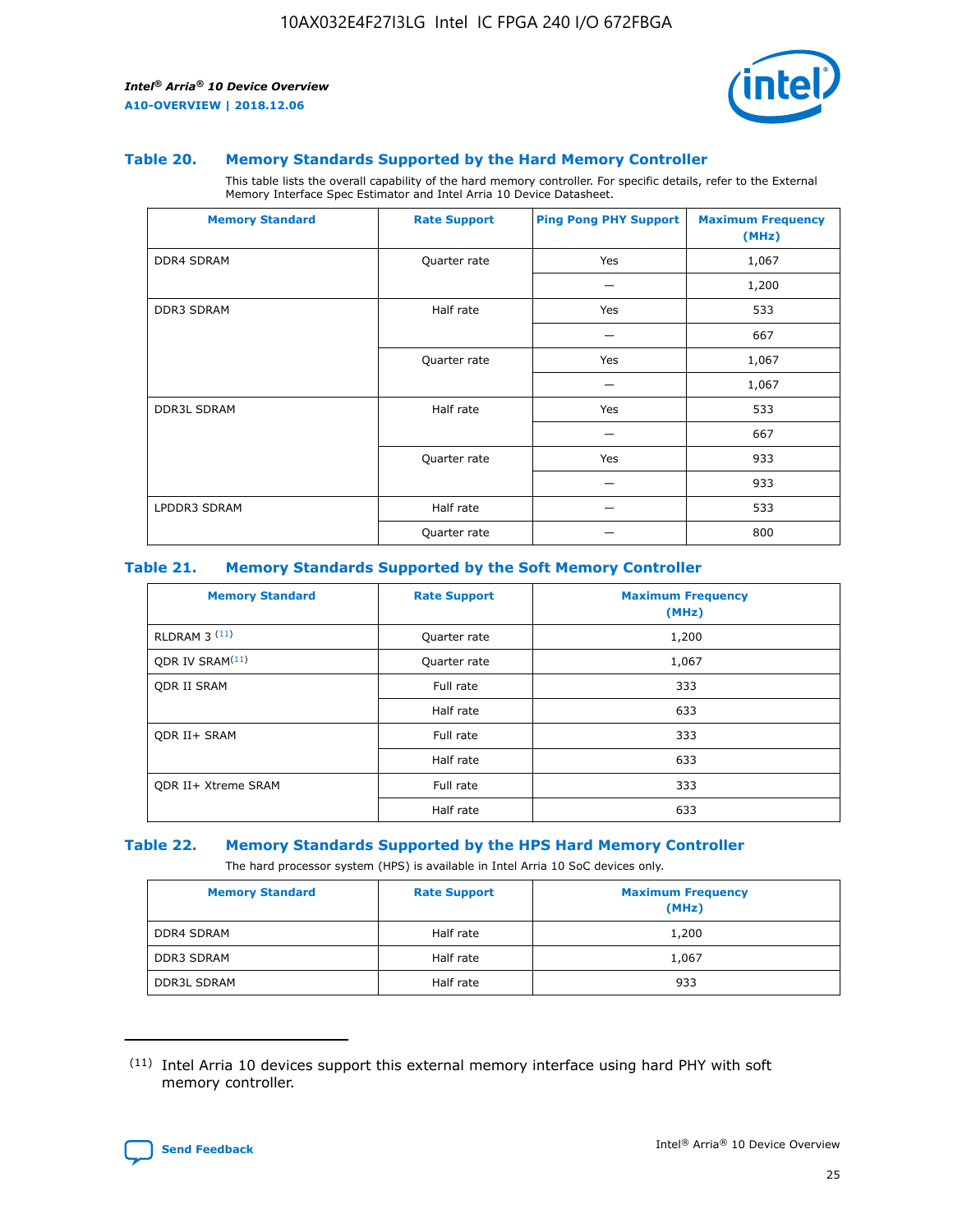

## **Related Information**

#### [Intel Arria 10 Device Datasheet](https://www.intel.com/content/www/us/en/programmable/documentation/mcn1413182292568.html#mcn1413182153340)

Lists the memory interface performance according to memory interface standards, rank or chip select configurations, and Intel Arria 10 device speed grades.

## **PCIe Gen1, Gen2, and Gen3 Hard IP**

Intel Arria 10 devices contain PCIe hard IP that is designed for performance and ease-of-use:

- Includes all layers of the PCIe stack—transaction, data link and physical layers.
- Supports PCIe Gen3, Gen2, and Gen1 Endpoint and Root Port in x1, x2, x4, or x8 lane configuration.
- Operates independently from the core logic—optional configuration via protocol (CvP) allows the PCIe link to power up and complete link training in less than 100 ms while the Intel Arria 10 device completes loading the programming file for the rest of the FPGA.
- Provides added functionality that makes it easier to support emerging features such as Single Root I/O Virtualization (SR-IOV) and optional protocol extensions.
- Provides improved end-to-end datapath protection using ECC.
- Supports FPGA configuration via protocol (CvP) using PCIe at Gen3, Gen2, or Gen1 speed.

#### **Related Information**

PCS Features on page 30

## **Enhanced PCS Hard IP for Interlaken and 10 Gbps Ethernet**

## **Interlaken Support**

The Intel Arria 10 enhanced PCS hard IP provides integrated Interlaken PCS supporting rates up to 25.8 Gbps per lane.

The Interlaken PCS is based on the proven functionality of the PCS developed for Intel's previous generation FPGAs, which demonstrated interoperability with Interlaken ASSP vendors and third-party IP suppliers. The Interlaken PCS is present in every transceiver channel in Intel Arria 10 devices.

## **Related Information**

PCS Features on page 30

## **10 Gbps Ethernet Support**

The Intel Arria 10 enhanced PCS hard IP supports 10GBASE-R PCS compliant with IEEE 802.3 10 Gbps Ethernet (10GbE). The integrated hard IP support for 10GbE and the 10 Gbps transceivers save external PHY cost, board space, and system power.

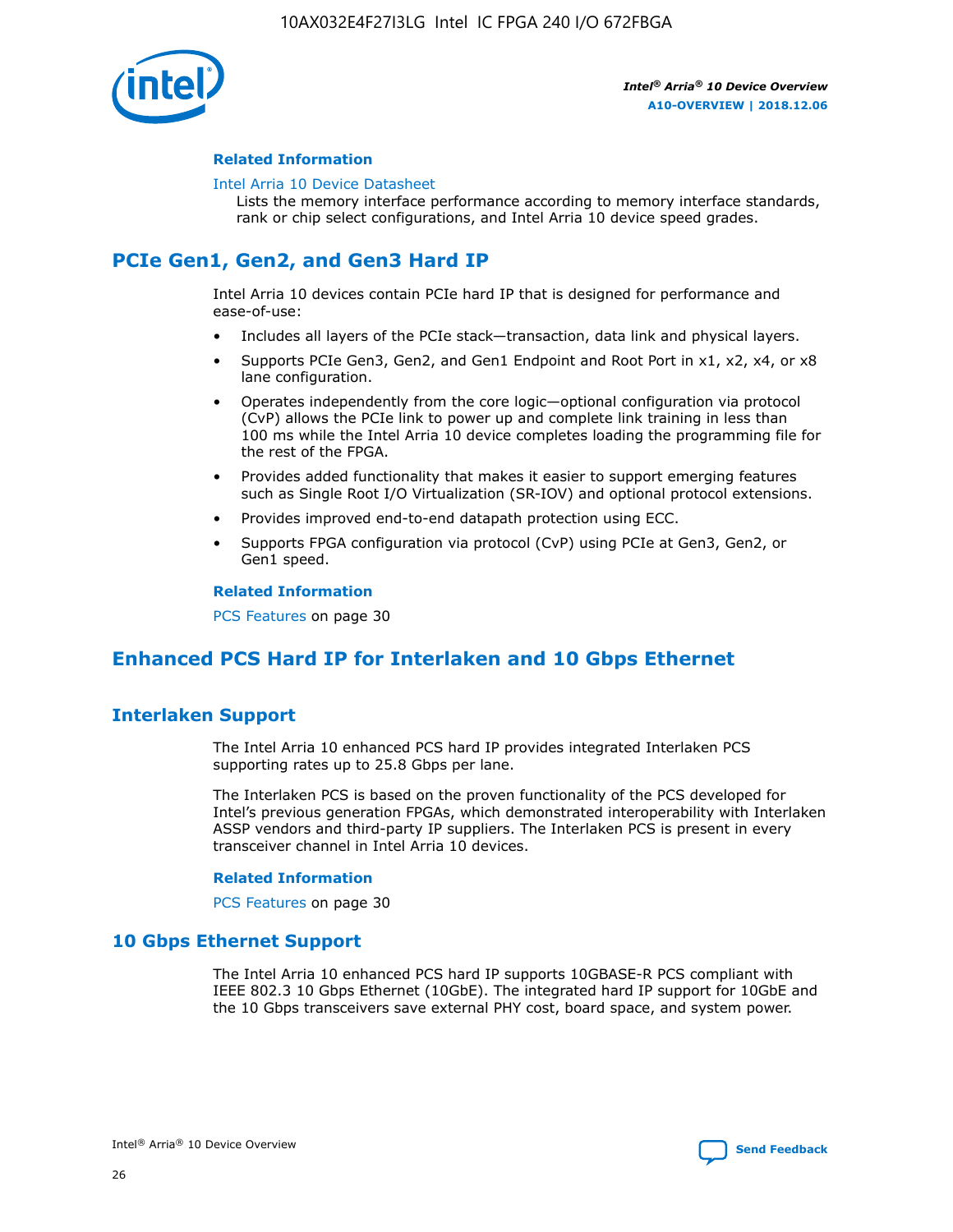

The scalable hard IP supports multiple independent 10GbE ports while using a single PLL for all the 10GBASE-R PCS instantiations, which saves on core logic resources and clock networks:

- Simplifies multiport 10GbE systems compared to XAUI interfaces that require an external XAUI-to-10G PHY.
- Incorporates Electronic Dispersion Compensation (EDC), which enables direct connection to standard 10 Gbps XFP and SFP+ pluggable optical modules.
- Supports backplane Ethernet applications and includes a hard 10GBASE-KR Forward Error Correction (FEC) circuit that you can use for 10 Gbps and 40 Gbps applications.

The 10 Gbps Ethernet PCS hard IP and 10GBASE-KR FEC are present in every transceiver channel.

#### **Related Information**

PCS Features on page 30

## **Low Power Serial Transceivers**

Intel Arria 10 FPGAs and SoCs include lowest power transceivers that deliver high bandwidth, throughput and low latency.

Intel Arria 10 devices deliver the industry's lowest power consumption per transceiver channel:

- 12.5 Gbps transceivers at as low as 242 mW
- 10 Gbps transceivers at as low as 168 mW
- 6 Gbps transceivers at as low as 117 mW

Intel Arria 10 transceivers support various data rates according to application:

- Chip-to-chip and chip-to-module applications—from 1 Gbps up to 25.8 Gbps
- Long reach and backplane applications—from 1 Gbps up to 12.5 with advanced adaptive equalization
- Critical power sensitive applications—from 1 Gbps up to 11.3 Gbps using lower power modes

The combination of 20 nm process technology and architectural advances provide the following benefits:

- Significant reduction in die area and power consumption
- Increase of up to two times in transceiver I/O density compared to previous generation devices while maintaining optimal signal integrity
- Up to 72 total transceiver channels—you can configure up to 6 of these channels to run as fast as 25.8 Gbps
- All channels feature continuous data rate support up to the maximum rated speed

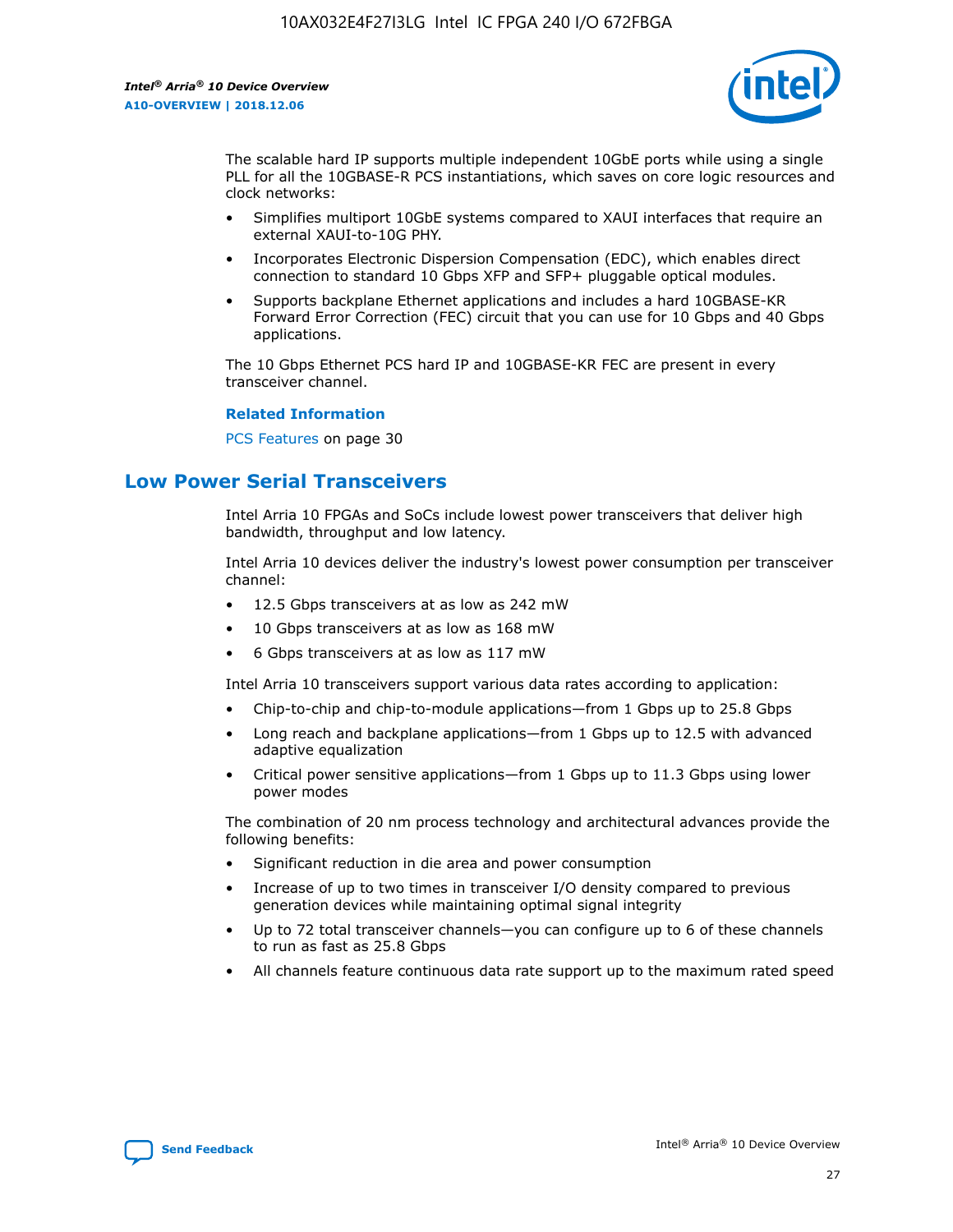

## Transceiver PMA TX/RX PCS ATX PLL Transceiver PMA TX/RX PCS fPLL Network Flexible Clock Distribution Network PCS Transceiver PMA TX/RX FPGA **Clock Distribution** Fabric PCS Transceiver PMA TX/RX ATX Flexible PLL PCS Transceiver PMA TX/RX ▲ fPLL Transceiver PMA TX/RX PCS 4

## **Figure 6. Intel Arria 10 Transceiver Block Architecture**

## **Transceiver Channels**

All transceiver channels feature a dedicated Physical Medium Attachment (PMA) and a hardened Physical Coding Sublayer (PCS).

- The PMA provides primary interfacing capabilities to physical channels.
- The PCS typically handles encoding/decoding, word alignment, and other preprocessing functions before transferring data to the FPGA core fabric.

A transceiver channel consists of a PMA and a PCS block. Most transceiver banks have 6 channels. There are some transceiver banks that contain only 3 channels.

A wide variety of bonded and non-bonded data rate configurations is possible using a highly configurable clock distribution network. Up to 80 independent transceiver data rates can be configured.

The following figures are graphical representations of top views of the silicon die, which correspond to reverse views for flip chip packages. Different Intel Arria 10 devices may have different floorplans than the ones shown in the figures.

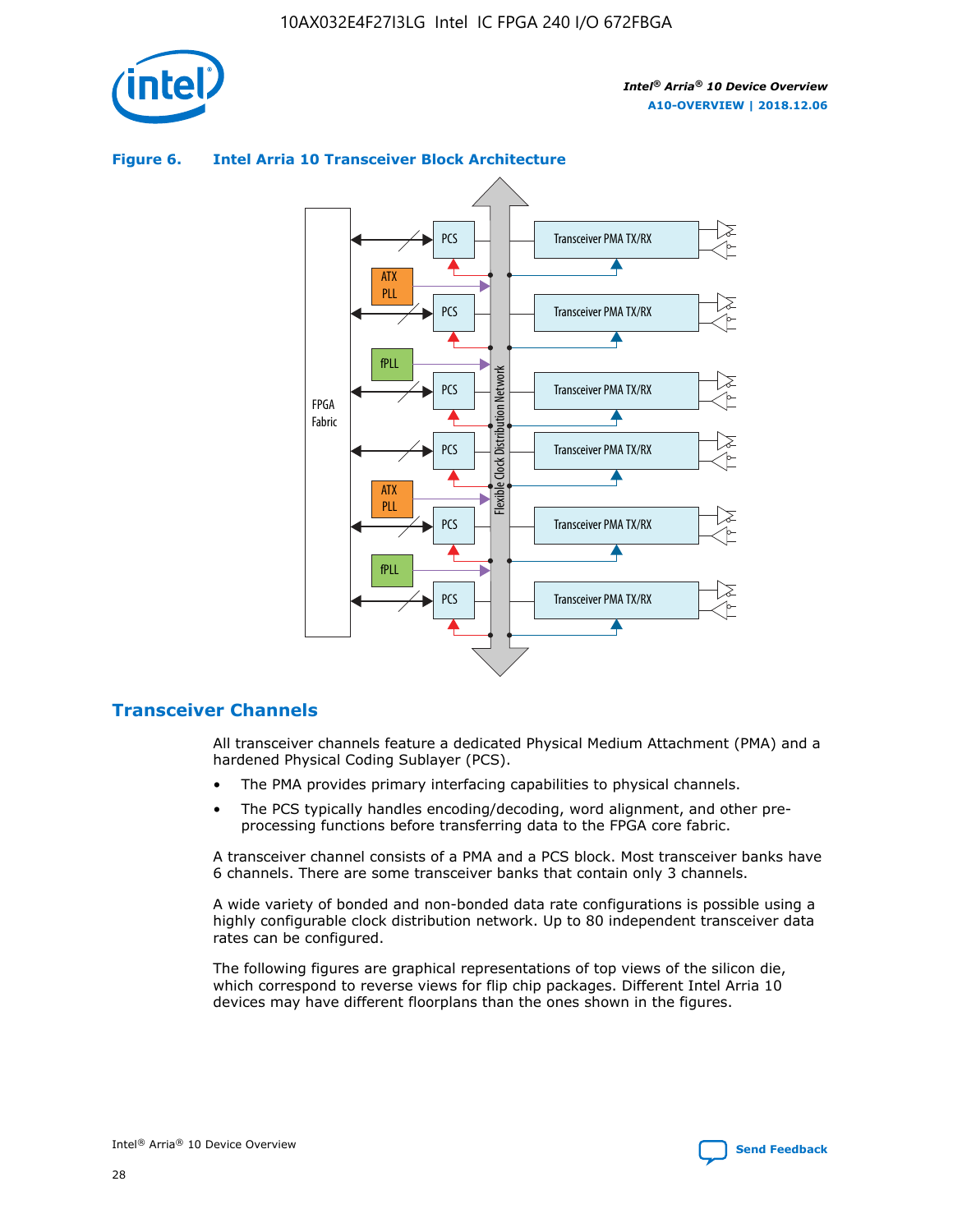

## **Figure 7. Device Chip Overview for Intel Arria 10 GX and GT Devices**



## **PMA Features**

Intel Arria 10 transceivers provide exceptional signal integrity at data rates up to 25.8 Gbps. Clocking options include ultra-low jitter ATX PLLs (LC tank based), clock multiplier unit (CMU) PLLs, and fractional PLLs.

Hard PCS Hard PCS Hard PCS Hard PCS

PLL fPLL ATX (LC) **Transmit** PLL

Transceiver PMA Transceiver PMA

Transceiver PMA Transceiver PMA

Unused transceiver chann can be used as additional transceiver transmit PLLs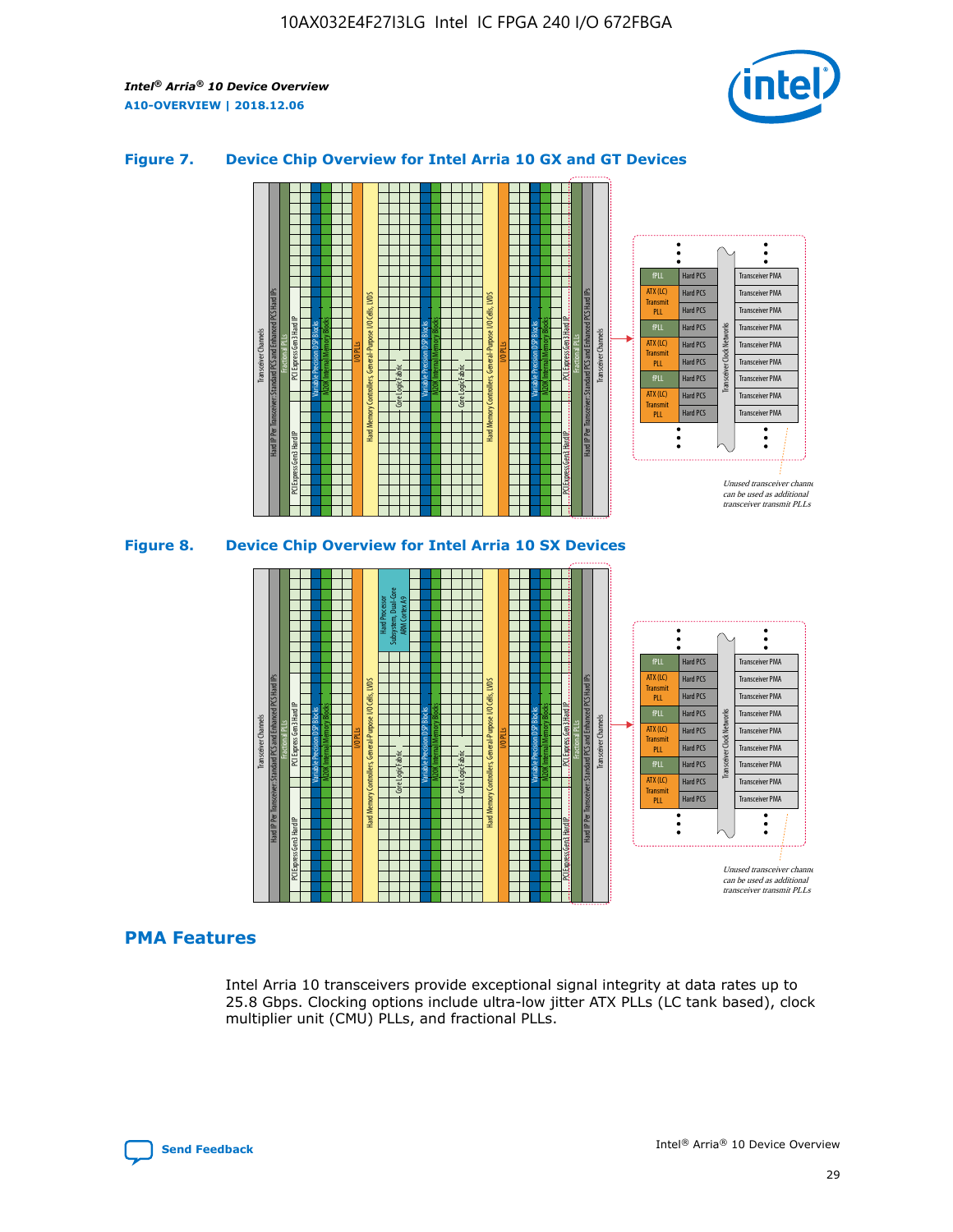

Each transceiver channel contains a channel PLL that can be used as the CMU PLL or clock data recovery (CDR) PLL. In CDR mode, the channel PLL recovers the receiver clock and data in the transceiver channel. Up to 80 independent data rates can be configured on a single Intel Arria 10 device.

## **Table 23. PMA Features of the Transceivers in Intel Arria 10 Devices**

| <b>Feature</b>                                             | <b>Capability</b>                                                                                                                                                                                                             |
|------------------------------------------------------------|-------------------------------------------------------------------------------------------------------------------------------------------------------------------------------------------------------------------------------|
| Chip-to-Chip Data Rates                                    | 1 Gbps to 17.4 Gbps (Intel Arria 10 GX devices)<br>1 Gbps to 25.8 Gbps (Intel Arria 10 GT devices)                                                                                                                            |
| Backplane Support                                          | Drive backplanes at data rates up to 12.5 Gbps                                                                                                                                                                                |
| <b>Optical Module Support</b>                              | SFP+/SFP, XFP, CXP, QSFP/QSFP28, CFP/CFP2/CFP4                                                                                                                                                                                |
| Cable Driving Support                                      | SFP+ Direct Attach, PCI Express over cable, eSATA                                                                                                                                                                             |
| Transmit Pre-Emphasis                                      | 4-tap transmit pre-emphasis and de-emphasis to compensate for system channel loss                                                                                                                                             |
| Continuous Time Linear<br>Equalizer (CTLE)                 | Dual mode, high-gain, and high-data rate, linear receive equalization to compensate for<br>system channel loss                                                                                                                |
| Decision Feedback Equalizer<br>(DFE)                       | 7-fixed and 4-floating tap DFE to equalize backplane channel loss in the presence of<br>crosstalk and noisy environments                                                                                                      |
| Variable Gain Amplifier                                    | Optimizes the signal amplitude prior to the CDR sampling and operates in fixed and<br>adaptive modes                                                                                                                          |
| Altera Digital Adaptive<br>Parametric Tuning (ADAPT)       | Fully digital adaptation engine to automatically adjust all link equalization parameters-<br>including CTLE, DFE, and variable gain amplifier blocks—that provide optimal link margin<br>without intervention from user logic |
| Precision Signal Integrity<br>Calibration Engine (PreSICE) | Hardened calibration controller to quickly calibrate all transceiver control parameters on<br>power-up, which provides the optimal signal integrity and jitter performance                                                    |
| Advanced Transmit (ATX)<br>PLL                             | Low jitter ATX (LC tank based) PLLs with continuous tuning range to cover a wide range of<br>standard and proprietary protocols                                                                                               |
| <b>Fractional PLLs</b>                                     | On-chip fractional frequency synthesizers to replace on-board crystal oscillators and reduce<br>system cost                                                                                                                   |
| Digitally Assisted Analog<br><b>CDR</b>                    | Superior jitter tolerance with fast lock time                                                                                                                                                                                 |
| Dynamic Partial<br>Reconfiguration                         | Allows independent control of the Avalon memory-mapped interface of each transceiver<br>channel for the highest transceiver flexibility                                                                                       |
| Multiple PCS-PMA and PCS-<br>PLD interface widths          | 8-, 10-, 16-, 20-, 32-, 40-, or 64-bit interface widths for flexibility of deserialization width,<br>encoding, and reduced latency                                                                                            |

## **PCS Features**

This table summarizes the Intel Arria 10 transceiver PCS features. You can use the transceiver PCS to support a wide range of protocols ranging from 1 Gbps to 25.8 Gbps.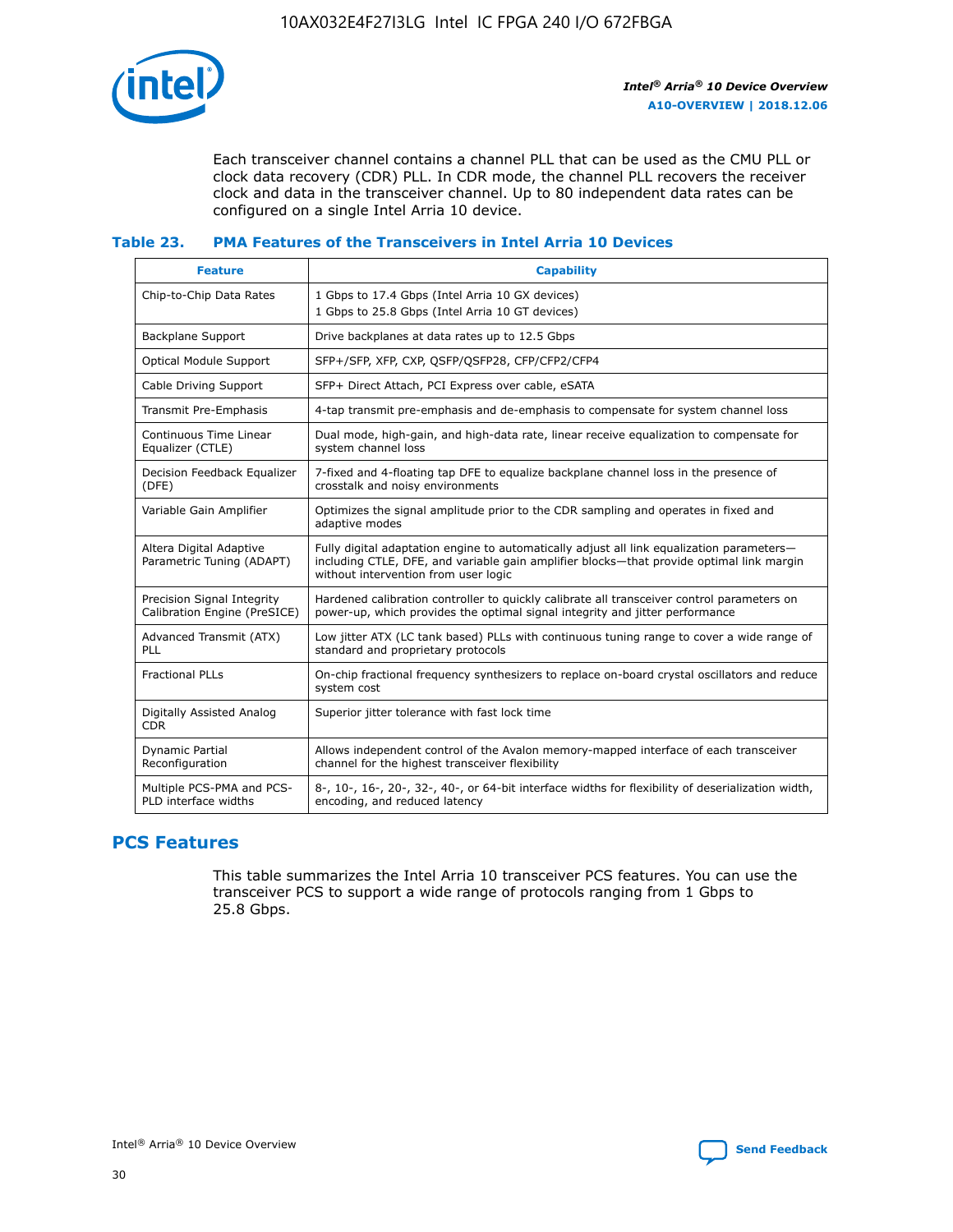

| <b>PCS</b>    | <b>Description</b>                                                                                                                                                                                                                                                                                                                                                                                                          |
|---------------|-----------------------------------------------------------------------------------------------------------------------------------------------------------------------------------------------------------------------------------------------------------------------------------------------------------------------------------------------------------------------------------------------------------------------------|
| Standard PCS  | Operates at a data rate up to 12 Gbps<br>Supports protocols such as PCI-Express, CPRI 4.2+, GigE, IEEE 1588 in Hard PCS<br>Implements other protocols using Basic/Custom (Standard PCS) transceiver<br>configuration rules.                                                                                                                                                                                                 |
| Enhanced PCS  | Performs functions common to most serial data industry standards, such as word<br>$\bullet$<br>alignment, encoding/decoding, and framing, before data is sent or received off-chip<br>through the PMA<br>• Handles data transfer to and from the FPGA fabric<br>Handles data transfer internally to and from the PMA<br>Provides frequency compensation<br>Performs channel bonding for multi-channel low skew applications |
| PCIe Gen3 PCS | Supports the seamless switching of Data and Clock between the Gen1, Gen2, and Gen3<br>data rates<br>Provides support for PIPE 3.0 features<br>Supports the PIPE interface with the Hard IP enabled, as well as with the Hard IP<br>bypassed                                                                                                                                                                                 |

#### **Related Information**

- PCIe Gen1, Gen2, and Gen3 Hard IP on page 26
- Interlaken Support on page 26
- 10 Gbps Ethernet Support on page 26

## **PCS Protocol Support**

This table lists some of the protocols supported by the Intel Arria 10 transceiver PCS. For more information about the blocks in the transmitter and receiver data paths, refer to the related information.

| <b>Protocol</b>                                 | <b>Data Rate</b><br>(Gbps) | <b>Transceiver IP</b>       | <b>PCS Support</b>                      |
|-------------------------------------------------|----------------------------|-----------------------------|-----------------------------------------|
| PCIe Gen3 x1, x2, x4, x8                        | 8.0                        | Native PHY (PIPE)           | Standard PCS and PCIe<br>Gen3 PCS       |
| PCIe Gen2 x1, x2, x4, x8                        | 5.0                        | Native PHY (PIPE)           | <b>Standard PCS</b>                     |
| PCIe Gen1 x1, x2, x4, x8                        | 2.5                        | Native PHY (PIPE)           | Standard PCS                            |
| 1000BASE-X Gigabit Ethernet                     | 1.25                       | Native PHY                  | <b>Standard PCS</b>                     |
| 1000BASE-X Gigabit Ethernet with<br>IEEE 1588v2 | 1.25                       | Native PHY                  | Standard PCS                            |
| 10GBASE-R                                       | 10.3125                    | Native PHY                  | <b>Enhanced PCS</b>                     |
| 10GBASE-R with IEEE 1588v2                      | 10.3125                    | Native PHY                  | <b>Enhanced PCS</b>                     |
| 10GBASE-R with KR FEC                           | 10.3125                    | Native PHY                  | <b>Enhanced PCS</b>                     |
| 10GBASE-KR and 1000BASE-X                       | 10.3125                    | 1G/10GbE and 10GBASE-KR PHY | Standard PCS and<br><b>Enhanced PCS</b> |
| Interlaken (CEI-6G/11G)                         | 3.125 to 17.4              | Native PHY                  | <b>Enhanced PCS</b>                     |
| SFI-S/SFI-5.2                                   | 11.2                       | Native PHY                  | <b>Enhanced PCS</b>                     |
| $10G$ SDI                                       | 10.692                     | Native PHY                  | <b>Enhanced PCS</b>                     |
|                                                 |                            |                             | continued                               |

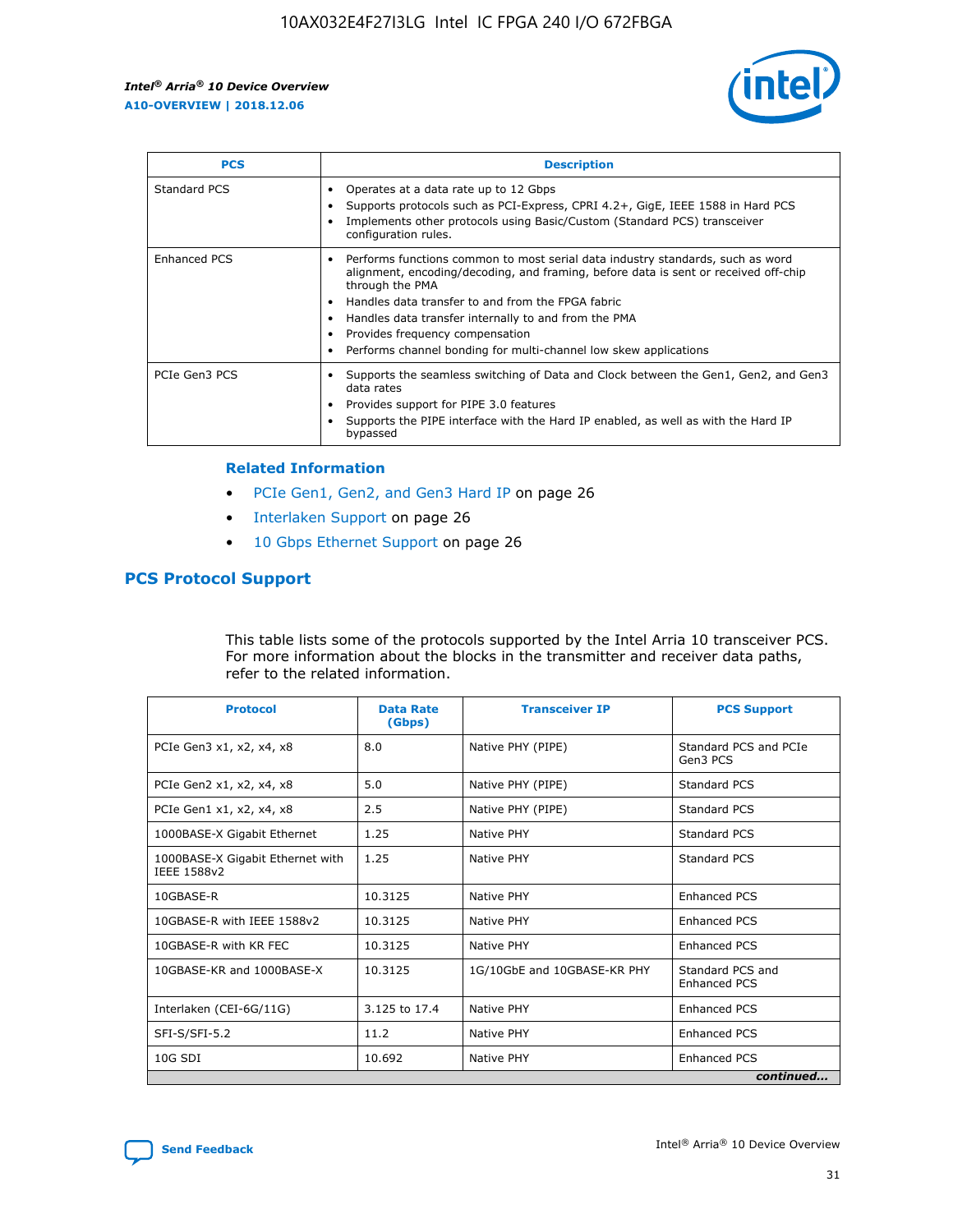

| <b>Protocol</b>      | <b>Data Rate</b><br>(Gbps) | <b>Transceiver IP</b> | <b>PCS Support</b> |
|----------------------|----------------------------|-----------------------|--------------------|
| CPRI 6.0 (64B/66B)   | 0.6144 to<br>10.1376       | Native PHY            | Enhanced PCS       |
| CPRI 4.2 (8B/10B)    | 0.6144 to<br>9.8304        | Native PHY            | Standard PCS       |
| OBSAI RP3 v4.2       | 0.6144 to 6.144            | Native PHY            | Standard PCS       |
| SD-SDI/HD-SDI/3G-SDI | $0.143(12)$ to<br>2.97     | Native PHY            | Standard PCS       |

## **Related Information**

#### [Intel Arria 10 Transceiver PHY User Guide](https://www.intel.com/content/www/us/en/programmable/documentation/nik1398707230472.html#nik1398707091164)

Provides more information about the supported transceiver protocols and PHY IP, the PMA architecture, and the standard, enhanced, and PCIe Gen3 PCS architecture.

## **SoC with Hard Processor System**

Each SoC device combines an FPGA fabric and a hard processor system (HPS) in a single device. This combination delivers the flexibility of programmable logic with the power and cost savings of hard IP in these ways:

- Reduces board space, system power, and bill of materials cost by eliminating a discrete embedded processor
- Allows you to differentiate the end product in both hardware and software, and to support virtually any interface standard
- Extends the product life and revenue through in-field hardware and software updates

 $(12)$  The 0.143 Gbps data rate is supported using oversampling of user logic that you must implement in the FPGA fabric.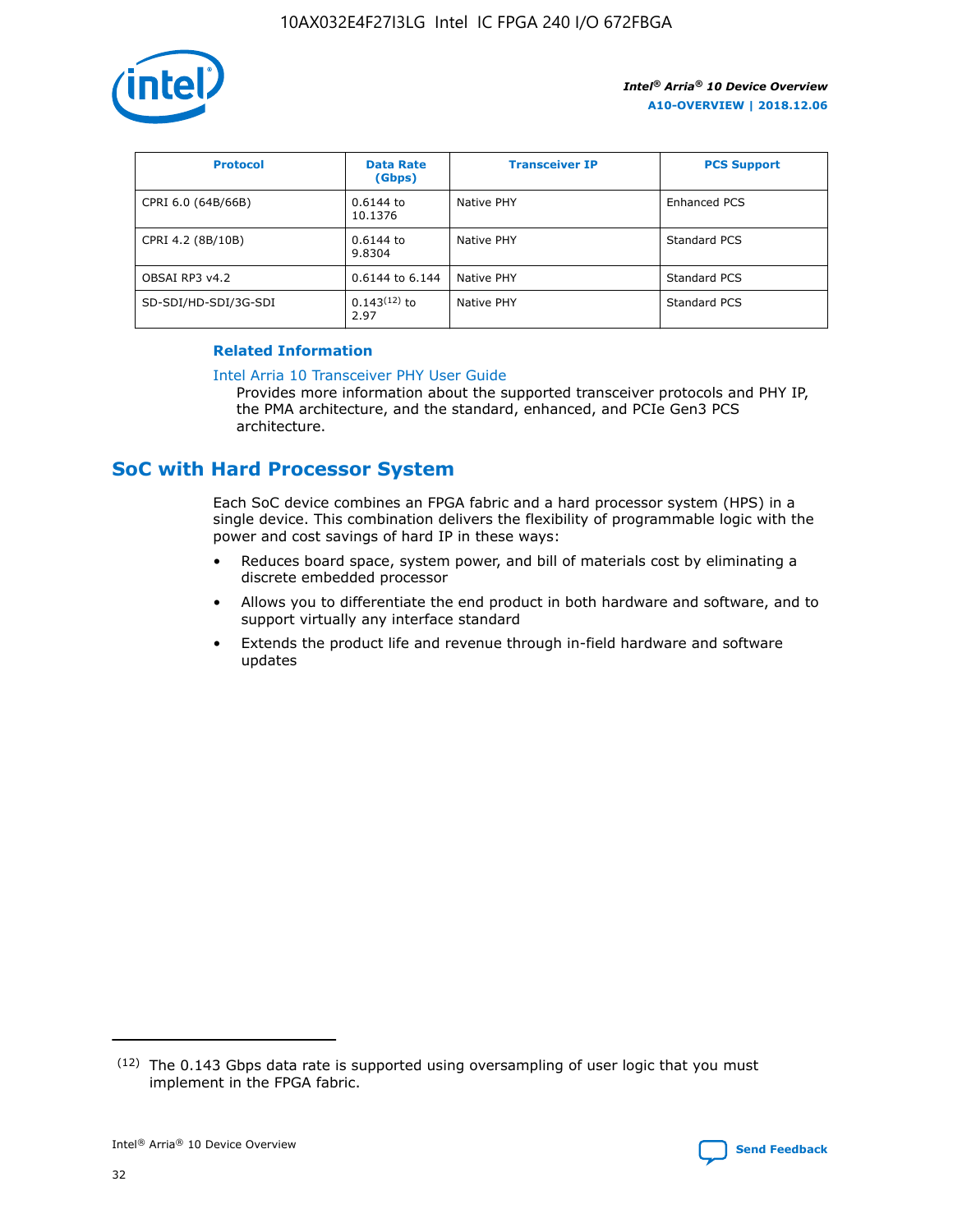

#### **Figure 9. HPS Block Diagram**

This figure shows a block diagram of the HPS with the dual ARM Cortex-A9 MPCore processor.



## **Key Advantages of 20-nm HPS**

The 20-nm HPS strikes a balance between enabling maximum software compatibility with 28-nm SoCs while still improving upon the 28-nm HPS architecture. These improvements address the requirements of the next generation target markets such as wireless and wireline communications, compute and storage equipment, broadcast and military in terms of performance, memory bandwidth, connectivity via backplane and security.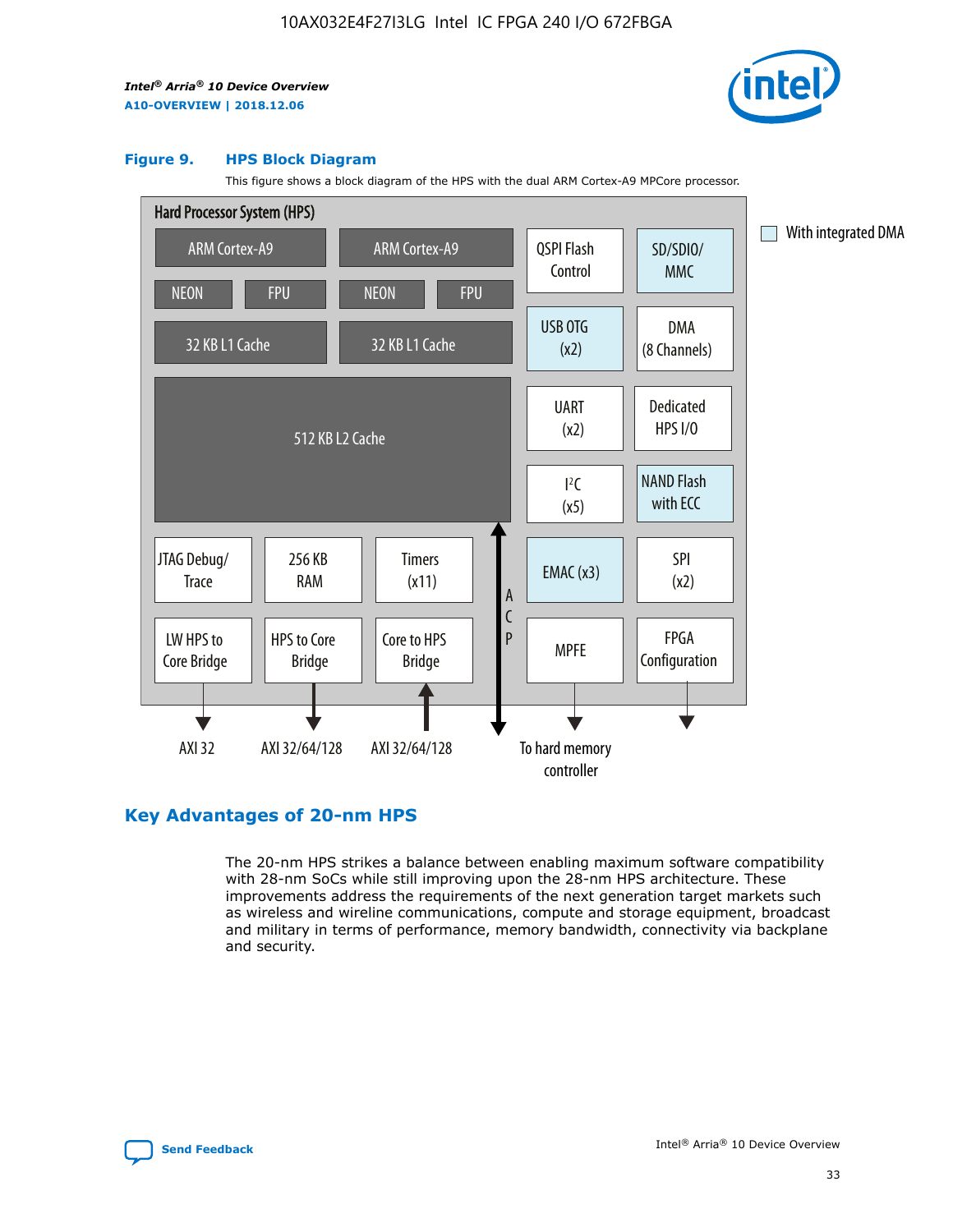

## **Table 24. Improvements in 20 nm HPS**

This table lists the key improvements of the 20 nm HPS compared to the 28 nm HPS.

| Advantages/<br><b>Improvements</b>                          | <b>Description</b>                                                                                                                                                                                                                                                                                                                                                                                                                                                                                                                                                                                                                                                                                                                                                                                                                                                                                                      |
|-------------------------------------------------------------|-------------------------------------------------------------------------------------------------------------------------------------------------------------------------------------------------------------------------------------------------------------------------------------------------------------------------------------------------------------------------------------------------------------------------------------------------------------------------------------------------------------------------------------------------------------------------------------------------------------------------------------------------------------------------------------------------------------------------------------------------------------------------------------------------------------------------------------------------------------------------------------------------------------------------|
| Increased performance and<br>overdrive capability           | While the nominal processor frequency is 1.2 GHz, the 20 nm HPS offers an "overdrive"<br>feature which enables a higher processor operating frequency. This requires a higher supply<br>voltage value that is unique to the HPS and may require a separate regulator.                                                                                                                                                                                                                                                                                                                                                                                                                                                                                                                                                                                                                                                   |
| Increased processor memory<br>bandwidth and DDR4<br>support | Up to 64-bit DDR4 memory at 2,400 Mbps support is available for the processor. The hard<br>memory controller for the HPS comprises a multi-port front end that manages connections<br>to a single port memory controller. The multi-port front end allows logic core and the HPS<br>to share ports and thereby the available bandwidth of the memory controller.                                                                                                                                                                                                                                                                                                                                                                                                                                                                                                                                                        |
| Flexible I/O sharing                                        | An advanced I/O pin muxing scheme allows improved sharing of I/O between the HPS and<br>the core logic. The following types of I/O are available for SoC:<br>17 dedicated I/Os-physically located inside the HPS block and are not accessible to<br>logic within the core. The 17 dedicated I/Os are used for HPS clock, resets, and<br>interfacing with boot devices, QSPI, and SD/MMC.<br>48 direct shared I/O-located closest to the HPS block and are ideal for high speed HPS<br>peripherals such as EMAC, USB, and others. There is one bank of 48 I/Os that supports<br>direct sharing where the 48 I/Os can be shared 12 I/Os at a time.<br>Standard (shared) I/O-all standard I/Os can be shared by the HPS peripherals and any<br>logic within the core. For designs where more than 48 I/Os are required to fully use all<br>the peripherals in the HPS, these I/Os can be connected through the core logic. |
| <b>EMAC</b> core                                            | Three EMAC cores are available in the HPS. The EMAC cores enable an application to<br>support two redundant Ethernet connections; for example, backplane, or two EMAC cores<br>for managing IEEE 1588 time stamp information while allowing a third EMAC core for debug<br>and configuration. All three EMACs can potentially share the same time stamps, simplifying<br>the 1588 time stamping implementation. A new serial time stamp interface allows core<br>logic to access and read the time stamp values. The integrated EMAC controllers can be<br>connected to external Ethernet PHY through the provided MDIO or I <sup>2</sup> C interface.                                                                                                                                                                                                                                                                  |
| On-chip memory                                              | The on-chip memory is updated to 256 KB support and can support larger data sets and<br>real time algorithms.                                                                                                                                                                                                                                                                                                                                                                                                                                                                                                                                                                                                                                                                                                                                                                                                           |
| <b>ECC</b> enhancements                                     | Improvements in L2 Cache ECC management allow identification of errors down to the<br>address level. ECC enhancements also enable improved error injection and status reporting<br>via the introduction of new memory mapped access to syndrome and data signals.                                                                                                                                                                                                                                                                                                                                                                                                                                                                                                                                                                                                                                                       |
| HPS to FPGA Interconnect<br>Backbone                        | Although the HPS and the Logic Core can operate independently, they are tightly coupled<br>via a high-bandwidth system interconnect built from high-performance ARM AMBA AXI bus<br>bridges. IP bus masters in the FPGA fabric have access to HPS bus slaves via the FPGA-to-<br>HPS interconnect. Similarly, HPS bus masters have access to bus slaves in the core fabric<br>via the HPS-to-FPGA bridge. Both bridges are AMBA AXI-3 compliant and support<br>simultaneous read and write transactions. Up to three masters within the core fabric can<br>share the HPS SDRAM controller with the processor. Additionally, the processor can be used<br>to configure the core fabric under program control via a dedicated 32-bit configuration port.                                                                                                                                                                  |
| FPGA configuration and HPS<br>booting                       | The FPGA fabric and HPS in the SoCs are powered independently. You can reduce the clock<br>frequencies or gate the clocks to reduce dynamic power.<br>You can configure the FPGA fabric and boot the HPS independently, in any order, providing<br>you with more design flexibility.                                                                                                                                                                                                                                                                                                                                                                                                                                                                                                                                                                                                                                    |
| Security                                                    | New security features have been introduced for anti-tamper management, secure boot,<br>encryption (AES), and authentication (SHA).                                                                                                                                                                                                                                                                                                                                                                                                                                                                                                                                                                                                                                                                                                                                                                                      |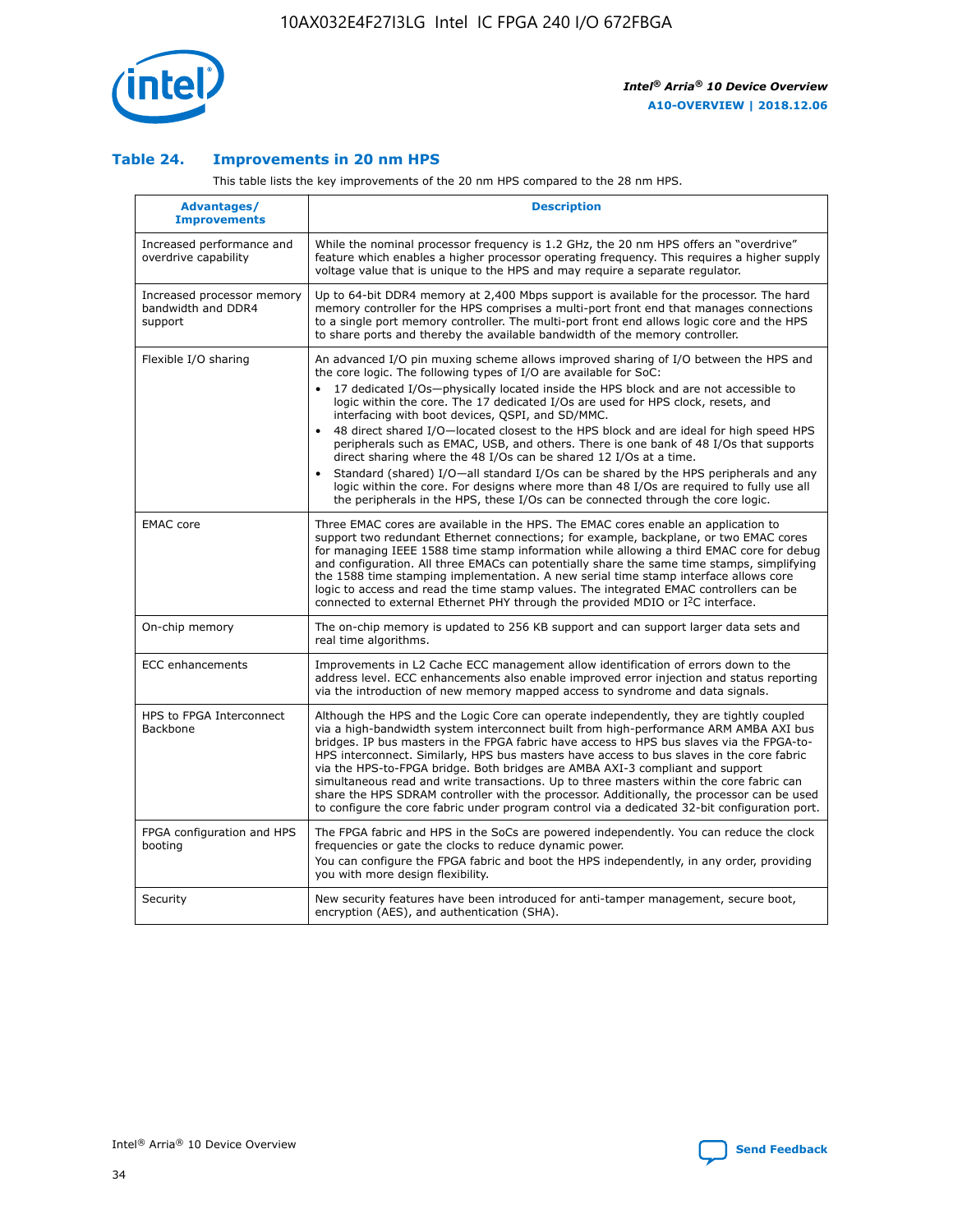

## **Features of the HPS**

The HPS has the following features:

- 1.2-GHz, dual-core ARM Cortex-A9 MPCore processor with up to 1.5-GHz via overdrive
	- ARMv7-A architecture that runs 32-bit ARM instructions, 16-bit and 32-bit Thumb instructions, and 8-bit Java byte codes in Jazelle style
	- Superscalar, variable length, out-of-order pipeline with dynamic branch prediction
	- Instruction Efficiency 2.5 MIPS/MHz, which provides total performance of 7500 MIPS at 1.5 GHz
- Each processor core includes:
	- 32 KB of L1 instruction cache, 32 KB of L1 data cache
	- Single- and double-precision floating-point unit and NEON media engine
	- CoreSight debug and trace technology
	- Snoop Control Unit (SCU) and Acceleration Coherency Port (ACP)
- 512 KB of shared L2 cache
- 256 KB of scratch RAM
- Hard memory controller with support for DDR3, DDR4 and optional error correction code (ECC) support
- Multiport Front End (MPFE) Scheduler interface to the hard memory controller
- 8-channel direct memory access (DMA) controller
- QSPI flash controller with SIO, DIO, QIO SPI Flash support
- NAND flash controller (ONFI 1.0 or later) with DMA and ECC support, updated to support 8 and 16-bit Flash devices and new command DMA to offload CPU for fast power down recovery
- Updated SD/SDIO/MMC controller to eMMC 4.5 with DMA with CE-ATA digital command support
- 3 10/100/1000 Ethernet media access control (MAC) with DMA
- 2 USB On-the-Go (OTG) controllers with DMA
- $\bullet$  5 I<sup>2</sup>C controllers (3 can be used by EMAC for MIO to external PHY)
- 2 UART 16550 Compatible controllers
- 4 serial peripheral interfaces (SPI) (2 Master, 2 Slaves)
- 62 programmable general-purpose I/Os, which includes 48 direct share I/Os that allows the HPS peripherals to connect directly to the FPGA I/Os
- 7 general-purpose timers
- 4 watchdog timers
- Anti-tamper, Secure Boot, Encryption (AES) and Authentication (SHA)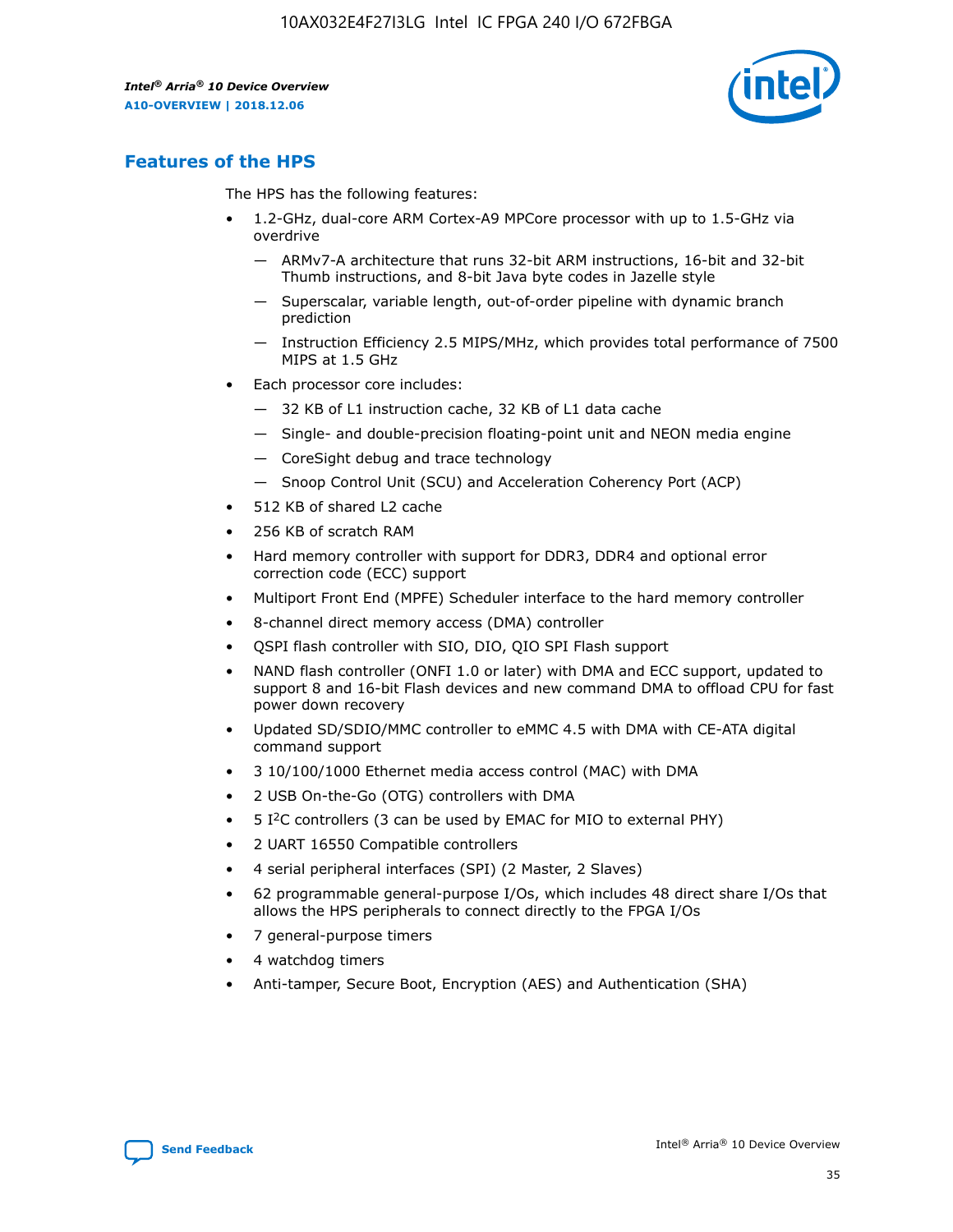

## **System Peripherals and Debug Access Port**

Each Ethernet MAC, USB OTG, NAND flash controller, and SD/MMC controller module has an integrated DMA controller. For modules without an integrated DMA controller, an additional DMA controller module provides up to eight channels of high-bandwidth data transfers. Peripherals that communicate off-chip are multiplexed with other peripherals at the HPS pin level. This allows you to choose which peripherals interface with other devices on your PCB.

The debug access port provides interfaces to industry standard JTAG debug probes and supports ARM CoreSight debug and core traces to facilitate software development.

#### **HPS–FPGA AXI Bridges**

The HPS–FPGA bridges, which support the Advanced Microcontroller Bus Architecture (AMBA) Advanced eXtensible Interface (AXI™) specifications, consist of the following bridges:

- FPGA-to-HPS AMBA AXI bridge—a high-performance bus supporting 32, 64, and 128 bit data widths that allows the FPGA fabric to issue transactions to slaves in the HPS.
- HPS-to-FPGA Avalon/AMBA AXI bridge—a high-performance bus supporting 32, 64, and 128 bit data widths that allows the HPS to issue transactions to slaves in the FPGA fabric.
- Lightweight HPS-to-FPGA AXI bridge—a lower latency 32 bit width bus that allows the HPS to issue transactions to soft peripherals in the FPGA fabric. This bridge is primarily used for control and status register (CSR) accesses to peripherals in the FPGA fabric.

The HPS–FPGA AXI bridges allow masters in the FPGA fabric to communicate with slaves in the HPS logic, and vice versa. For example, the HPS-to-FPGA AXI bridge allows you to share memories instantiated in the FPGA fabric with one or both microprocessors in the HPS, while the FPGA-to-HPS AXI bridge allows logic in the FPGA fabric to access the memory and peripherals in the HPS.

Each HPS–FPGA bridge also provides asynchronous clock crossing for data transferred between the FPGA fabric and the HPS.

#### **HPS SDRAM Controller Subsystem**

The HPS SDRAM controller subsystem contains a multiport SDRAM controller and DDR PHY that are shared between the FPGA fabric (through the FPGA-to-HPS SDRAM interface), the level 2 (L2) cache, and the level 3 (L3) system interconnect. The FPGA-to-HPS SDRAM interface supports AMBA AXI and Avalon® Memory-Mapped (Avalon-MM) interface standards, and provides up to six individual ports for access by masters implemented in the FPGA fabric.

The HPS SDRAM controller supports up to 3 masters (command ports), 3x 64-bit read data ports and 3x 64-bit write data ports.

To maximize memory performance, the SDRAM controller subsystem supports command and data reordering, deficit round-robin arbitration with aging, and high-priority bypass features.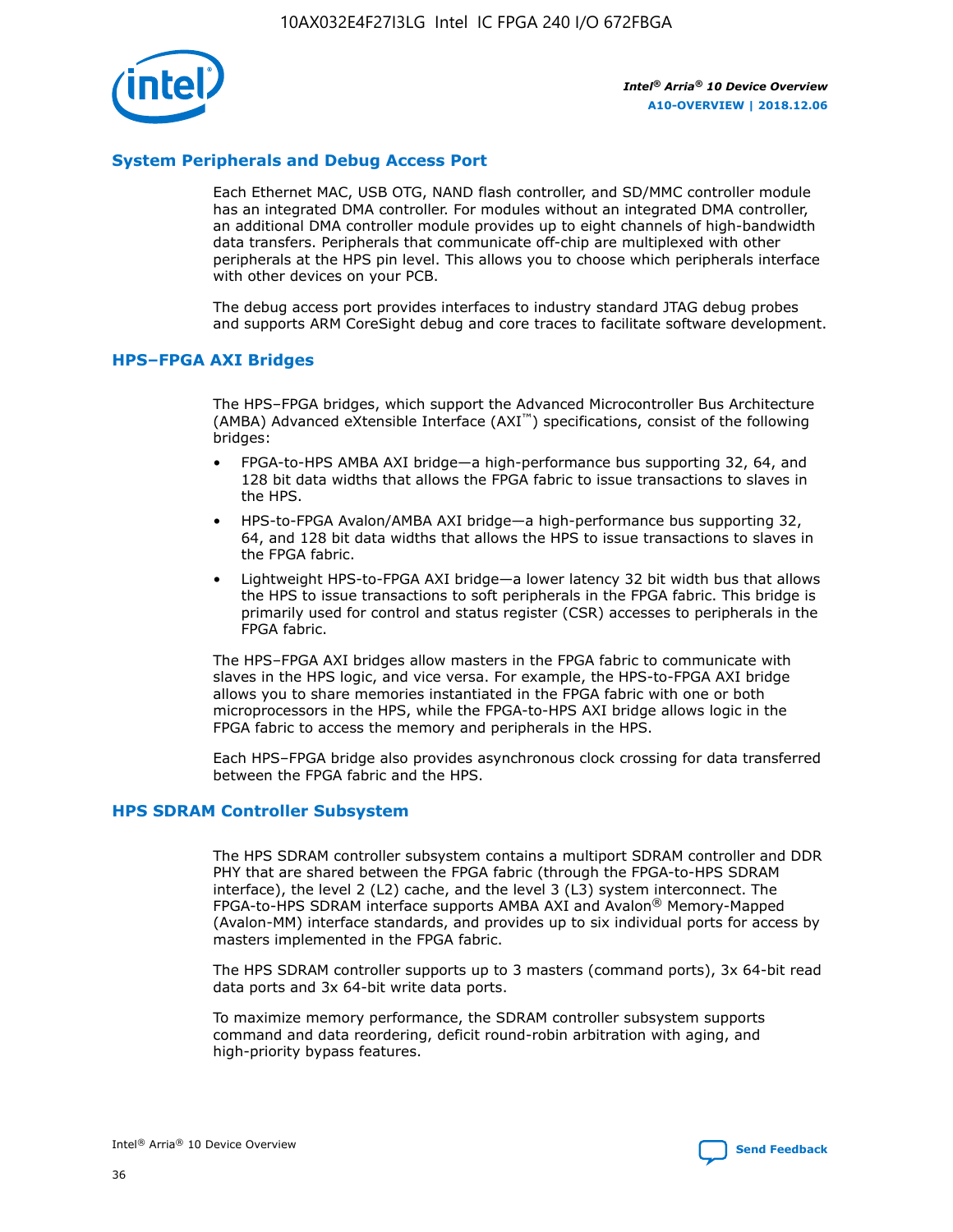

## **FPGA Configuration and HPS Booting**

The FPGA fabric and HPS in the SoC FPGA must be powered at the same time. You can reduce the clock frequencies or gate the clocks to reduce dynamic power.

Once powered, the FPGA fabric and HPS can be configured independently thus providing you with more design flexibility:

- You can boot the HPS independently. After the HPS is running, the HPS can fully or partially reconfigure the FPGA fabric at any time under software control. The HPS can also configure other FPGAs on the board through the FPGA configuration controller.
- Configure the FPGA fabric first, and then boot the HPS from memory accessible to the FPGA fabric.

## **Hardware and Software Development**

For hardware development, you can configure the HPS and connect your soft logic in the FPGA fabric to the HPS interfaces using the Platform Designer system integration tool in the Intel Quartus Prime software.

For software development, the ARM-based SoC FPGA devices inherit the rich software development ecosystem available for the ARM Cortex-A9 MPCore processor. The software development process for Intel SoC FPGAs follows the same steps as those for other SoC devices from other manufacturers. Support for Linux\*, VxWorks\*, and other operating systems are available for the SoC FPGAs. For more information on the operating systems support availability, contact the Intel FPGA sales team.

You can begin device-specific firmware and software development on the Intel SoC FPGA Virtual Target. The Virtual Target is a fast PC-based functional simulation of a target development system—a model of a complete development board. The Virtual Target enables the development of device-specific production software that can run unmodified on actual hardware.

## **Dynamic and Partial Reconfiguration**

The Intel Arria 10 devices support dynamic and partial reconfiguration. You can use dynamic and partial reconfiguration simultaneously to enable seamless reconfiguration of both the device core and transceivers.

## **Dynamic Reconfiguration**

You can reconfigure the PMA and PCS blocks while the device continues to operate. This feature allows you to change the data rates, protocol, and analog settings of a channel in a transceiver bank without affecting on-going data transfer in other transceiver banks. This feature is ideal for applications that require dynamic multiprotocol or multirate support.

## **Partial Reconfiguration**

Using partial reconfiguration, you can reconfigure some parts of the device while keeping the device in operation.

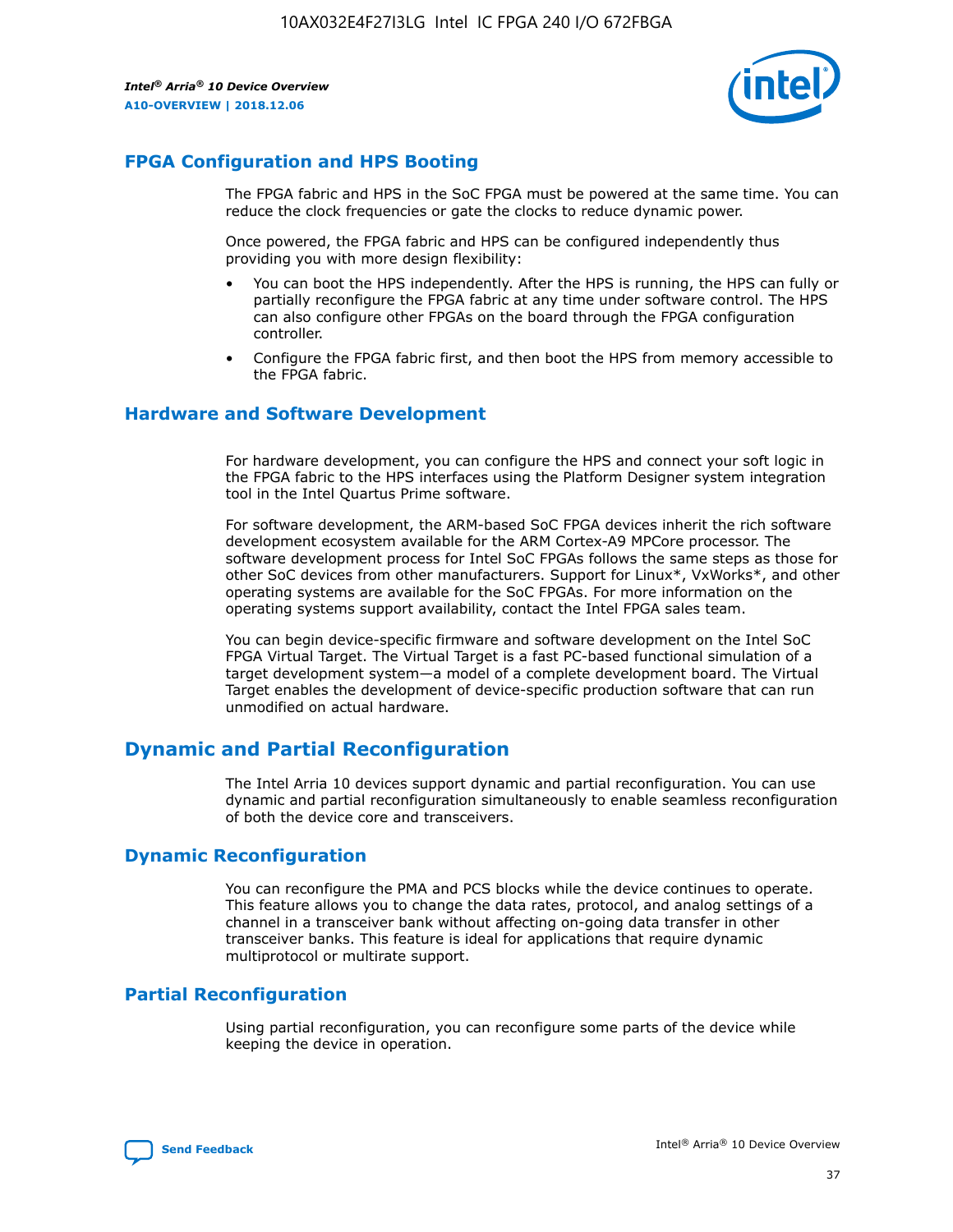

Instead of placing all device functions in the FPGA fabric, you can store some functions that do not run simultaneously in external memory and load them only when required. This capability increases the effective logic density of the device, and lowers cost and power consumption.

In the Intel solution, you do not have to worry about intricate device architecture to perform a partial reconfiguration. The partial reconfiguration capability is built into the Intel Quartus Prime design software, making such time-intensive task simple.

Intel Arria 10 devices support partial reconfiguration in the following configuration options:

- Using an internal host:
	- All supported configuration modes where the FPGA has access to external memory devices such as serial and parallel flash memory.
	- Configuration via Protocol [CvP (PCIe)]
- Using an external host—passive serial (PS), fast passive parallel (FPP) x8, FPP x16, and FPP x32 I/O interface.

# **Enhanced Configuration and Configuration via Protocol**

## **Table 25. Configuration Schemes and Features of Intel Arria 10 Devices**

Intel Arria 10 devices support 1.8 V programming voltage and several configuration schemes.

| <b>Scheme</b>                                                          | <b>Data</b><br><b>Width</b> | <b>Max Clock</b><br>Rate<br>(MHz) | <b>Max Data</b><br>Rate<br>(Mbps)<br>(13) | <b>Decompression</b> | <b>Design</b><br>Security <sup>(1</sup><br>4) | <b>Partial</b><br><b>Reconfiguration</b><br>(15) | <b>Remote</b><br><b>System</b><br><b>Update</b> |
|------------------------------------------------------------------------|-----------------------------|-----------------------------------|-------------------------------------------|----------------------|-----------------------------------------------|--------------------------------------------------|-------------------------------------------------|
| <b>JTAG</b>                                                            | 1 bit                       | 33                                | 33                                        |                      |                                               | Yes(16)                                          |                                                 |
| Active Serial (AS)<br>through the<br>EPCO-L<br>configuration<br>device | 1 bit,<br>4 bits            | 100                               | 400                                       | Yes                  | Yes                                           | $Y_{PS}(16)$                                     | Yes                                             |
| Passive serial (PS)<br>through CPLD or<br>external<br>microcontroller  | 1 bit                       | 100                               | 100                                       | Yes                  | Yes                                           | Yes(16)                                          | Parallel<br>Flash<br>Loader<br>(PFL) IP<br>core |
|                                                                        |                             |                                   |                                           |                      |                                               |                                                  | continued                                       |

<sup>(13)</sup> Enabling either compression or design security features affects the maximum data rate. Refer to the Intel Arria 10 Device Datasheet for more information.

<sup>(14)</sup> Encryption and compression cannot be used simultaneously.

 $<sup>(15)</sup>$  Partial reconfiguration is an advanced feature of the device family. If you are interested in</sup> using partial reconfiguration, contact Intel for support.

 $(16)$  Partial configuration can be performed only when it is configured as internal host.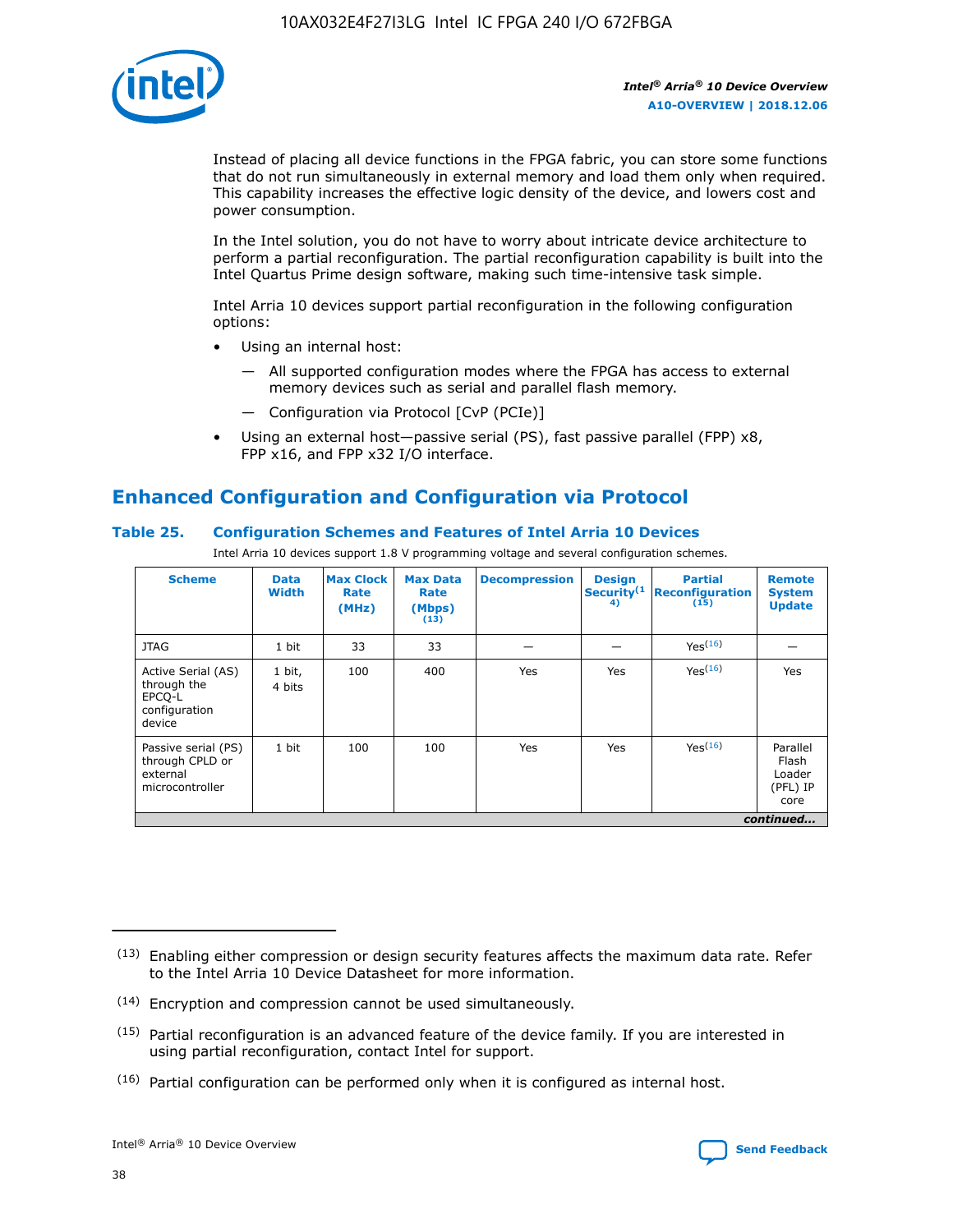

| <b>Scheme</b>                                    | <b>Data</b><br><b>Width</b> | <b>Max Clock</b><br>Rate<br>(MHz) | <b>Max Data</b><br>Rate<br>(Mbps)<br>(13) | <b>Decompression</b> | <b>Design</b><br>Security <sup>(1</sup><br>4) | <b>Partial</b><br><b>Reconfiguration</b><br>(15) | <b>Remote</b><br><b>System</b><br><b>Update</b> |
|--------------------------------------------------|-----------------------------|-----------------------------------|-------------------------------------------|----------------------|-----------------------------------------------|--------------------------------------------------|-------------------------------------------------|
| Fast passive                                     | 8 bits                      | 100                               | 3200                                      | Yes                  | Yes                                           | Yes(17)                                          | PFL IP                                          |
| parallel (FPP)<br>through CPLD or                | 16 bits                     |                                   |                                           | Yes                  | Yes                                           |                                                  | core                                            |
| external<br>microcontroller                      | 32 bits                     |                                   |                                           | Yes                  | Yes                                           |                                                  |                                                 |
| Configuration via                                | 16 bits                     | 100                               | 3200                                      | Yes                  | Yes                                           | Yes <sup>(17)</sup>                              |                                                 |
| <b>HPS</b>                                       | 32 bits                     |                                   |                                           | Yes                  | Yes                                           |                                                  |                                                 |
| Configuration via<br>Protocol [CvP<br>$(PCIe^*)$ | x1, x2,<br>x4, x8<br>lanes  |                                   | 8000                                      | Yes                  | Yes                                           | Yes <sup>(16)</sup>                              |                                                 |

You can configure Intel Arria 10 devices through PCIe using Configuration via Protocol (CvP). The Intel Arria 10 CvP implementation conforms to the PCIe 100 ms power-up-to-active time requirement.

## **Related Information**

[Configuration via Protocol \(CvP\) Implementation in Intel FPGAs User Guide](https://www.intel.com/content/www/us/en/programmable/documentation/dsu1441819344145.html#dsu1442269728522) Provides more information about the CvP configuration scheme.

## **SEU Error Detection and Correction**

Intel Arria 10 devices offer robust and easy-to-use single-event upset (SEU) error detection and correction circuitry.

The detection and correction circuitry includes protection for Configuration RAM (CRAM) programming bits and user memories. The CRAM is protected by a continuously running CRC error detection circuit with integrated ECC that automatically corrects one or two errors and detects higher order multi-bit errors. When more than two errors occur, correction is available through reloading of the core programming file, providing a complete design refresh while the FPGA continues to operate.

The physical layout of the Intel Arria 10 CRAM array is optimized to make the majority of multi-bit upsets appear as independent single-bit or double-bit errors which are automatically corrected by the integrated CRAM ECC circuitry. In addition to the CRAM protection, the M20K memory blocks also include integrated ECC circuitry and are layout-optimized for error detection and correction. The MLAB does not have ECC.

(14) Encryption and compression cannot be used simultaneously.

<sup>(17)</sup> Supported at a maximum clock rate of 100 MHz.



 $(13)$  Enabling either compression or design security features affects the maximum data rate. Refer to the Intel Arria 10 Device Datasheet for more information.

 $(15)$  Partial reconfiguration is an advanced feature of the device family. If you are interested in using partial reconfiguration, contact Intel for support.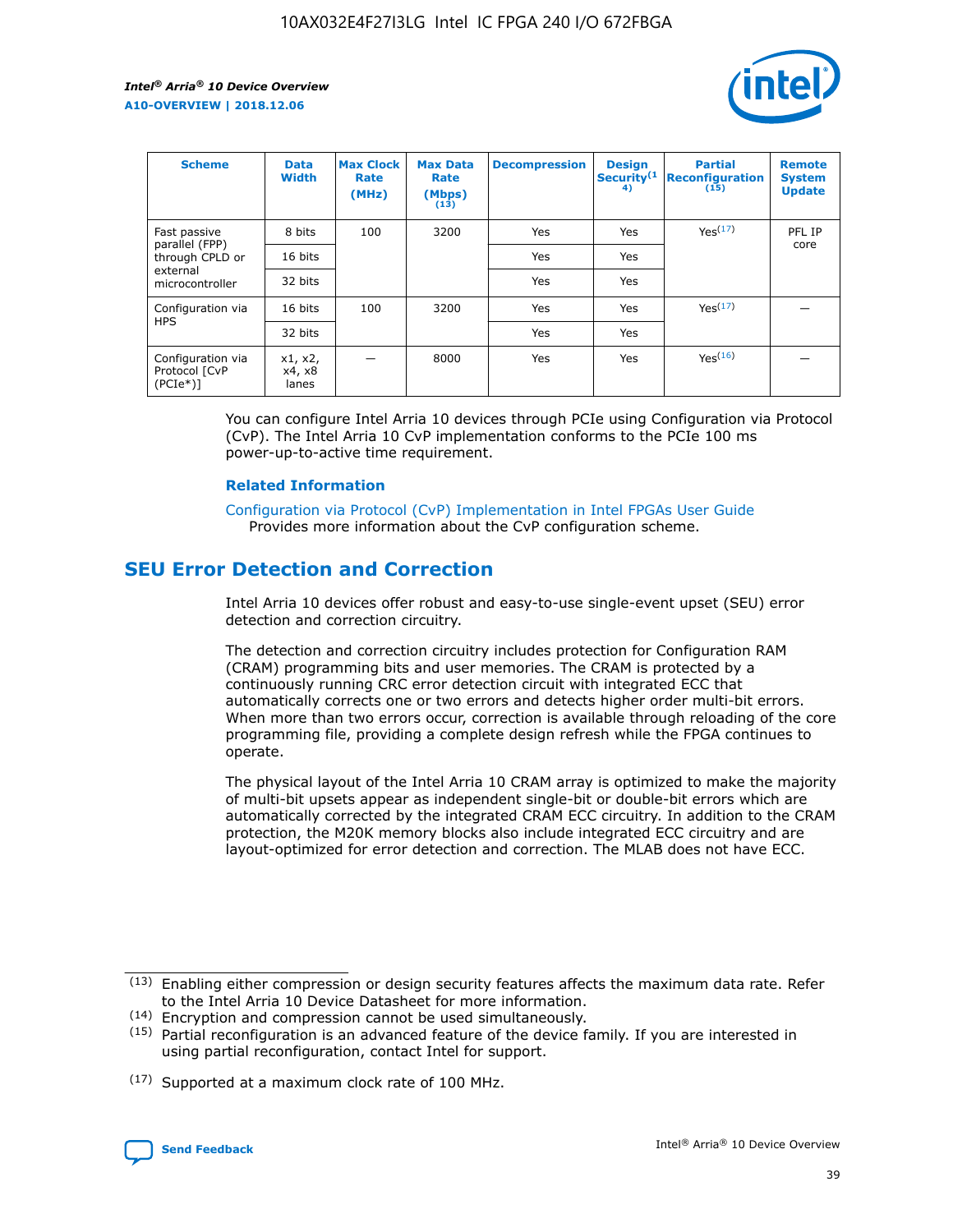

## **Power Management**

Intel Arria 10 devices leverage the advanced 20 nm process technology, a low 0.9 V core power supply, an enhanced core architecture, and several optional power reduction techniques to reduce total power consumption by as much as 40% compared to Arria V devices and as much as 60% compared to Stratix V devices.

The optional power reduction techniques in Intel Arria 10 devices include:

- **SmartVID**—a code is programmed into each device during manufacturing that allows a smart regulator to operate the device at lower core  $V_{CC}$  while maintaining performance
- **Programmable Power Technology**—non-critical timing paths are identified by the Intel Quartus Prime software and the logic in these paths is biased for low power instead of high performance
- **Low Static Power Options**—devices are available with either standard static power or low static power while maintaining performance

Furthermore, Intel Arria 10 devices feature Intel's industry-leading low power transceivers and include a number of hard IP blocks that not only reduce logic resources but also deliver substantial power savings compared to soft implementations. In general, hard IP blocks consume up to 90% less power than the equivalent soft logic implementations.

## **Incremental Compilation**

The Intel Quartus Prime software incremental compilation feature reduces compilation time and helps preserve performance to ease timing closure. The incremental compilation feature enables the partial reconfiguration flow for Intel Arria 10 devices.

Incremental compilation supports top-down, bottom-up, and team-based design flows. This feature facilitates modular, hierarchical, and team-based design flows where different designers compile their respective design sections in parallel. Furthermore, different designers or IP providers can develop and optimize different blocks of the design independently. These blocks can then be imported into the top level project.

## **Document Revision History for Intel Arria 10 Device Overview**

| <b>Document</b><br><b>Version</b> | <b>Changes</b>                                                                                                                                                                                                                                                              |
|-----------------------------------|-----------------------------------------------------------------------------------------------------------------------------------------------------------------------------------------------------------------------------------------------------------------------------|
| 2018.12.06                        | Added links to Intel Arria 10 device errata documents.<br>Removed automotive temperature option from the Intel Arria 10 GX devices.<br>Removed -3 fabric speed grade from the Intel Arria 10 GT devices.<br>Updated power options for the Intel Arria 10 GX and GT devices. |
| 2018.04.09                        | Updated the lowest $V_{CC}$ from 0.83 V to 0.82 V in the topic listing a summary of the device features.                                                                                                                                                                    |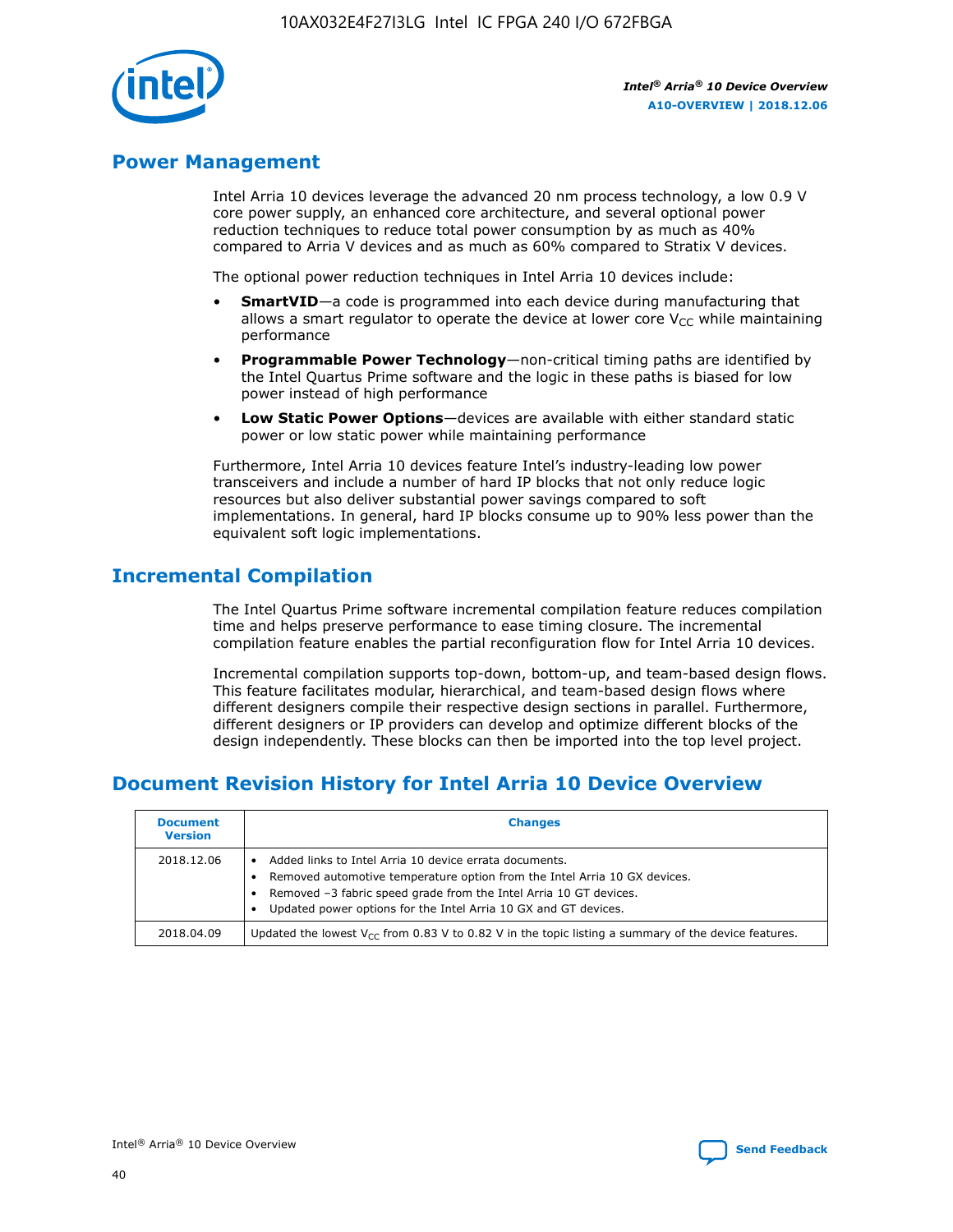F

 $\mathsf{r}$ 



| January 2018<br>Updated the maximum data rate for HPS (Intel Arria 10 SX devices<br>2018.01.17<br>external memory interface DDR3 controller from 2,166 Mbps to 2,133<br>Mbps.<br>$\bullet$<br>+ SRAM to 633 MHz in Memory Standards Supported by the Soft<br>Memory Controller table.<br>Updated transceiver backplane capability to 12.5 Gbps.<br>$\bullet$<br>Removed transceiver speed grade 5 in Sample Ordering Core and<br>Available Options for Intel Arria 10 GX Devices figure.<br>Available Options for Intel Arria 10 GT Devices figure.<br>Updated short reach transceiver rate for Intel Arria 10 GT devices to<br>$\bullet$<br>25.8 Gbps.<br>Removed On-Die Instrumentation - EyeQ and Jitter Margin Tool<br>table.<br>2017.09.20<br>September 2017<br>1,333 MHz/2,666 Mbps to 1,200 MHz/2,400 Mbps.<br>July 2017<br>2017.07.13<br>Corrected the automotive temperature range in the figure showing the<br>available options for the Intel Arria 10 GX devices from "-40°C to 100°C"<br>to "-40°C to 125°C".<br>July 2017<br>2017.07.06<br>Added automotive temperature option to Intel Arria 10 GX device family.<br>2017.05.08<br>Corrected protocol names with "1588" to "IEEE 1588v2".<br>May 2017<br>$\bullet$<br>Updated the vertical migration table to remove vertical migration<br>$\bullet$<br>between Intel Arria 10 GX and Intel Arria 10 SX device variants.<br>Removed all "Preliminary" marks.<br>2017.03.15<br>March 2017<br>Removed the topic about migration from Intel Arria 10 to Intel Stratix<br>10 devices.<br>Rebranded as Intel.<br>$\bullet$<br>October 2016<br>2016.10.31<br>Removed package F36 from Intel Arria 10 GX devices.<br>$\bullet$<br>Updated Intel Arria 10 GT sample ordering code and maximum GX<br>$\bullet$<br>transceiver count. Intel Arria 10 GT devices are available only in the<br>SF45 package option with a maximum of 72 transceivers.<br>May 2016<br>2016.05.02<br>Updated the FPGA Configuration and HPS Booting topic.<br>Remove $V_{CC}$ PowerManager from the Summary of Features, Power<br>Management and Arria 10 Device Variants and packages topics. This<br>feature is no longer supported in Arria 10 devices.<br>Removed LPDDR3 from the Memory Standards Supported by the HPS<br>Hard Memory Controller table in the Memory Standards Supported by<br>Intel Arria 10 Devices topic. This standard is only supported by the<br>FPGA.<br>Removed transceiver speed grade 5 from the Device Variants and<br>Packages topic for Arria 10 GX and SX devices.<br>Changed the maximum Arria 10 GT datarate to 25.8 Gbps and the<br>February 2016<br>2016.02.11<br>minimum datarate to 1 Gbps globally.<br>Revised the state for Core clock networks in the Summary of Features<br>$\bullet$<br>topic.<br>• Changed the transceiver parameters in the "Summary of Features for<br>Arria 10 Devices" table.<br>for Arria 10 GT Devices" table.<br>• Changed the package availability for GT devices in the "Package Plan<br>for Arria 10 GT Devices" table.<br>Changed the package configurations for GT devices in the "Migration"<br>Capability Across Arria 10 Product Lines" figure. | <b>Date</b> | <b>Version</b> | <b>Changes</b>                                                                                                                                                                                                                                                                               |
|----------------------------------------------------------------------------------------------------------------------------------------------------------------------------------------------------------------------------------------------------------------------------------------------------------------------------------------------------------------------------------------------------------------------------------------------------------------------------------------------------------------------------------------------------------------------------------------------------------------------------------------------------------------------------------------------------------------------------------------------------------------------------------------------------------------------------------------------------------------------------------------------------------------------------------------------------------------------------------------------------------------------------------------------------------------------------------------------------------------------------------------------------------------------------------------------------------------------------------------------------------------------------------------------------------------------------------------------------------------------------------------------------------------------------------------------------------------------------------------------------------------------------------------------------------------------------------------------------------------------------------------------------------------------------------------------------------------------------------------------------------------------------------------------------------------------------------------------------------------------------------------------------------------------------------------------------------------------------------------------------------------------------------------------------------------------------------------------------------------------------------------------------------------------------------------------------------------------------------------------------------------------------------------------------------------------------------------------------------------------------------------------------------------------------------------------------------------------------------------------------------------------------------------------------------------------------------------------------------------------------------------------------------------------------------------------------------------------------------------------------------------------------------------------------------------------------------------------------------------------------------------------------------------------------------------------------------------------------------------------------------------------------------------------------------------------------------------------------------------------------------------------------------------|-------------|----------------|----------------------------------------------------------------------------------------------------------------------------------------------------------------------------------------------------------------------------------------------------------------------------------------------|
|                                                                                                                                                                                                                                                                                                                                                                                                                                                                                                                                                                                                                                                                                                                                                                                                                                                                                                                                                                                                                                                                                                                                                                                                                                                                                                                                                                                                                                                                                                                                                                                                                                                                                                                                                                                                                                                                                                                                                                                                                                                                                                                                                                                                                                                                                                                                                                                                                                                                                                                                                                                                                                                                                                                                                                                                                                                                                                                                                                                                                                                                                                                                                                |             |                | Updated maximum frequency supported for half rate QDRII and QDRII<br>Removed package code 40, low static power, SmartVID, industrial, and<br>military operating temperature support from Sample Ordering Core and<br>support from PMA Features of the Transceivers in Intel Arria 10 Devices |
|                                                                                                                                                                                                                                                                                                                                                                                                                                                                                                                                                                                                                                                                                                                                                                                                                                                                                                                                                                                                                                                                                                                                                                                                                                                                                                                                                                                                                                                                                                                                                                                                                                                                                                                                                                                                                                                                                                                                                                                                                                                                                                                                                                                                                                                                                                                                                                                                                                                                                                                                                                                                                                                                                                                                                                                                                                                                                                                                                                                                                                                                                                                                                                |             |                | Updated the maximum speed of the DDR4 external memory interface from                                                                                                                                                                                                                         |
|                                                                                                                                                                                                                                                                                                                                                                                                                                                                                                                                                                                                                                                                                                                                                                                                                                                                                                                                                                                                                                                                                                                                                                                                                                                                                                                                                                                                                                                                                                                                                                                                                                                                                                                                                                                                                                                                                                                                                                                                                                                                                                                                                                                                                                                                                                                                                                                                                                                                                                                                                                                                                                                                                                                                                                                                                                                                                                                                                                                                                                                                                                                                                                |             |                |                                                                                                                                                                                                                                                                                              |
|                                                                                                                                                                                                                                                                                                                                                                                                                                                                                                                                                                                                                                                                                                                                                                                                                                                                                                                                                                                                                                                                                                                                                                                                                                                                                                                                                                                                                                                                                                                                                                                                                                                                                                                                                                                                                                                                                                                                                                                                                                                                                                                                                                                                                                                                                                                                                                                                                                                                                                                                                                                                                                                                                                                                                                                                                                                                                                                                                                                                                                                                                                                                                                |             |                |                                                                                                                                                                                                                                                                                              |
|                                                                                                                                                                                                                                                                                                                                                                                                                                                                                                                                                                                                                                                                                                                                                                                                                                                                                                                                                                                                                                                                                                                                                                                                                                                                                                                                                                                                                                                                                                                                                                                                                                                                                                                                                                                                                                                                                                                                                                                                                                                                                                                                                                                                                                                                                                                                                                                                                                                                                                                                                                                                                                                                                                                                                                                                                                                                                                                                                                                                                                                                                                                                                                |             |                |                                                                                                                                                                                                                                                                                              |
|                                                                                                                                                                                                                                                                                                                                                                                                                                                                                                                                                                                                                                                                                                                                                                                                                                                                                                                                                                                                                                                                                                                                                                                                                                                                                                                                                                                                                                                                                                                                                                                                                                                                                                                                                                                                                                                                                                                                                                                                                                                                                                                                                                                                                                                                                                                                                                                                                                                                                                                                                                                                                                                                                                                                                                                                                                                                                                                                                                                                                                                                                                                                                                |             |                |                                                                                                                                                                                                                                                                                              |
|                                                                                                                                                                                                                                                                                                                                                                                                                                                                                                                                                                                                                                                                                                                                                                                                                                                                                                                                                                                                                                                                                                                                                                                                                                                                                                                                                                                                                                                                                                                                                                                                                                                                                                                                                                                                                                                                                                                                                                                                                                                                                                                                                                                                                                                                                                                                                                                                                                                                                                                                                                                                                                                                                                                                                                                                                                                                                                                                                                                                                                                                                                                                                                |             |                |                                                                                                                                                                                                                                                                                              |
|                                                                                                                                                                                                                                                                                                                                                                                                                                                                                                                                                                                                                                                                                                                                                                                                                                                                                                                                                                                                                                                                                                                                                                                                                                                                                                                                                                                                                                                                                                                                                                                                                                                                                                                                                                                                                                                                                                                                                                                                                                                                                                                                                                                                                                                                                                                                                                                                                                                                                                                                                                                                                                                                                                                                                                                                                                                                                                                                                                                                                                                                                                                                                                |             |                |                                                                                                                                                                                                                                                                                              |
|                                                                                                                                                                                                                                                                                                                                                                                                                                                                                                                                                                                                                                                                                                                                                                                                                                                                                                                                                                                                                                                                                                                                                                                                                                                                                                                                                                                                                                                                                                                                                                                                                                                                                                                                                                                                                                                                                                                                                                                                                                                                                                                                                                                                                                                                                                                                                                                                                                                                                                                                                                                                                                                                                                                                                                                                                                                                                                                                                                                                                                                                                                                                                                |             |                | Changed the transceiver parameters in the "Maximum Resource Counts"<br>continued                                                                                                                                                                                                             |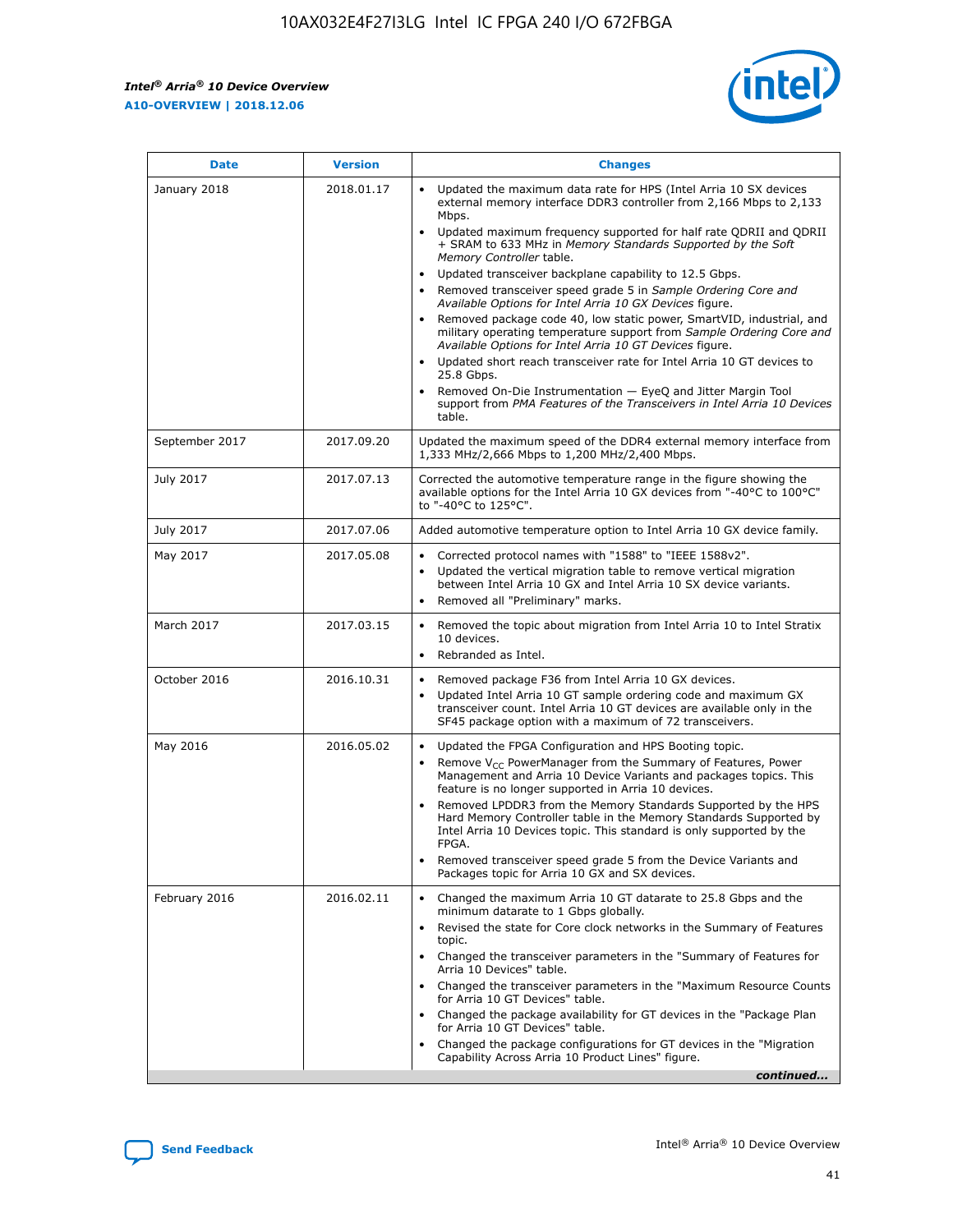

| <b>Date</b>   | <b>Version</b> | <b>Changes</b>                                                                                                                                                               |
|---------------|----------------|------------------------------------------------------------------------------------------------------------------------------------------------------------------------------|
|               |                | • Changed transceiver parameters in the "Low Power Serial Transceivers"<br>section.                                                                                          |
|               |                | • Changed the transceiver descriptions in the "Device Variants for the<br>Arria 10 Device Family" table.                                                                     |
|               |                | Changed the "Sample Ordering Code and Available Options for Arria 10<br>$\bullet$<br>GT Devices" figure.                                                                     |
|               |                | Changed the datarates for GT devices in the "PMA Features" section.                                                                                                          |
|               |                | Changed the datarates for GT devices in the "PCS Features" section.<br>$\bullet$                                                                                             |
| December 2015 | 2015.12.14     | Updated the number of M20K memory blocks for Arria 10 GX 660 from<br>2133 to 2131 and corrected the total RAM bit from 48,448 Kb to<br>48,408 Kb.                            |
|               |                | Corrected the number of DSP blocks for Arria 10 GX 660 from 1688 to<br>1687 in the table listing floating-point arithmetic resources.                                        |
| November 2015 | 2015.11.02     | Updated the maximum resources for Arria 10 GX 220, GX 320, GX 480,<br>$\bullet$<br>GX 660, SX 220, SX 320, SX 480, and SX 660.                                               |
|               |                | • Updated resource count for Arria 10 GX 320, GX 480, GX 660, SX 320,<br>SX 480, a SX 660 devices in Number of Multipliers in Intel Arria 10<br><b>Devices</b> table.        |
|               |                | Updated the available options for Arria 10 GX, GT, and SX.                                                                                                                   |
|               |                | Changed instances of Quartus II to Quartus Prime.<br>$\bullet$                                                                                                               |
| June 2015     | 2015.06.15     | Corrected label for Intel Arria 10 GT product lines in the vertical migration<br>figure.                                                                                     |
| May 2015      | 2015.05.15     | Corrected the DDR3 half rate and quarter rate maximum frequencies in the<br>table that lists the memory standards supported by the Intel Arria 10 hard<br>memory controller. |
| May 2015      | 2015.05.04     | • Added support for 13.5G JESD204b in the Summary of Features table.                                                                                                         |
|               |                | • Added a link to Arria 10 GT Channel Usage in the Arria 10 GT Package<br>Plan topic.                                                                                        |
|               |                | • Added a note to the table, Maximum Resource Counts for Arria 10 GT<br>devices.                                                                                             |
|               |                | • Updated the power requirements of the transceivers in the Low Power<br>Serial Transceivers topic.                                                                          |
| January 2015  | 2015.01.23     | • Added floating point arithmetic features in the Summary of Features<br>table.                                                                                              |
|               |                | • Updated the total embedded memory from 38.38 megabits (Mb) to<br>65.6 Mb.                                                                                                  |
|               |                | • Updated the table that lists the memory standards supported by Intel<br>Arria 10 devices.                                                                                  |
|               |                | Removed support for DDR3U, LPDDR3 SDRAM, RLDRAM 2, and DDR2.                                                                                                                 |
|               |                | Moved RLDRAM 3 support from hard memory controller to soft memory<br>controller. RLDRAM 3 support uses hard PHY with soft memory<br>controller.                              |
|               |                | Added soft memory controller support for QDR IV.<br>٠                                                                                                                        |
|               |                | Updated the maximum resource count table to include the number of<br>hard memory controllers available in each device variant.                                               |
|               |                | Updated the transceiver PCS data rate from 12.5 Gbps to 12 Gbps.<br>$\bullet$                                                                                                |
|               |                | Updated the max clock rate of PS, FPP x8, FPP x16, and Configuration<br>via HPS from 125 MHz to 100 MHz.                                                                     |
|               |                | Added a feature for fractional synthesis PLLs: PLL cascading.                                                                                                                |
|               |                | Updated the HPS programmable general-purpose I/Os from 54 to 62.<br>$\bullet$                                                                                                |
|               |                | continued                                                                                                                                                                    |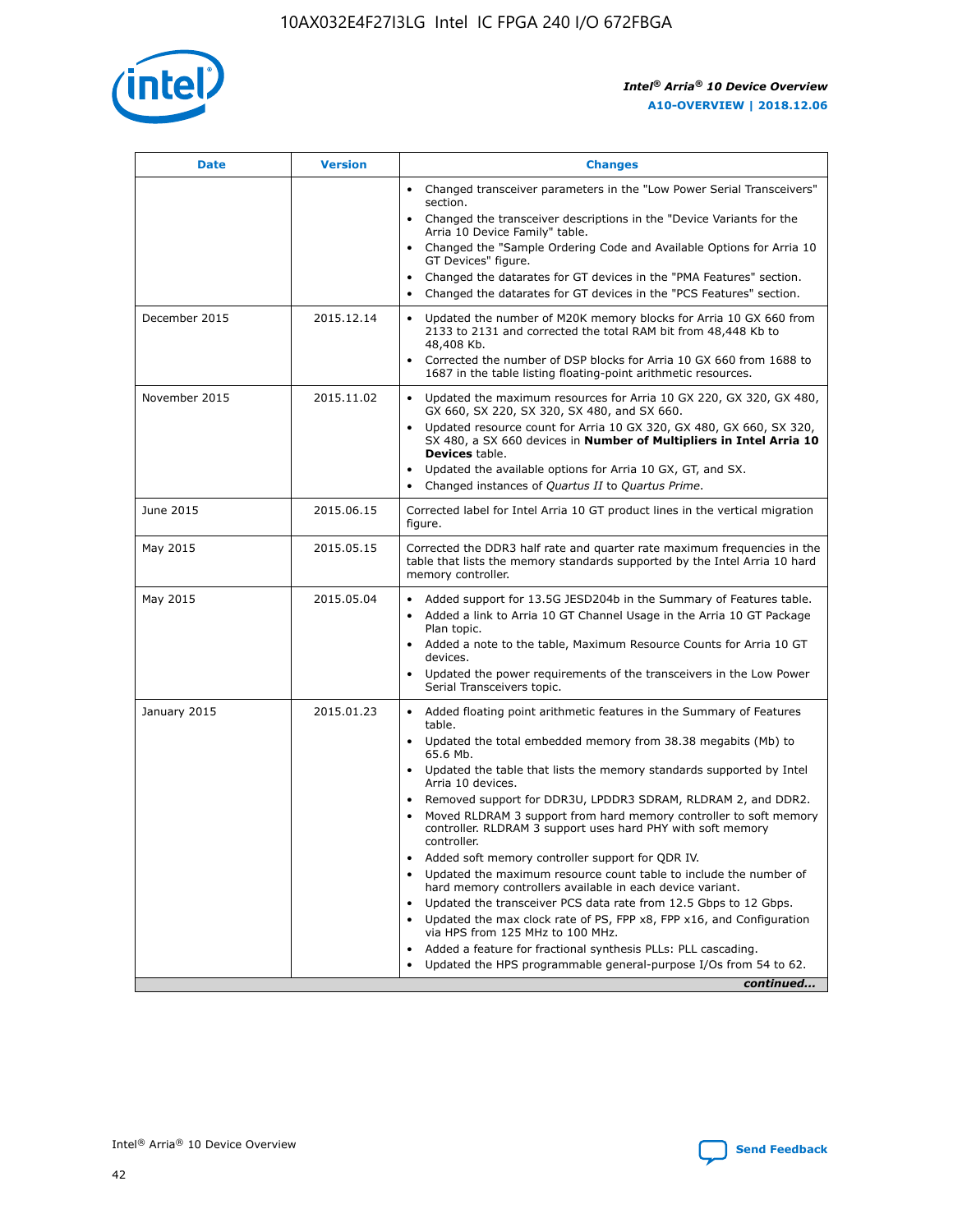r



| <b>Date</b>    | <b>Version</b> | <b>Changes</b>                                                                                                                                                                                                                                                                                                                                                                                                                                                                                                                         |
|----------------|----------------|----------------------------------------------------------------------------------------------------------------------------------------------------------------------------------------------------------------------------------------------------------------------------------------------------------------------------------------------------------------------------------------------------------------------------------------------------------------------------------------------------------------------------------------|
| September 2014 | 2014.09.30     | Corrected the 3 V I/O and LVDS I/O counts for F35 and F36 packages<br>of Arria 10 GX.<br>Corrected the 3 V I/O, LVDS I/O, and transceiver counts for the NF40<br>$\bullet$<br>package of the Arria GX 570 and 660.<br>Removed 3 V I/O, LVDS I/O, and transceiver counts for the NF40<br>package of the Arria GX 900 and 1150. The NF40 package is not<br>available for Arria 10 GX 900 and 1150.                                                                                                                                       |
| August 2014    | 2014.08.18     | Updated Memory (Kb) M20K maximum resources for Arria 10 GX 660<br>devices from 42,660 to 42,620.<br>Added GPIO columns consisting of LVDS I/O Bank and 3V I/O Bank in<br>$\bullet$<br>the Package Plan table.<br>Added how to use memory interface clock frequency higher than 533<br>$\bullet$<br>MHz in the I/O vertical migration.<br>Added information to clarify that RLDRAM3 support uses hard PHY with<br>$\bullet$<br>soft memory controller.<br>Added variable precision DSP blocks support for floating-point<br>arithmetic. |
| June 2014      | 2014.06.19     | Updated number of dedicated I/Os in the HPS block to 17.                                                                                                                                                                                                                                                                                                                                                                                                                                                                               |
| February 2014  | 2014.02.21     | Updated transceiver speed grade options for GT devices in Figure 2.                                                                                                                                                                                                                                                                                                                                                                                                                                                                    |
| February 2014  | 2014.02.06     | Updated data rate for Arria 10 GT devices from 28.1 Gbps to 28.3 Gbps.                                                                                                                                                                                                                                                                                                                                                                                                                                                                 |
| December 2013  | 2013.12.10     | Updated the HPS memory standards support from LPDDR2 to LPDDR3.<br>Updated HPS block diagram to include dedicated HPS I/O and FPGA<br>$\bullet$<br>Configuration blocks as well as repositioned SD/SDIO/MMC, DMA, SPI<br>and NAND Flash with ECC blocks.                                                                                                                                                                                                                                                                               |
| December 2013  | 2013.12.02     | Initial release.                                                                                                                                                                                                                                                                                                                                                                                                                                                                                                                       |